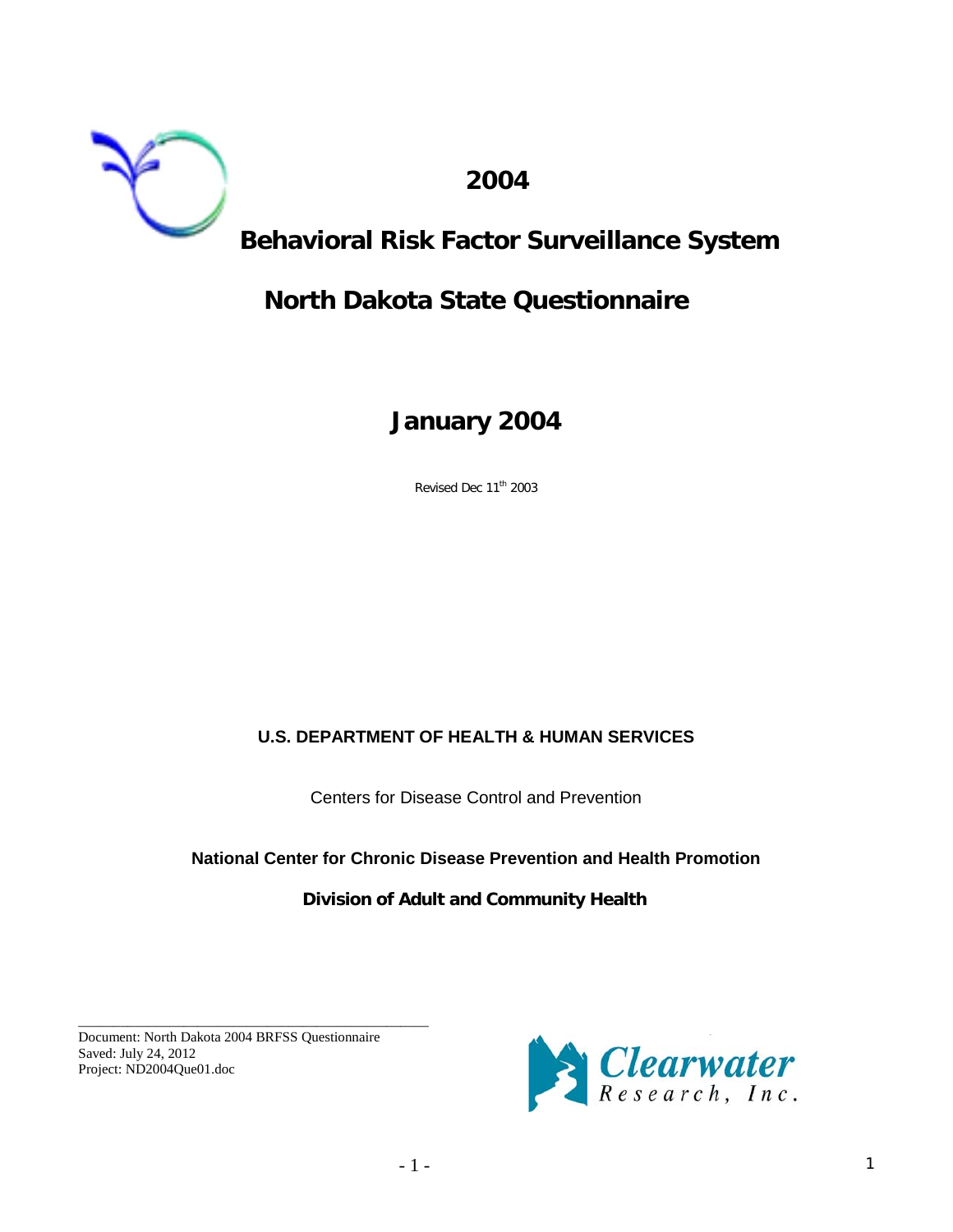Document: North Dakota 2004 BRFSS Questionnaire Saved: December 11, 2003 Project: ND2004Que01.doc

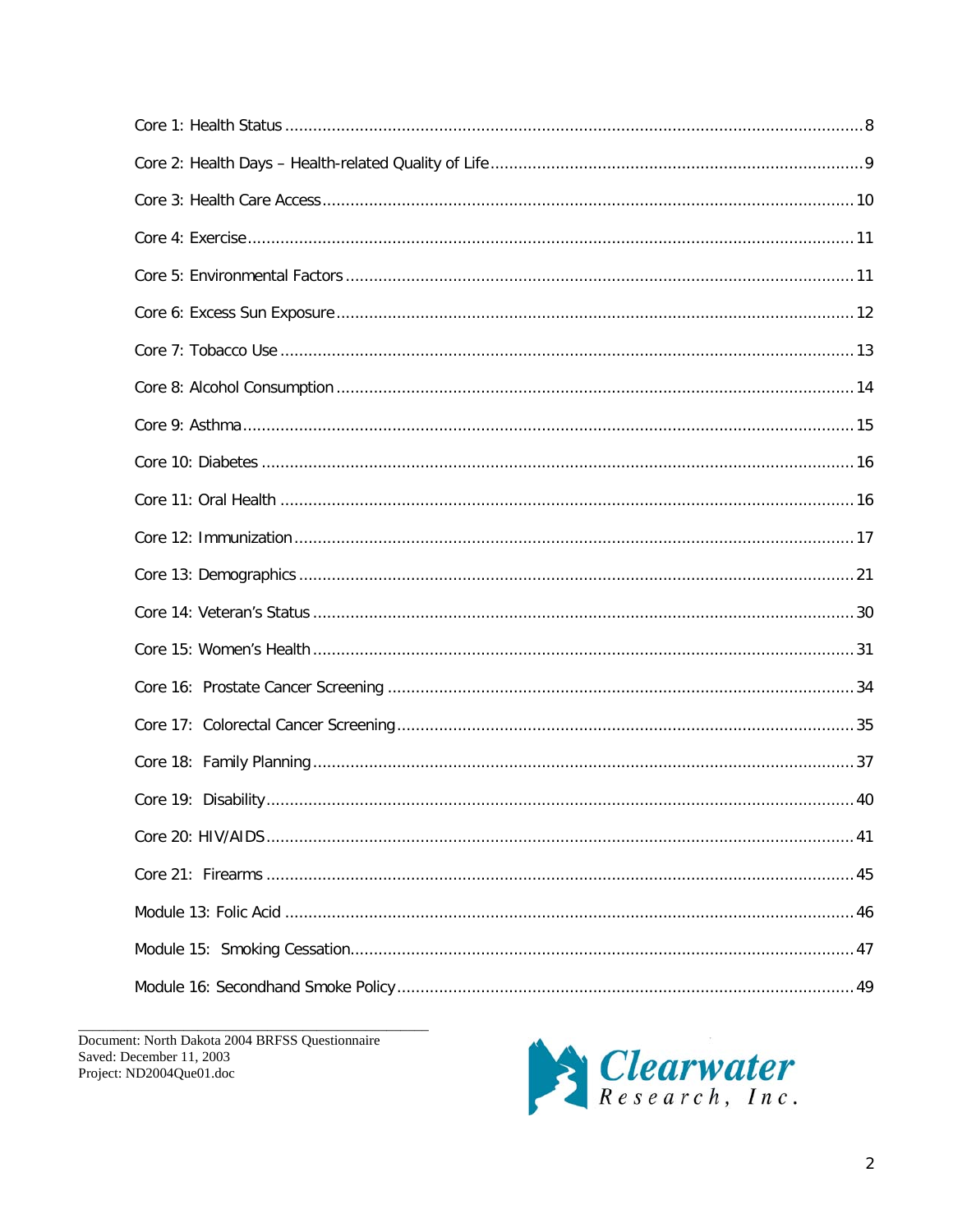Document: North Dakota 2004 BRFSS Questionnaire Saved: July 24, 2012 Project: ND2004Que01.doc

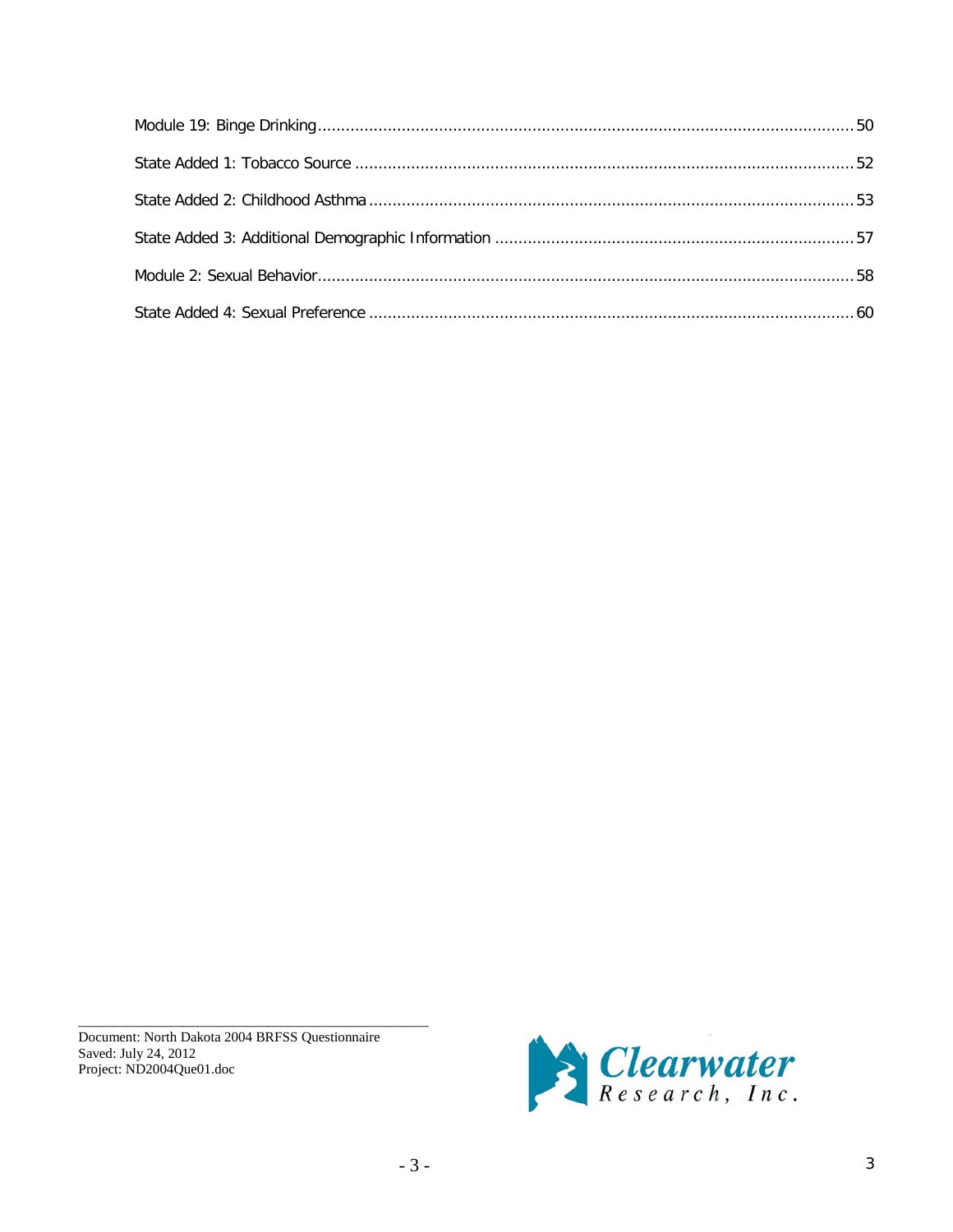**INTROQ CTELENUM**

HELLO, I'm calling for the North Dakota Department of Health and the Centers for Disease Control and Prevention. My name is **(name)** . We're gathering information on the health of North Dakota residents. Your phone number has been chosen randomly, and I'd like to ask some questions about health and health practices.

Is this XXX-XXX-XXXX?

- 1. Correct Number (Proceed to next question)
- 2. Number is not the same **SKIP TO WRONGNUM**

**PRIVRES PVTRESID**

Is this a private residence?

- 1. Yes, continue.
- 2. No, non-residential **SKIP TO NONRES**

## **NONRES** – **ONLY GET THIS IF PRIVRES = 2 (NON-RESIDENTIAL)**

Thank you very much, but we are only interviewing private homes.

**\*\*\*\*\*\*<F3>\*\*\*\*\*\***

#### **WRONGNUM** – **ONLY GET THIS IF INTROQ = 2 (NUMBER IS NOT THE SAME)**

Thank you very much, but it I seem to have dialed the wrong number. It's possible that your number may be called at a later time.

**\*\*\*\*<F3>\*\*\*\***

### ADULTS NUMADULT

I need to randomly select one adult who lives in your household to be interviewed. How many members of your household, including yourself, are 18 years of age or older?

 $\_$  ENTER THE NUMBER OF ADULTS

# **IF ANS = 1 SKIP TO ONEADULT**

Document: North Dakota 2004 BRFSS Questionnaire Saved: December 11, 2003 Project: ND2004Que01.doc

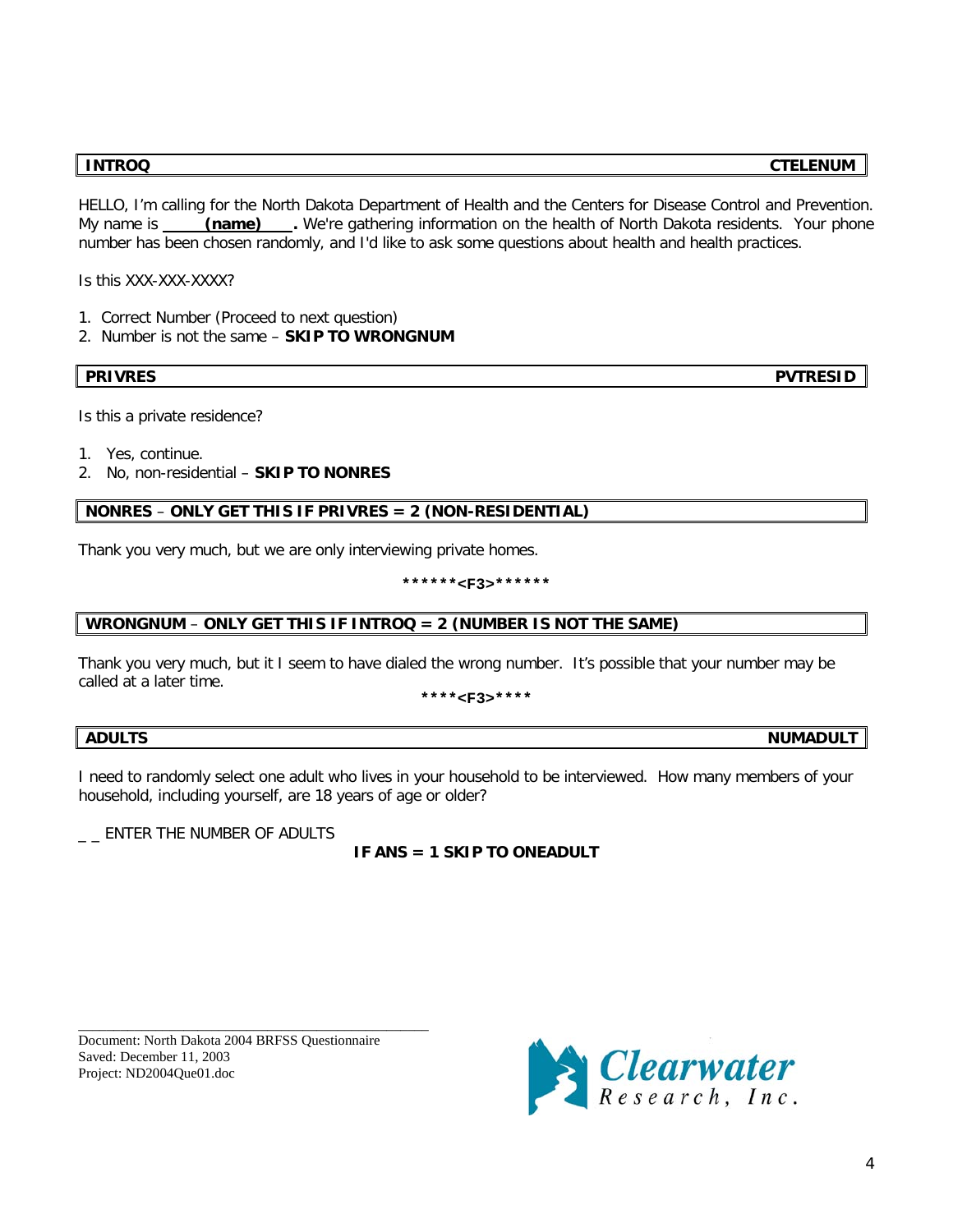How many of these adults are men?

- 0. None
- 1. One
- 2. Two
- 3. Three
- 4. Four
- 5. Five
- 6. Six
- 7. Seven
- 8. Eight
- 9. Nine

## **IF ANS = ADULTS SKIP TO SELECTED**

**WOMEN NUMWOMEN NUMWOMEN** 

How many of these adults are women?

- 0. None
- 1. One
- 2. Two
- 3. Three
- 4. Four
- 5. Five
- 6. Six
- 7. Seven
- 8. Eight
- 9. Nine

## **IF ANS + MEN = ADULTS SKIP TO SELECTED**

# **WRONGTOT** – **ONLY GET IF MEN + WOMEN <> ADULTS**

I'm sorry, something is not right.

Number of Men - Number of Women -

---------------

Number of Adults –

- 1. CORRECT THE NUMBER OF MEN
- 2. CORRECT THE NUMBER OF WOMEN
- 3. CORRECT THE NUMBER OF ADULTS

\_\_\_\_\_\_\_\_\_\_\_\_\_\_\_\_\_\_\_\_\_\_\_\_\_\_\_\_\_\_\_\_\_\_\_\_\_\_\_\_\_\_\_\_\_\_\_\_\_\_

Document: North Dakota 2004 BRFSS Questionnaire Saved: July 24, 2012 Project: ND2004Que01.doc

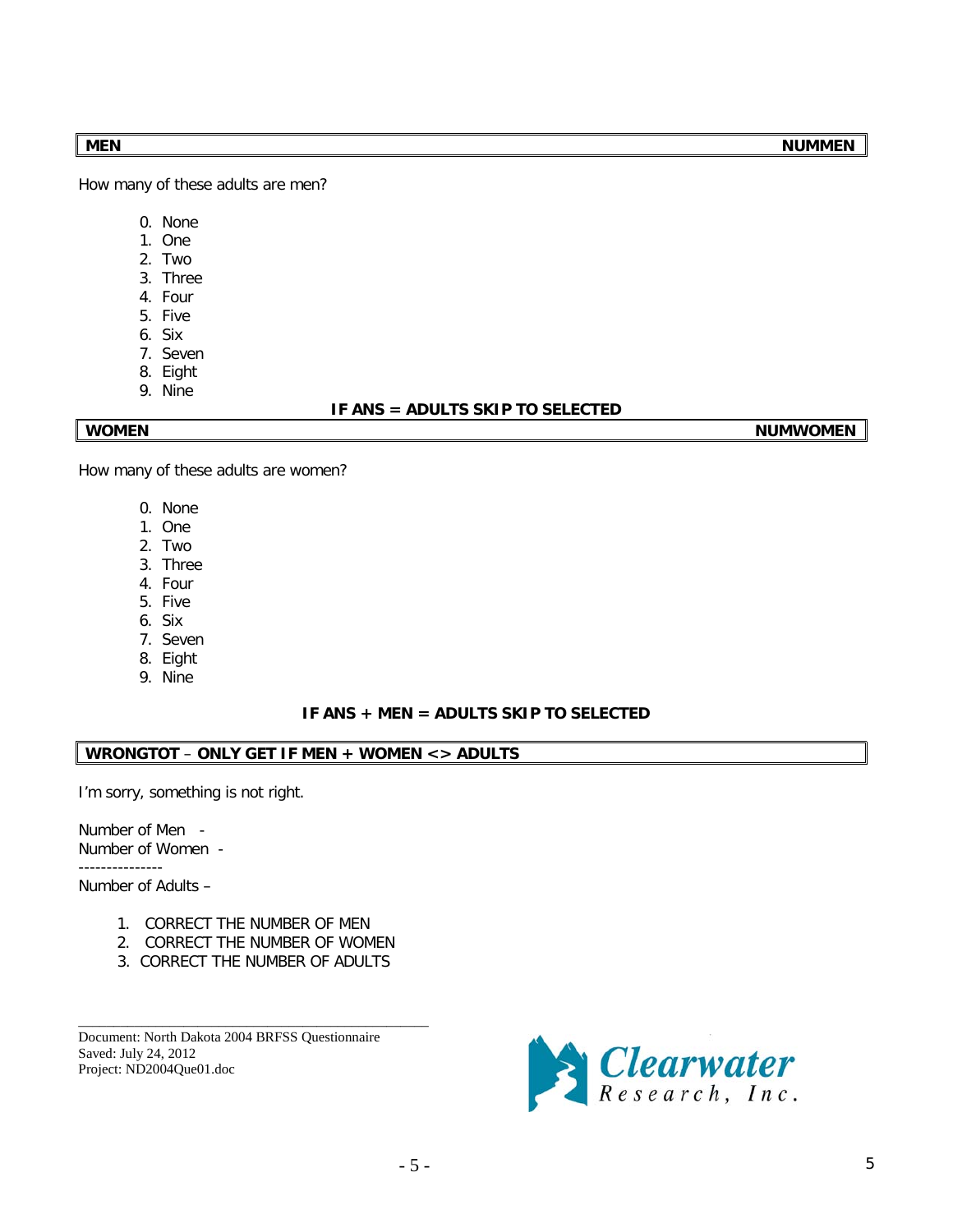# **SELECTED** - **ONLY GET IF MORE THAN ONE ADULT IN HOUSEHOLD**

The person in your household I need to speak with is the

Are you the ?

- 1. YES SKIP **TO YOURTHE1**
- 2. NO **SKIP TO GETNEWAD**

### **ONEADULT** – **ONLY GET THIS IF ONE ADULT IN HOUSEHOLD**

Are you the adult?

- 1. YES AND THE RESPONDENT IS A MALE **SKIP TO YOURTHE1**
- 2. YES AND THE RESPONDENT IS A FEMALE **SKIP TO YOURTHE1**
- 3. NO **SKIP TO ASKGENDR**

## **ASKGENDER** – **ONLY GET IF ONEADULT = 3**

Is the Adult a man or a woman?

- 1. Male
- 2. Female

# **GETADULT** - **ONLY GET IF ONEADULT = 3**

May I speak with him or her?

- 1. YES, ADULT COMING TO THE PHONE
- 2. NO, GO TO NEXT SCREEN, PRESS F3 AND SCHEDULE A CALL-BACK

**\*\*\*DO NOT USE <F3> ON THIS SCREEN\*\*\***

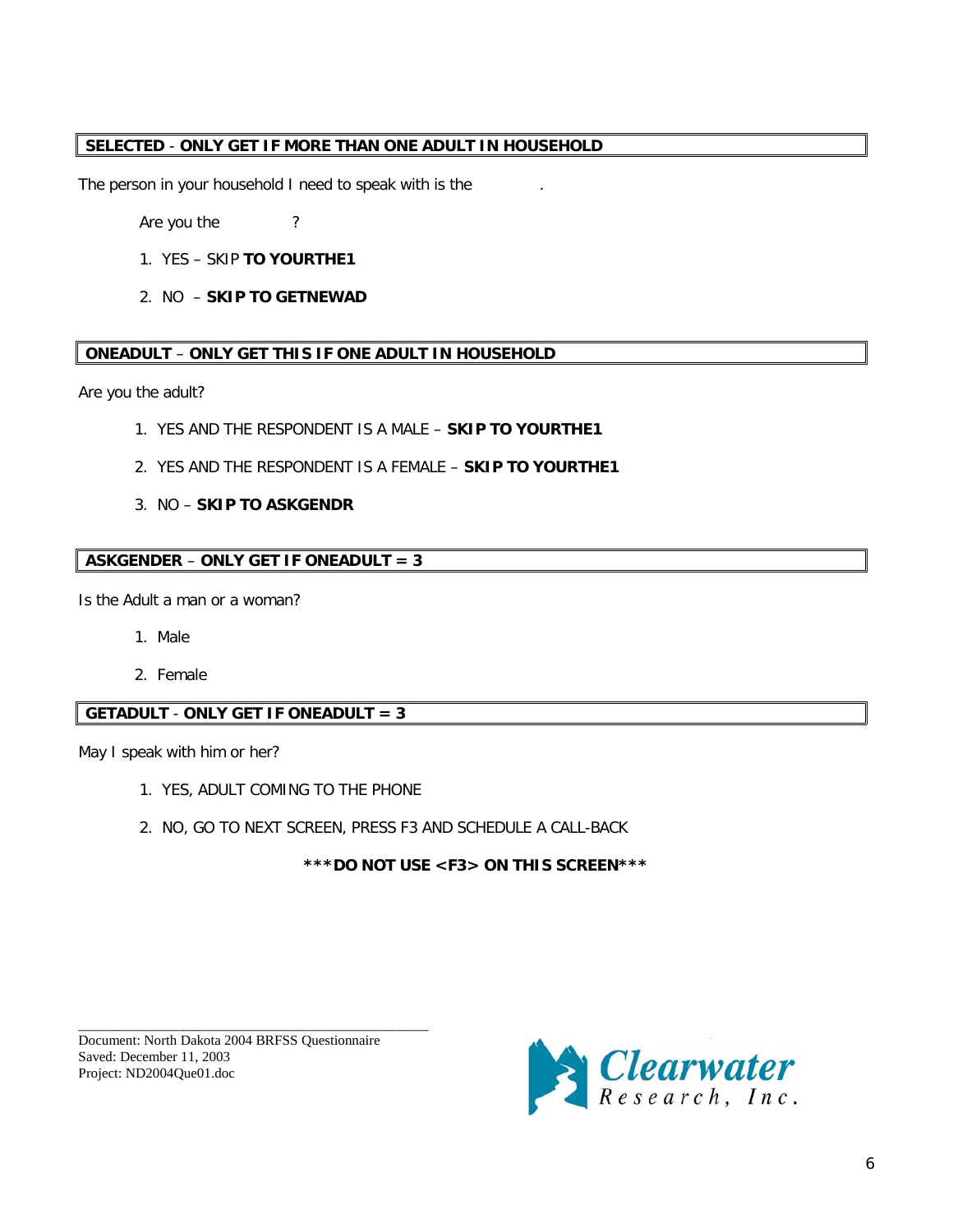# **YOURTHE1** - **ONLY GET IF ONEADULT = 1 (YES) OR IF SELECTED = 1 (YES)**

Then you are the person I need to speak with.

1. PERSON INTERESTED, CONTINUE – **SKIP TO FIRSTSCR**

2. GO BACK TO ADULTS QUESTION. WARNING:A NEW RESPONDENT MAY BE SELECTED

# GETNEWAD - **ONLY GET IF SELECTED = 2 (NO)**

May I speak with the ?

- 1. YES, SELECTED RESPONDENT COMING TO THE PHONE
- 2. NO, GO TO NEXT SCREEN, PRESS F3 AND SCHEDULE A CALL-BACK
- 3. GO BACK TO ADULTS QUESTION. WARNING:A NEW RESPONDENT MAY BE SELECTED

# **\*\*\*DO NOT USE F3 ON THIS SCREEN\*\*\***

# **GETNEWAD - ONLY GET IF SELECTED = 2 (NO)**

HELLO, I'm calling for the North Dakota Department of Health and the Centers for Disease Control and Prevention. My name is \_\_\_\_\_\_\_\_. We're gathering information on the health of North Dakota residents. Your phone number has been chosen randomly to be interviewed, and I'd like to ask some questions about health and health practices.

## 1. PERSON INTERESTED, CONTINUE – **SKIP TO INTROSCR**

2. GO BACK TO ADULTS QUESTIONS. WARNING: A NEW RESPONDENT MAY BE SELECTED

# **INTROSCR** – **ONLY GET IF NEWADULT = 1 or YOURTHE1 = 1**

I won't ask for your name, address, or other personal information that can identify you. You don't have to answer any question you don't want to, and you can end the interview at any time. Any information you give me will be confidential. If you have any questions about this survey, I will provide a telephone number for you to call to get more information.

- 1. Person interested, continue
- 2. Go Back to Adults Question. Warning: A New Respondent may be selected

Document: North Dakota 2004 BRFSS Questionnaire Saved: July 24, 2012 Project: ND2004Que01.doc

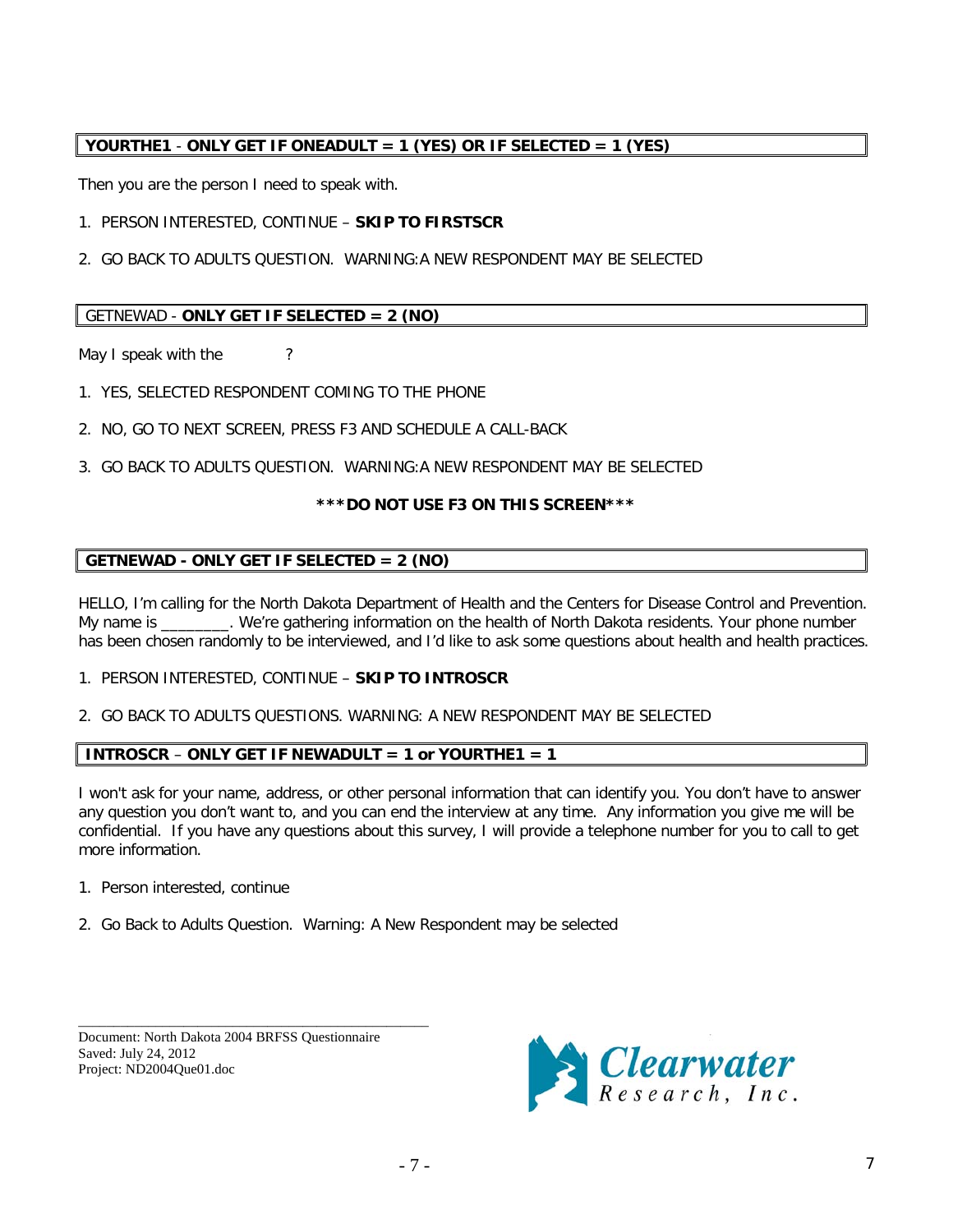# **NONQAL** - **ONLY GET IF CATI THINKS THE QUOTACELL IS FULL**

# INTERVIEWER:

PLEASE ALERT YOUR SUPERVISOR IMMEDIATELY !!!! THE QUOTAS SET FOR THIS STUDY ARE INCORRECT.

AFTER NOTIFYING YOUR SUPERVISOR, RETURN THE RECORD

# **Core 1: Health Status**

**C01Q01 GENHLTH**

Would you say that in general your health is excellent, very good, good, fair, or poor?

- 1. Excellent
- 2. Very good
- 3. Good
- 4. Fair
- 5. Poor
- 7. DON'T KNOW/NOT SURE
- 9. REFUSED

Document: North Dakota 2004 BRFSS Questionnaire Saved: December 11, 2003 Project: ND2004Que01.doc

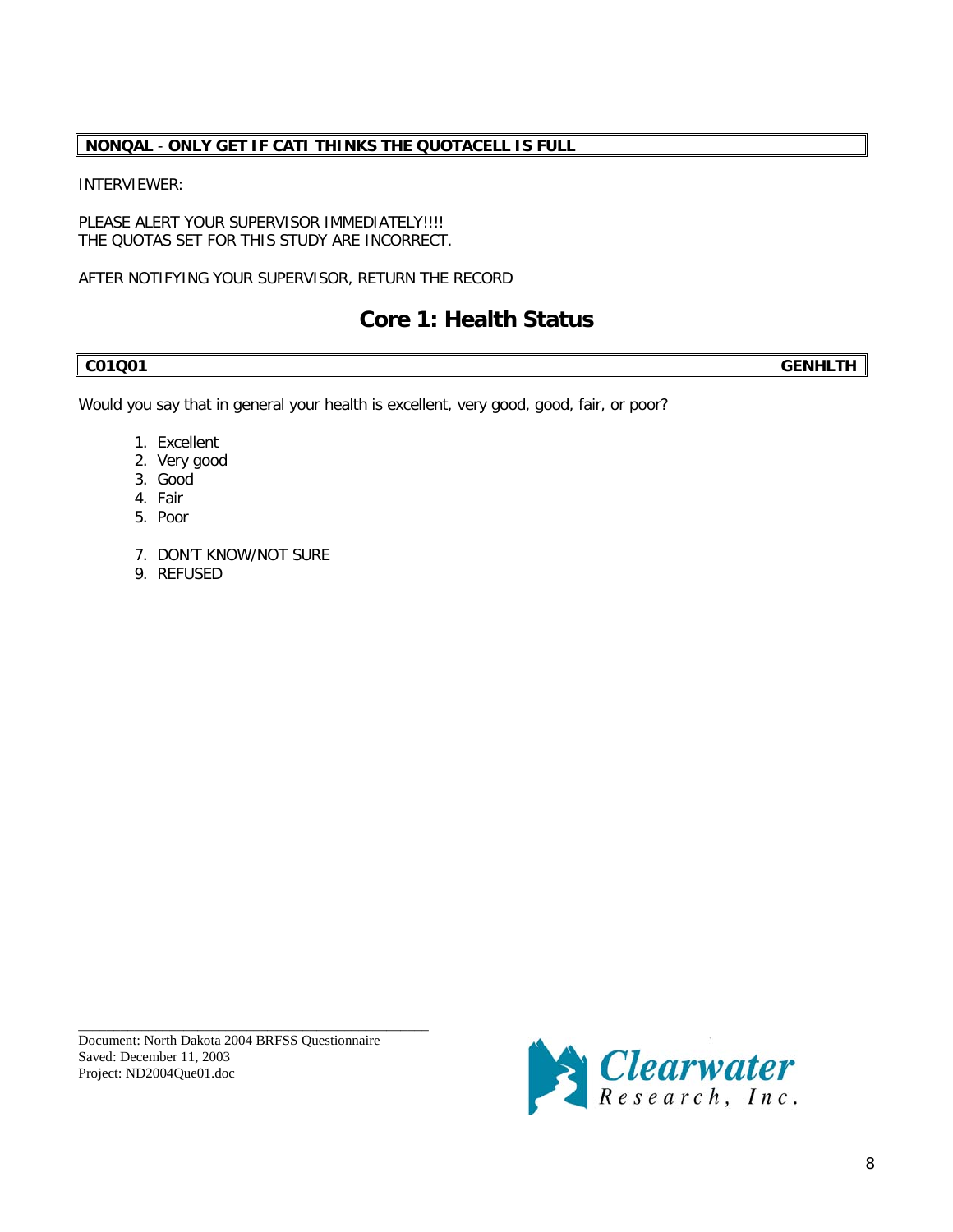# **Core 2: Health Days – Health-related Quality of Life**

Now thinking about your physical health, which includes physical illness and injury, for how many days during the past 30 days was your physical health not good?

\_ \_ Number of days

- 88. None
- 77. DON'T KNOW/NOT SURE
- 99. REFUSED

Now thinking about your mental health, which includes stress, depression, and problems with emotions, for how many days during the past 30 days was your mental health not good?

\_ \_ Number of days

88. None

77. DON'T KNOW/NOT SURE

99. REFUSED

## **C02Q03 – ONLY GET IF C02Q01<>88 OR C02Q02<>88 POORHLTH**

During the past 30 days, for about how many days did poor physical or mental health keep you from doing your usual activities, such as self-care, work, or recreation?

\_ \_ Number of days

88. None

- 77. DON'T KNOW/NOT SURE
- 99. REFUSED

Document: North Dakota 2004 BRFSS Questionnaire Saved: July 24, 2012 Project: ND2004Que01.doc

\_\_\_\_\_\_\_\_\_\_\_\_\_\_\_\_\_\_\_\_\_\_\_\_\_\_\_\_\_\_\_\_\_\_\_\_\_\_\_\_\_\_\_\_\_\_\_\_\_\_



# **C02Q02 MENTHLTH**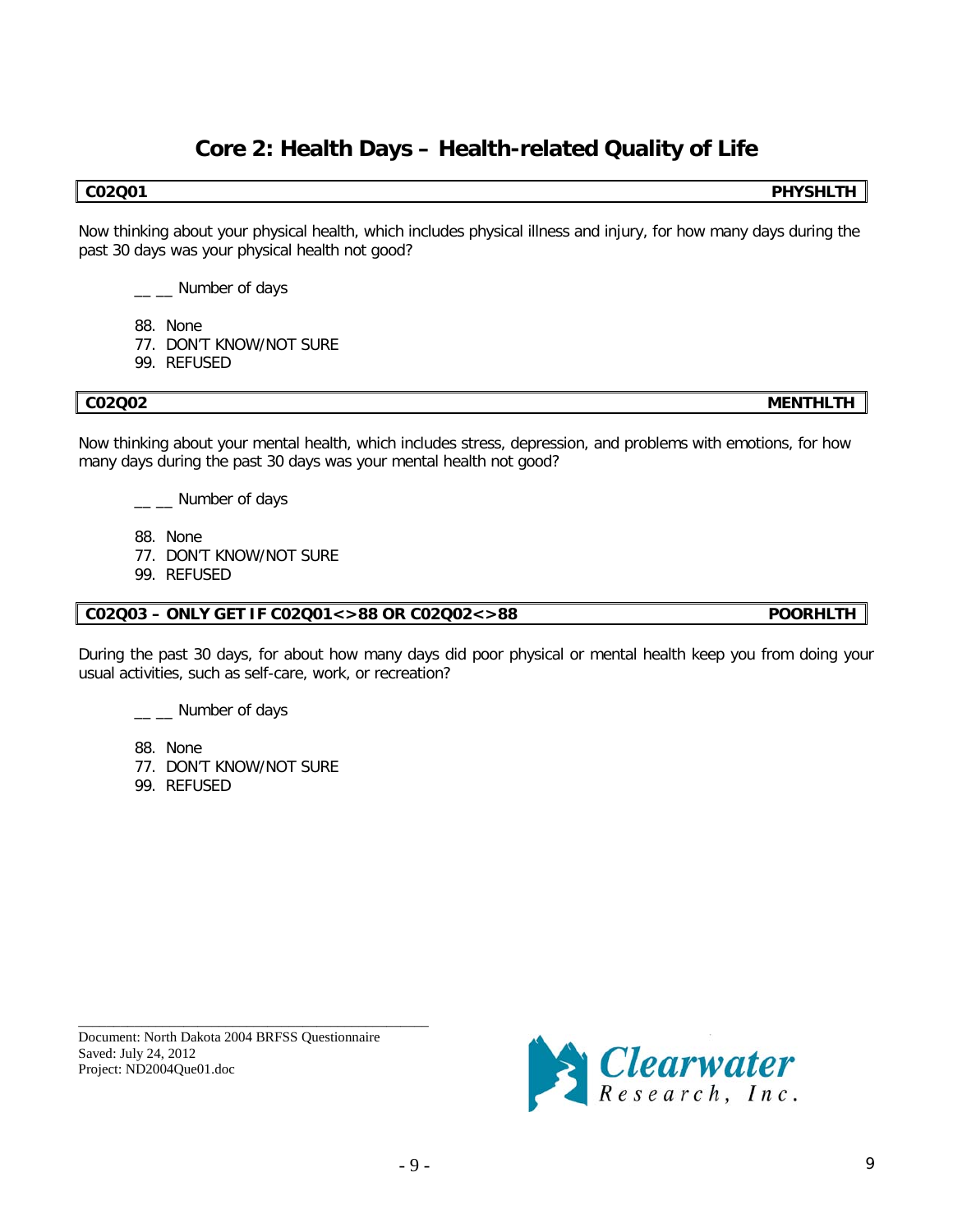# **Core 3: Health Care Access**

### **C03Q01 HLTHPLAN**

Do you have any kind of health care coverage, including health insurance, prepaid plans such as HMOs, or government plans such as Medicare?

- 1. Yes
- 2. No
- 7. DON'T KNOW/NOT SURE
- 9. REFUSED

**C03Q02 PERSDOC2**

Do you have one person you think of as your personal doctor or health care provider?

# **(If "No," ask:** "Is there more than one or is there no person who you think of?"**)**

- 1. Yes, only one
- 2. More than one
- 3. No
- 7. DON'T KNOW/NOT SURE
- 9. REFUSED

## **C03Q03 MEDCOST**

Was there a time in the past 12 months when you needed to see a doctor but could not because of the cost?

- 1. Yes
- 2. No
- 7. DON'T KNOW/NOT SURE
- 9. REFUSED

\_\_\_\_\_\_\_\_\_\_\_\_\_\_\_\_\_\_\_\_\_\_\_\_\_\_\_\_\_\_\_\_\_\_\_\_\_\_\_\_\_\_\_\_\_\_\_\_\_\_ Document: North Dakota 2004 BRFSS Questionnaire Saved: December 11, 2003 Project: ND2004Que01.doc

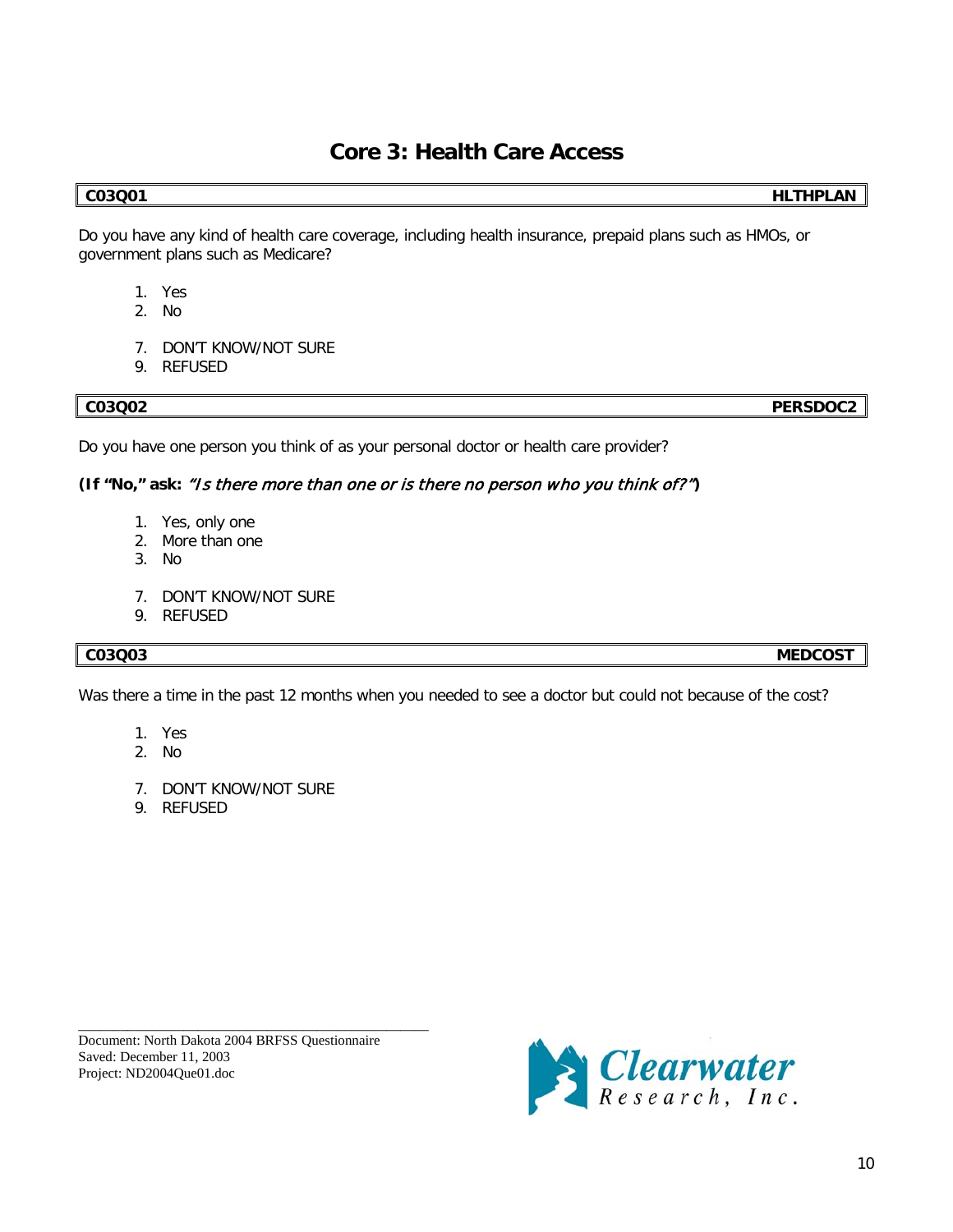# **Core 4: Exercise**

**C04Q01 EXERANY2**

During the past month, other than your regular job, did you participate in any physical activities or exercises such as running, calisthenics, golf, gardening, or walking for exercise?

- 1. Yes
- 2. No
- 7. DON'T KNOW / NOT SURE
- 9. REFUSED

# **Core 5: Environmental Factors**

**C05Q01 EFILLAIR**

The next two questions are about things in the air you breathe that may make you ill, not about an illness you can catch from other people, such as a cold.

Things like dust, mold, smoke, and chemicals inside the home or office can cause poor indoor air quality. In the past 12 months have you had an illness or symptom that you think was caused by something in the air inside a home, office, or other building?

**If necessary: If you are experiencing an illness or symptom within the past 12 months that was caused by something in the air you encountered over 12 months ago, the answer is "Yes".**

- 1. Yes
- 2. No
- 7. DON'T KNOW/NOT SURE
- 9. REFUSED

Document: North Dakota 2004 BRFSS Questionnaire Saved: July 24, 2012 Project: ND2004Que01.doc

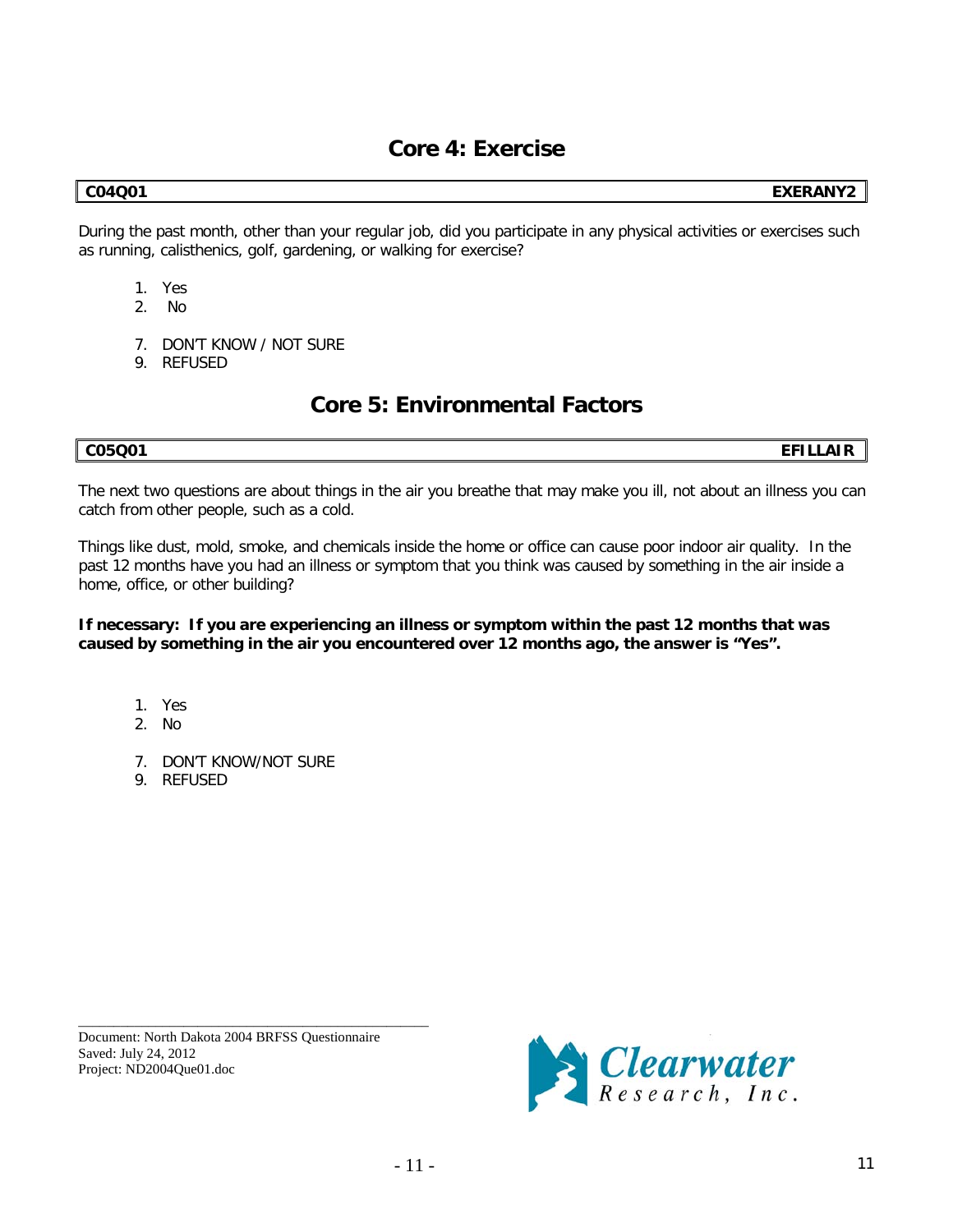Things like smog, automobile exhaust, and chemicals can cause outdoor air pollution. In the past 12 months have you had an illness or symptom that you think was caused by pollution in the air outdoors?

**If necessary: This question does not refer to natural agents like pollen or dust in outdoor air. If respondent is experiencing an illness or symptom within the past 12 months that was caused by something in the air they encountered over 12 months ago, the answer is "Yes".**

- 1. Yes
- 2. No
- 7. DON'T KNOW/NOT SURE
- 9. REFUSED

# **Core 6: Excess Sun Exposure**

**C06Q01 SUNBURN**

The next question is about sunburns including anytime that even a small part of your skin was red for more than 12 hours.

Have you had a sunburn within the past 12 months?

- 1. Yes
- 2. No **- SKIP TO C07Q01**
- 7. DON'T KNOW / NOT SURE **- SKIP TO C07Q01**
- 9. REFUSED **- SKIP TO C07Q01**

Document: North Dakota 2004 BRFSS Questionnaire Saved: December 11, 2003 Project: ND2004Que01.doc

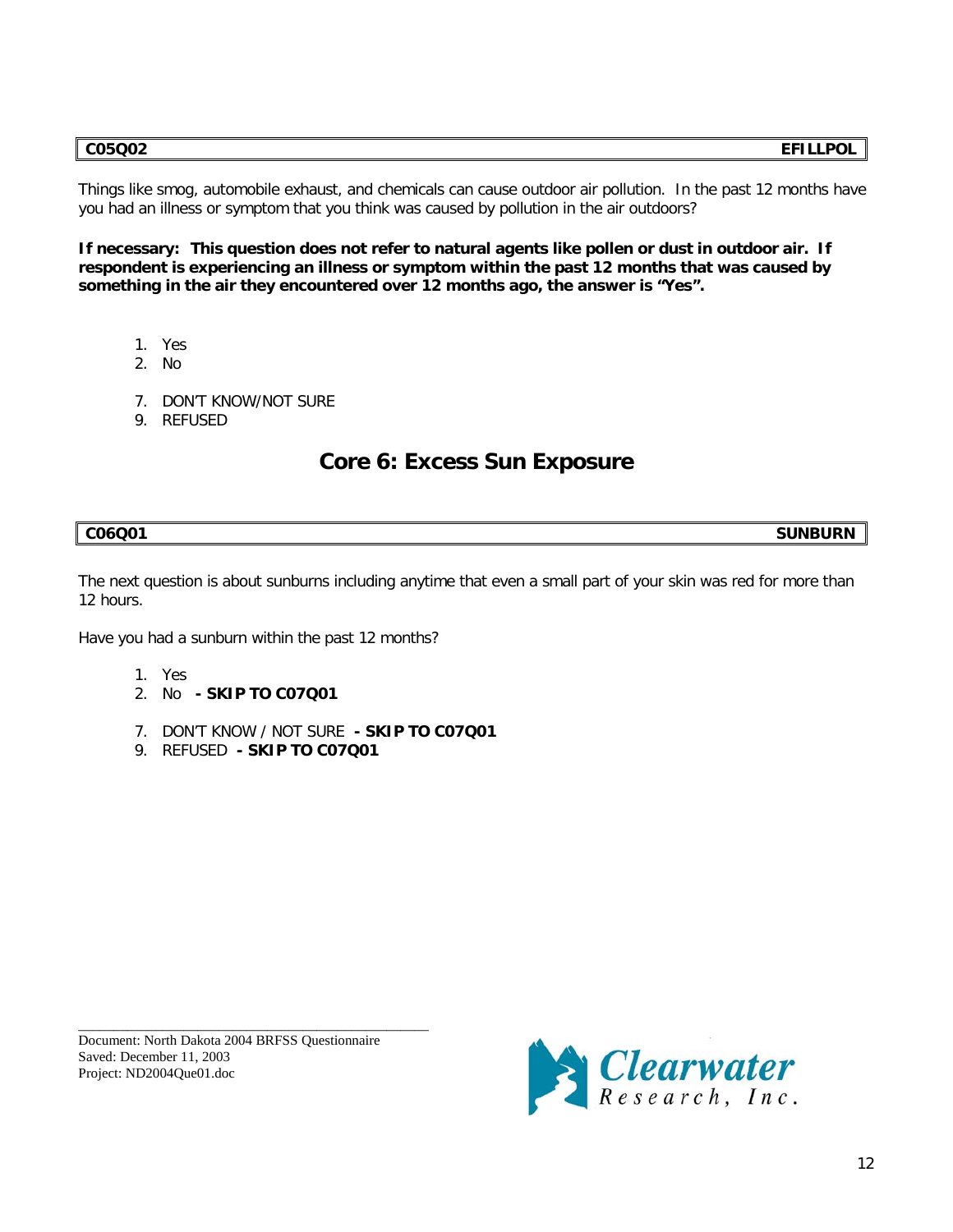# **C06Q02 – ONLY GET IF C06Q01=1 NUMBURN**

Including times when even a small part of your skin was red for more than 12 hours, how many sunburns have you had within the past 12 months?

- 1. One
- 2. Two
- 3. Three
- 4. Four
- 2. Five
- 3. Six or more
- 7. DON'T KNOW / NOT SURE
- 9. REFUSED

# **Core 7: Tobacco Use**

**C07Q01 SMOKE100**

Have you smoked at least 100 cigarettes in your entire life?

### **NOTE: 5 packs = 100 cigarettes**

- 1. Yes
- 2. No **SKIP TO C08Q01**
- 7. DON'T KNOW / NOT SURE **SKIP TO C08Q01**
- 9. REFUSED **SKIP TO C08Q01**

# **C07Q02 – ONLY GET IF C07Q01=1 SMOKEDAY**

Do you now smoke cigarettes every day, some days, or not at all?

- 1. Everyday
- 2. Some days
- 3. Not at all **– SKIP TO C08Q01**
- 9. REFUSED **– SKIP TO C08Q01**

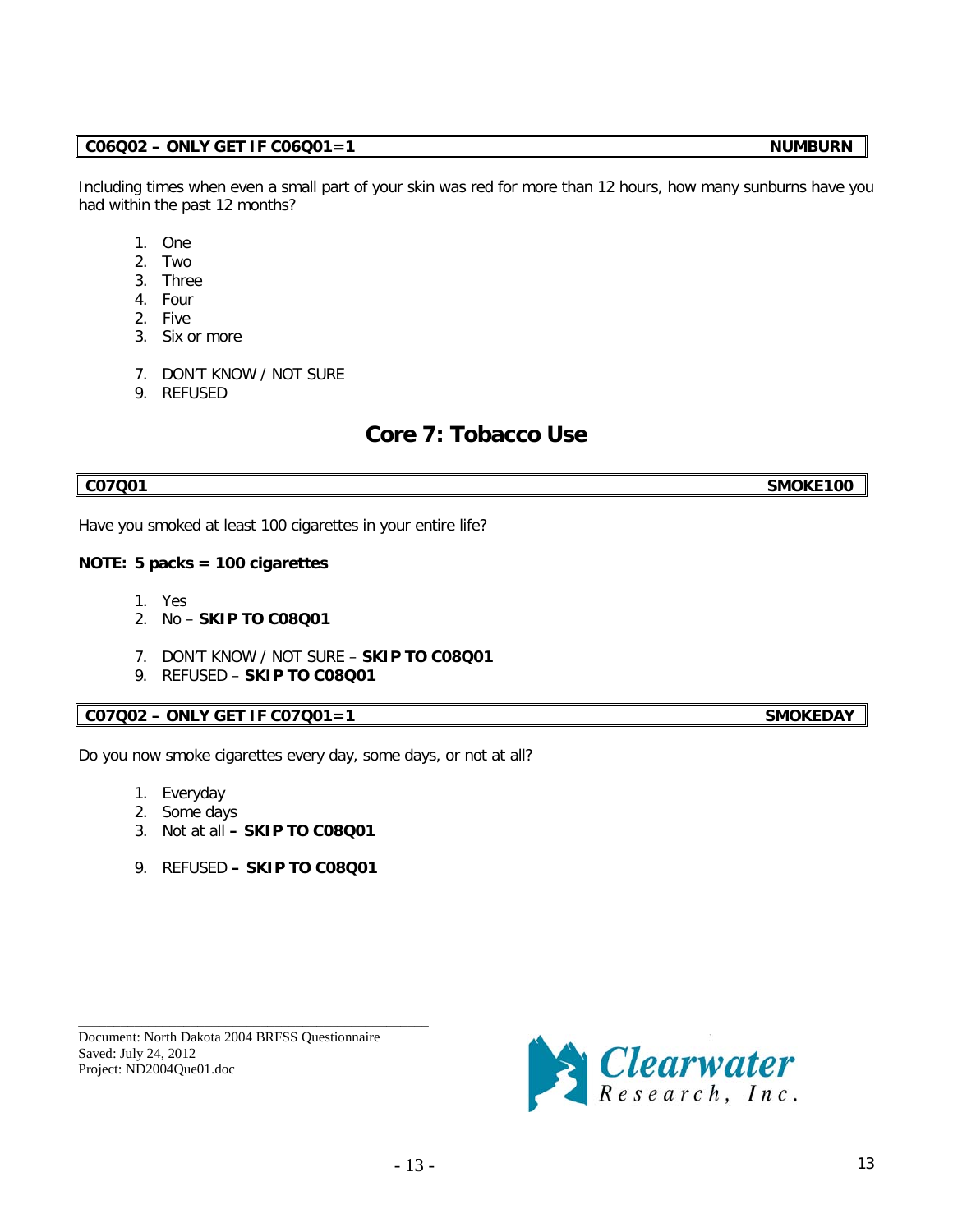#### **C07Q03 – ONLY GET IF C07Q01=1 AND C07Q02<3 STOPSMK2**

During the past 12 months, have you stopped smoking for one day or longer because you were trying to quit smoking?

- 1. Yes
- 2. No
- 7. DON'T KNOW / NOT SURE
- 9. REFUSED

# **Core 8: Alcohol Consumption**

## **C08Q01 ALCDAY3**

A drink of alcohol is 1 can or bottle of beer, 1 glass of wine, 1 can or bottle of wine cooler, 1 cocktail, or 1 shot of liquor. During the past 30 days, how many days per week or per month did you have at least one drink of any alcoholic beverage?

- 1<sup>-1</sup> Days per week
- 2<sub>\_\_</sub> \_\_ Days in past 30
- 888. No drinks in past 30 days **– SKIP TO C09Q01**
- 777. Don't know / Not sure
- 999. Refused **– SKIP TO C09Q01**

# **C08Q02 - ONLY GET IF C08Q01<>888 AND C08Q01<>999 AVEDRNK**

On the days when you drank, about how many drinks did you drink on the average?

\_\_ \_ Number of drinks

- 77. DON'T KNOW / NOT SURE
- 99. REFUSED

# **C08Q03 – ONLY GET IF C08Q01<>888 AND C08Q01<>999 DRNK2GE5**

Considering all types of alcoholic beverages, how many times during the past 30 days did you have 5 or more drinks on an occasion?

 $\equiv$  Number of times

- 88. NONE
- 77. DON'T KNOW / NOT SURE

\_\_\_\_\_\_\_\_\_\_\_\_\_\_\_\_\_\_\_\_\_\_\_\_\_\_\_\_\_\_\_\_\_\_\_\_\_\_\_\_\_\_\_\_\_\_\_\_\_\_

99. REFUSED

Document: North Dakota 2004 BRFSS Questionnaire Saved: December 11, 2003 Project: ND2004Que01.doc

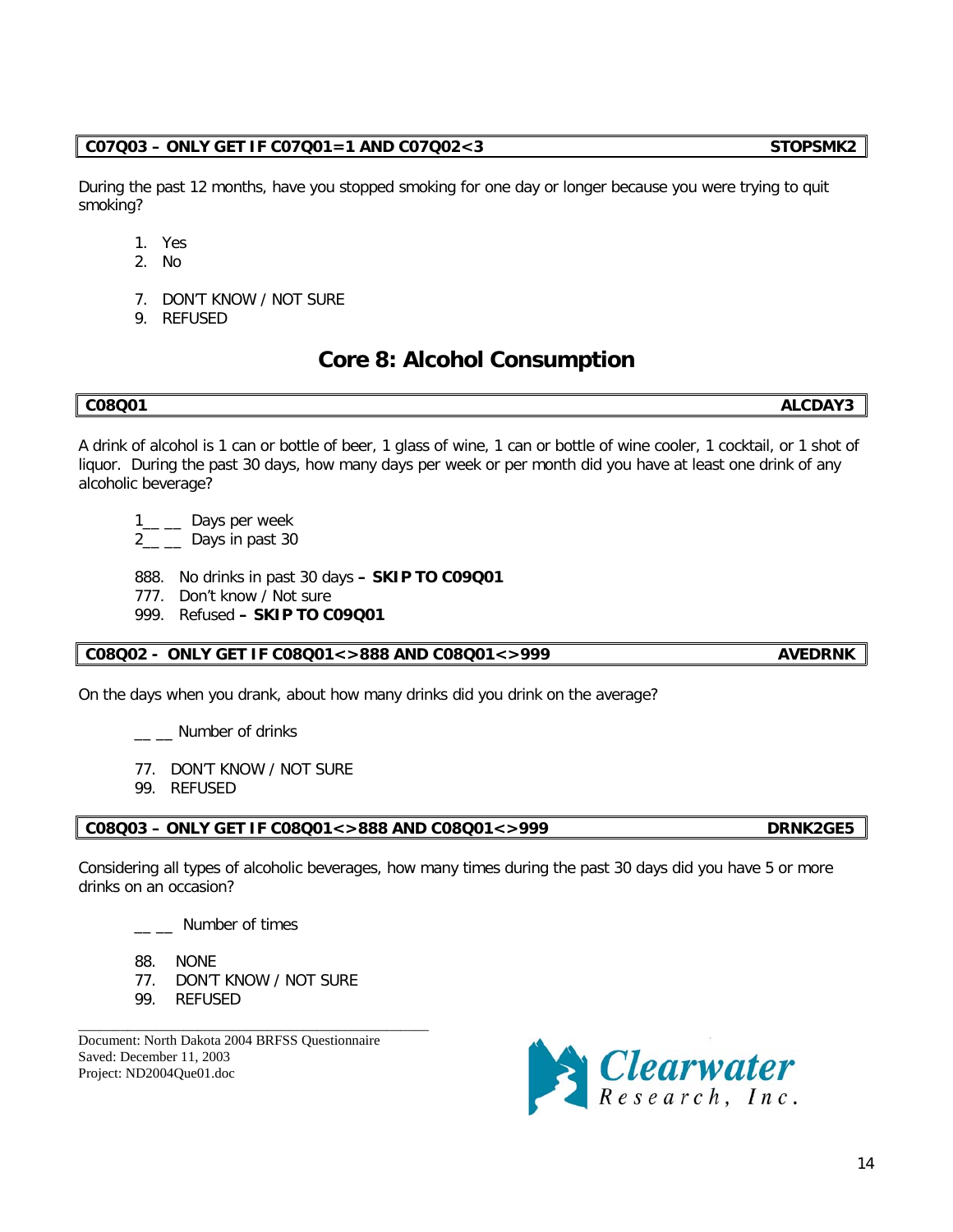Saved: July 24, 2012 Project: ND2004Que01.doc

\_\_\_\_\_\_\_\_\_\_\_\_\_\_\_\_\_\_\_\_\_\_\_\_\_\_\_\_\_\_\_\_\_\_\_\_\_\_\_\_\_\_\_\_\_\_\_\_\_\_ Document: North Dakota 2004 BRFSS Questionnaire

# **C08Q04 – ONLY GET IF C08Q01<>888 AND C08Q01<>999 DRNKDRI**

During the past 30 days, how many times have your driven when you've had perhaps too much to drink?

- \_\_ \_\_ Number of times
- 88. NONE
- 77. DON'T KNOW / NOT SURE
- 99. REFUSED

# **Core 9: Asthma**

Have you ever been told by a doctor, nurse or other health professional that you had asthma?

- 1. Yes
- 2. No **– SKIP TO C10Q01**
- 7. DON'T KNOW / NOT SURE **– SKIP TO C10Q01**
- 9. REFUSED **– SKIP TO C10Q01**

# **C09Q02 – ONLY GET IF C09Q01=1** ASTHNOW

Do you still have asthma?

- 1. Yes
- 2. No
- 7. DON'T KNOW / NOT SURE
- 9. REFUSED



**C09Q01 ASTHMA2**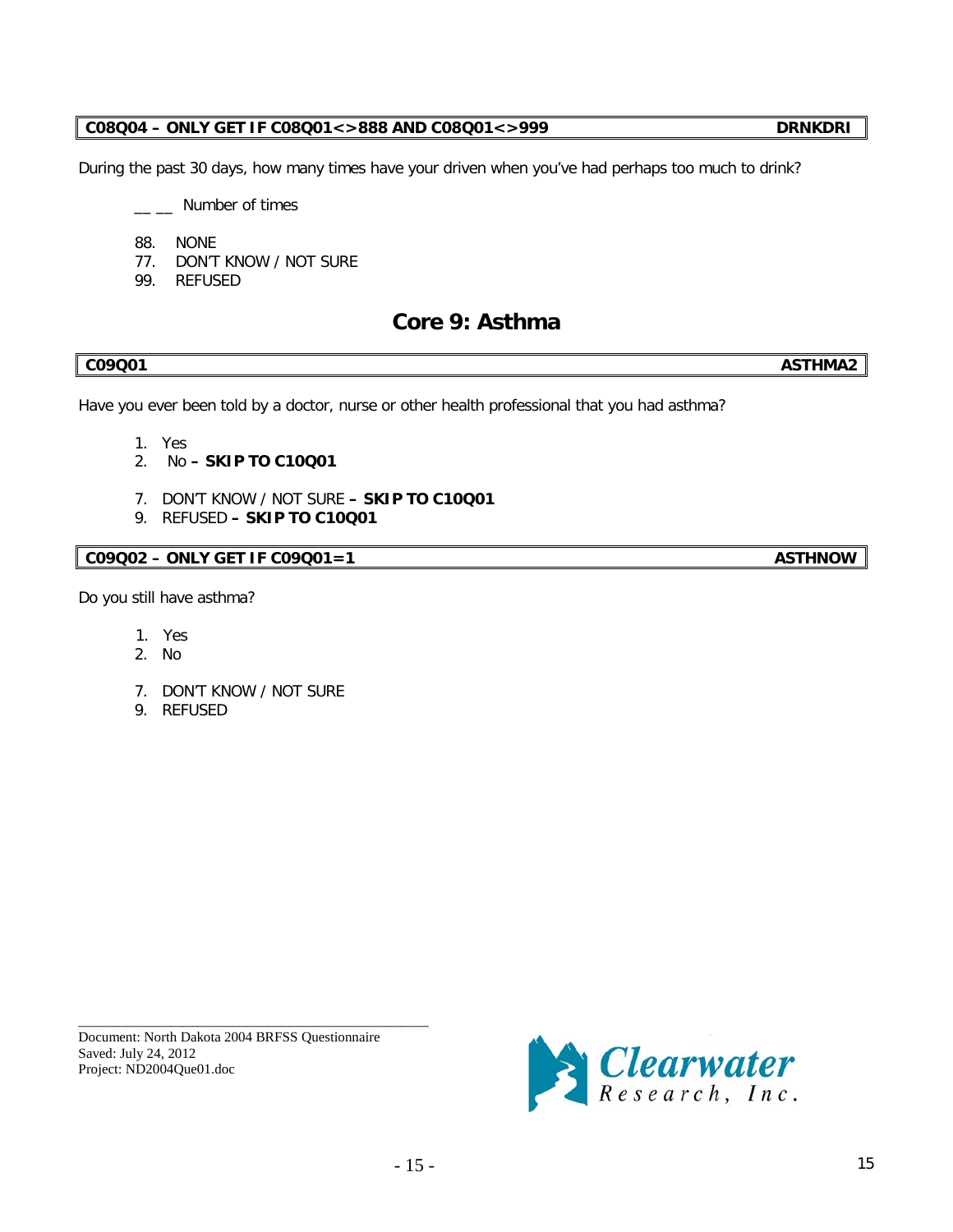# **Core 10: Diabetes**

Have you ever been told by a doctor that you have diabetes?

## **(If "Yes" and respondent is female, ask:** "Was this only w hen you were pregnant?" **- If Respondent says pre-diabetes or borderline diabetes, use response code 4.)**

- 1. Yes
- 2. Yes, but female told only during pregnancy **– SKIP TO C11Q01**
- 3. No **– SKIP TO C11Q01**
- 4. No, pre-diabetes or borderline diabetes**– SKIP TO C11Q01**
- 7. DON'T KNOW / NOT SURE **– SKIP TO C11Q01**
- 9. REFUSED **– SKIP TO C11Q01**

# **Core 11: Oral Health**

How long has it been since you last visited a dentist or a dental clinic for any reason?

### **NOTE: Include visits to dental specialists, such as orthodontists**

- 1. Within the past year (anytime less than 12 months ago)
- 2. Within the past 2 years (1 year but less than 2 years ago)
- 3. Within the past 5 years (2 years but less than 5 years ago)
- 4. 5 or more years ago
- 8. NEVER
- 7. DON'T KNOW / NOT SURE
- 9. REFUSED

How many of your permanent teeth have been removed because of tooth decay or gum disease? Do not include teeth lost for other reasons, such as injury or orthodontics.

## **NOTE: Include teeth lost due to infection.**

- 1. 1 to 5
- 2. 6 or more but not all
- 3. All
- 8. NONE
- 7. DON'T KNOW / NOT SURE

\_\_\_\_\_\_\_\_\_\_\_\_\_\_\_\_\_\_\_\_\_\_\_\_\_\_\_\_\_\_\_\_\_\_\_\_\_\_\_\_\_\_\_\_\_\_\_\_\_\_

9. REFUSED

Document: North Dakota 2004 BRFSS Questionnaire Saved: December 11, 2003 Project: ND2004Que01.doc



**C11Q02 RMVTEETH**

**C11Q01 LASTDEN2**

**C10Q01 DIABETE2**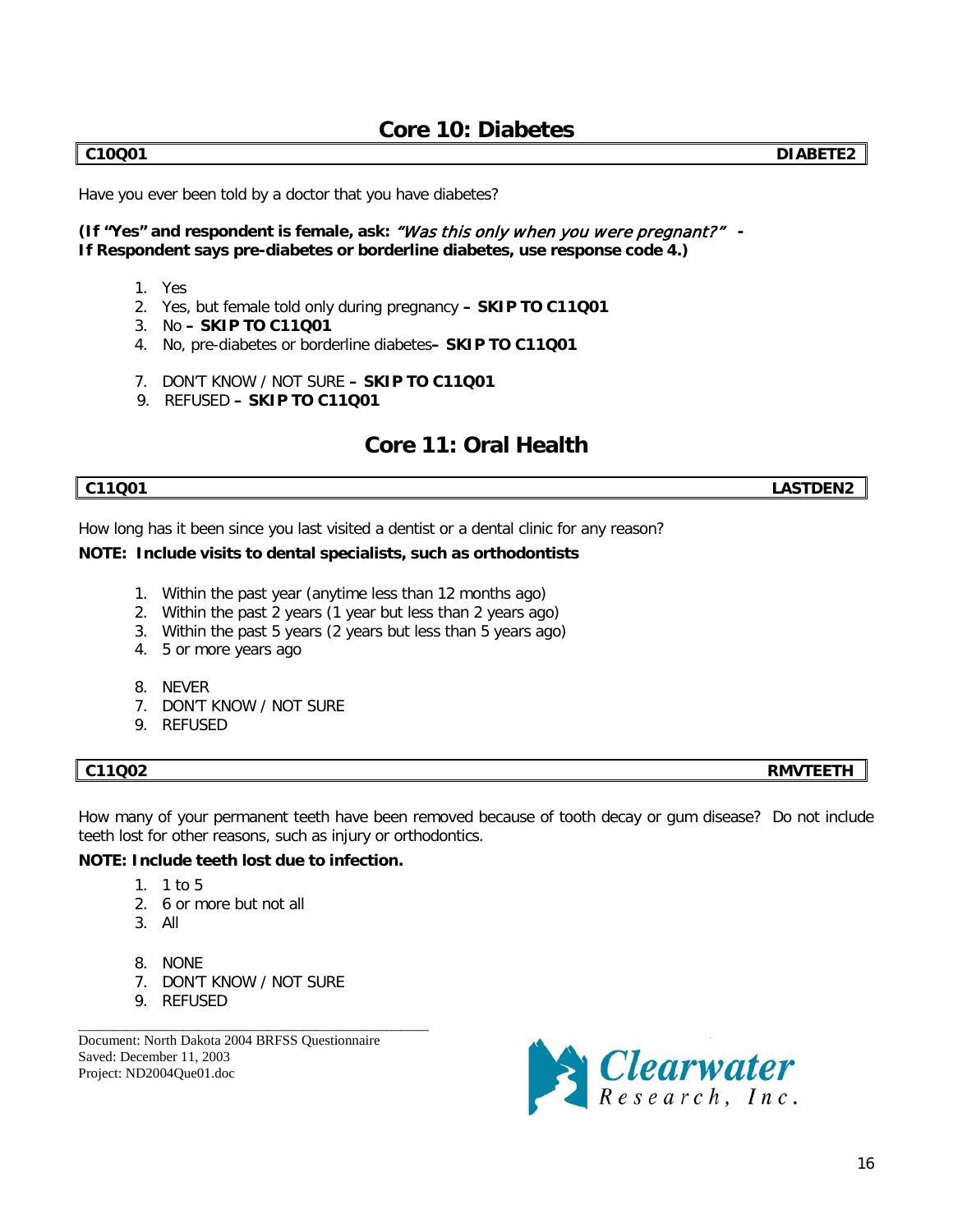# **C11Q03 – ONLY GET IF C11Q01<>8 AND C11Q02<>3 DENCLEAN**

How long has it been since you had your teeth "cleaned" by a dentist or dental hygienist?

- 1. Within the past year (anytime less than 12 months ago)
- 2. Within the past 2 years (1 year but less than 2 years ago)
- 3. Within the past 5 years (2 years but less than 5 years ago)
- 4. 5 or more years ago
- 8. NEVER
- 7. DON'T KNOW / NOT SURE
- 9. REFUSED

# **Core 12: Immunization**

**C12Q01 FLUSHOT2**

During the past 12 months, have you had a flu shot?

**IF NECESSARY:** *We want to know if you had a flu shot injected in your arm.*

- 1. Yes
- 2. No

Saved: July 24, 2012 Project: ND2004Que01.doc

- 7. DON'T KNOW / NOT SURE
- 9. REFUSED

## **C12Q02 FLUSPRAY**

During the past 12 months, have you had a flu vaccine that was sprayed in your nose?

- $\begin{array}{ccc} 1 & & \text{Yes} \\ 2 & & \text{No} \end{array}$
- 2 No **IF C12Q01 =1 GO TO C12Q04, ELSE SKIP TO C12Q06**
- 7 DON'T KNOW/NOT SURE

\_\_\_\_\_\_\_\_\_\_\_\_\_\_\_\_\_\_\_\_\_\_\_\_\_\_\_\_\_\_\_\_\_\_\_\_\_\_\_\_\_\_\_\_\_\_\_\_\_\_ Document: North Dakota 2004 BRFSS Questionnaire

9 REFUSED

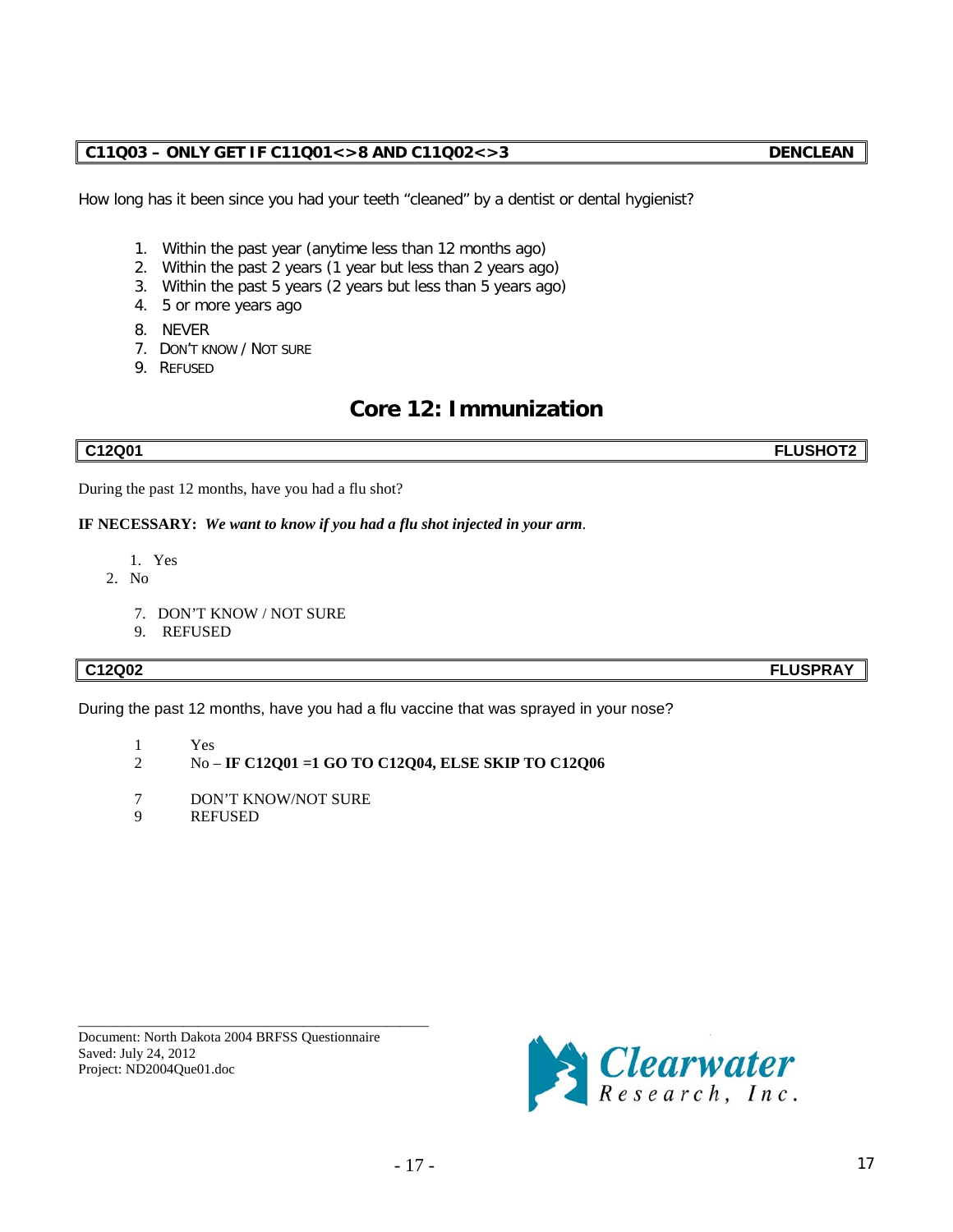# **C12Q04 – ONLY GET IF C12Q01 = 1 OR C12Q02 = 1**

During what month and year did you receive your most recent flu vaccination?

### **If "Yes" to both C12Q01 and C12Q02, also say: "The most recent flu vaccination may have been either the flu shot or the flu spray."**

 $\frac{1}{2}$   $\frac{1}{2}$  Month / Year

77/7777 DON'T KNOW/NOT SURE (Probe: "Was it before or after September 2004?" Code approximate month and year)

99/9999 REFUSED

### **If C12Q04 is DK or RF SKIP TO C12Q05**

### **C12Q05**

Where did you go to get your most recent [FILL: flu shot/vaccine that was sprayed in your nose/vaccination (whether it was a shot or spray in the nose)]? **CATI fill in appropriate response from C12Q01 and C12Q02.**

#### **Read only if necessary:**

- 01 A doctor's office or health maintenance organization (HMO)
- 02 A health department
- 03 Another type of clinic or health center
- [*Example*: a community health center]
- 04 A senior, recreation, or community center
- 05 A store [*Examples*: supermarket, drug store]
- 06 A hospital [*Example*: in-patient]
- 07 An emergency room
- 08 Workplace or
- 09 Some other kind of place
- 10 Received vaccination in Canada/Mexico
- 77 DON'T KNOW / NOT SURE (Probe: How would you describe the place where you went to get your most recent flu vaccine?)
- 99 REFUSED

**If C12Q04 is before 9/2004 SKIP TO C12Q06, if C12Q04 is DK or RF, SKIP TO C12Q06, otherwise SKIP TO C12Q07** 

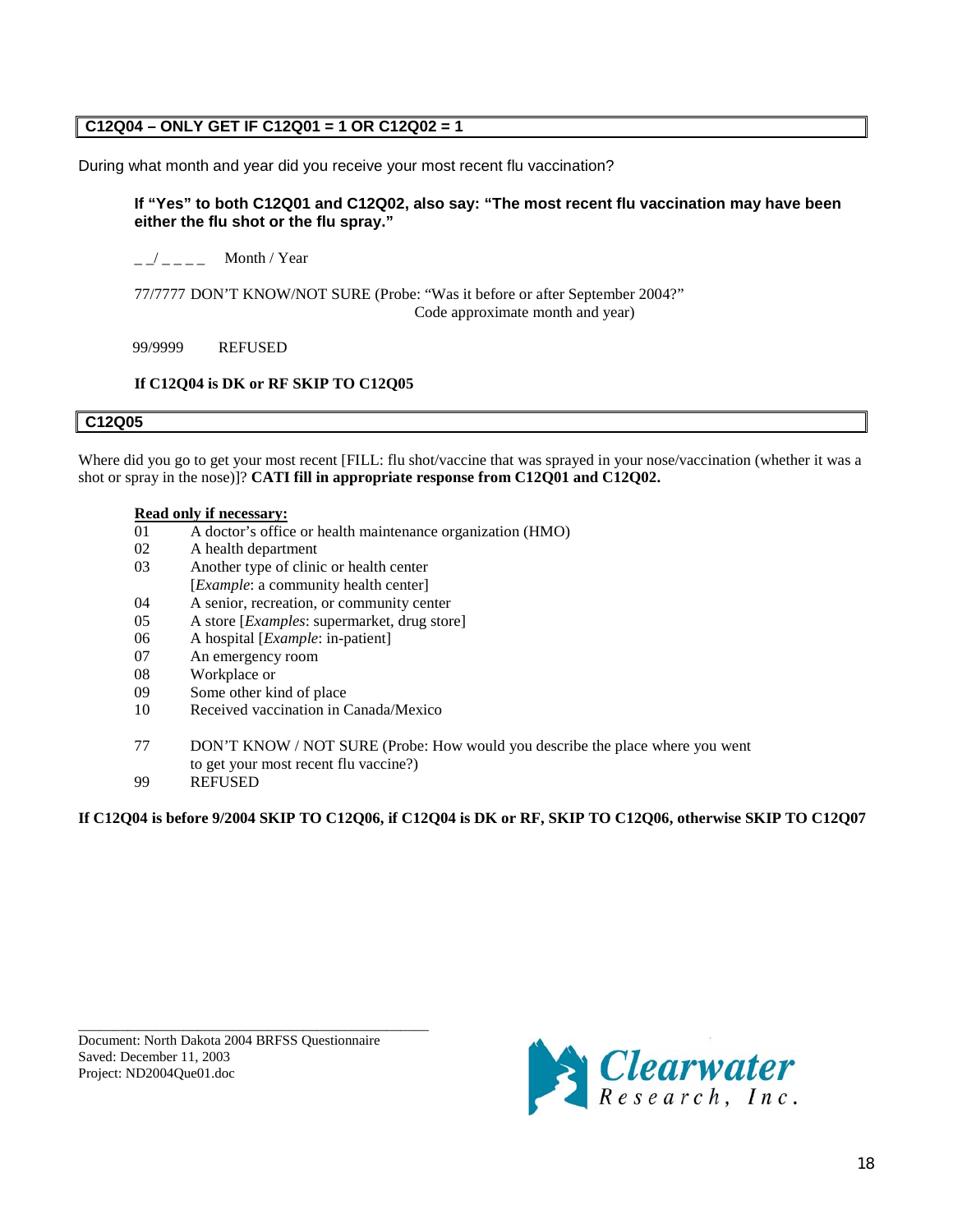### **C12Q06—ONLY GET IF C12Q04 < 9/2004 OR C12Q04 = 77/7777 OR 99/9999**

What is the **MAIN** reason you have **NOT** received a flu vaccination for this current flu season? **[Interviewer note: The current flu season = Sept. '04 – Mar. '05]**

**Do not read answer choices below. Select category that best matches response.**

- 01 NEED: DO NOT NEED IT
- 02 NEED: DOCTOR DID NOT RECOMMEND IT
- 03 NEED: DID NOT KNOW THAT I SHOULD BE VACCINATED
- 04 NEED: FLU IS NOT THAT SERIOUS
- 05 NEED: HAD THE FLU ALREADY THIS FLU SEASON
- 06 CONCERN ABOUT VACCINE: SIDE EFFECTS/CAN CAUSE FLU
- 07 CONCERN ABOUT VACCINE: DOES NOT WORK
- 08 ACCESS: PLAN TO GET VACCINATED LATER THIS FLU SEASON
- 09 ACCESS: FLU VACCINATION COSTS TOO MUCH
- 10 ACCESS: INCONVENIENT TO GET VACCINATED
- 11 VACCINE SHORTAGE: SAVING VACCINE FOR PEOPLE WHO NEED IT MORE<br>12 VACCINE SHORTAGE: TRIED TO FIND VACCINE. BUT COULD NOT GET IT
- 12 VACCINE SHORTAGE: TRIED TO FIND VACCINE, BUT COULD NOT GET IT
- 13 VACCINE SHORTAGE: NOT ELIGIBLE TO RECEIVE VACCINE
- 14 SOME OTHER REASON
- 77 DON'T KNOW/NOT SURE (Probe: "What was the main reason?")
- 99 REFUSED

#### **C12Q07— ONLY GET IF C12Q04 >= 042004**

Did you get a flu vaccination during the 'last flu season,' in other words during the months of September 2003 through March 2004?

- 1 Yes
- 2 No

7 DON'T KNOW / NOT SURE (Do not probe)

9 REFUSED

### **C12Q03**

Have you ever had a pneumonia shot? This shot is usually given only once or twice in a person's lifetime and is different from the flu shot. It is also called the pneumococcal vaccine.

- 1. Yes
- 2. No
	- 7. DON'T KNOW / NOT SURE
	- 9. REFUSED

Document: North Dakota 2004 BRFSS Questionnaire Saved: July 24, 2012 Project: ND2004Que01.doc

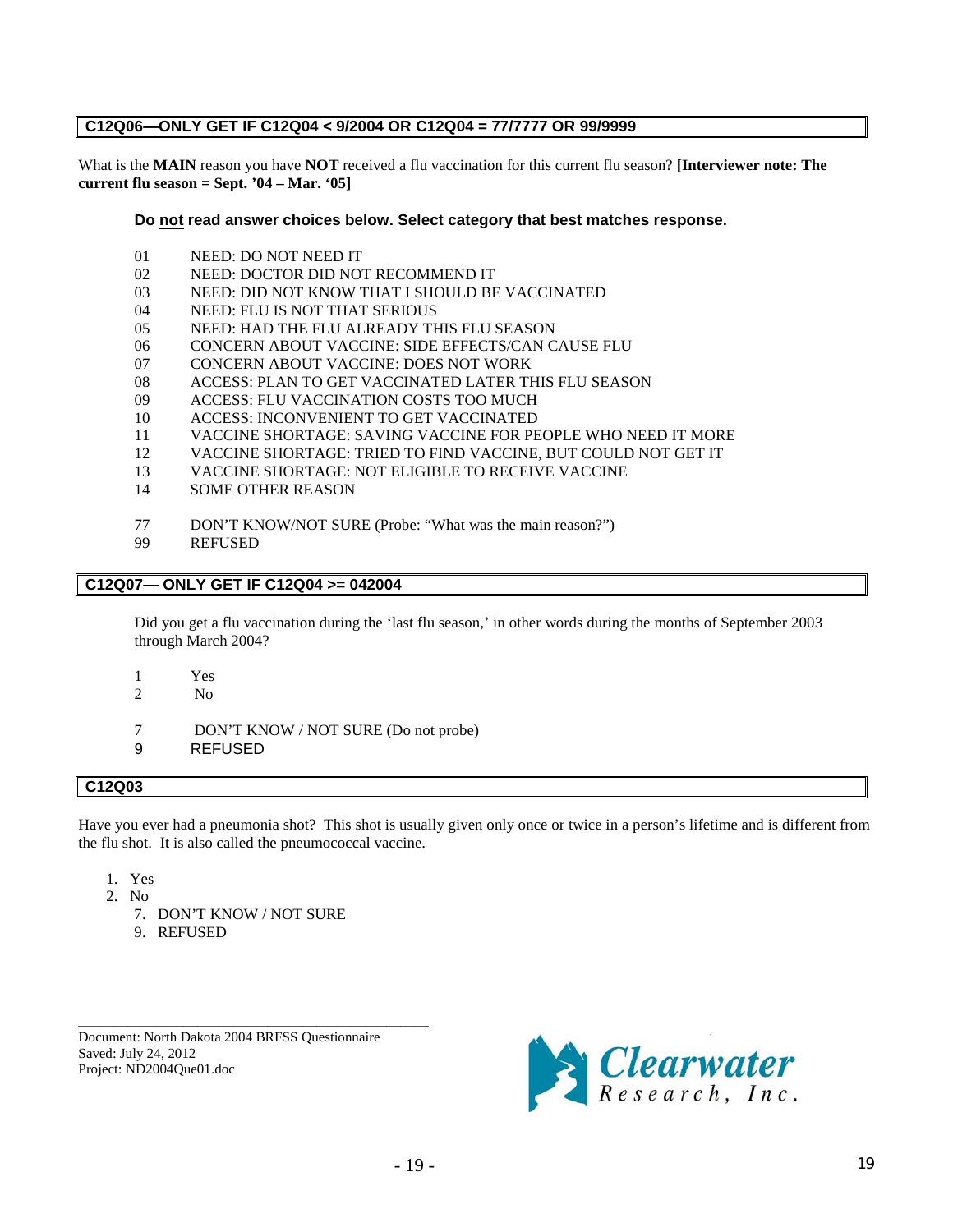### **C12Q08**

Has a doctor, nurse, or other health professional ever said that you have any of the following health problems?

#### **Read each problem listed below:**

Asthma Lung problems, other than asthma Heart problems Diabetes Kidney problems Weakened immune system caused by a chronic illness, such as cancer or HIV/AIDS, or medicines, such as steroids -or-Sickle cell anemia or other anemia

- 1 Yes **SKIP TO C12Q09**<br>2 No **SKIP TO C12O10**
- 2 No **– SKIP TO C12Q10**
- 7 DON'T KNOW / NOT SURE (Probe by repeating question) **SKIP TO C12Q10**
- 9 REFUSED **SKIP TO C12Q10**

### **C12Q09 C12Q08=1**

Do you still have (this/any of these) problem $(s)$ ?

- 1 Yes
- $\frac{2}{7}$  No<br>DO
- 7 DON'T KNOW / NOT SURE (Do not probe)<br>9 REFUSED
- **REFUSED**

#### **C12Q10**

Do you currently work in a health care facility, such as a medical clinic, hospital, or nursing home?

#### **If necessary say: This includes part-time and volunteer work.**

- 1 Yes **SKIP TO C12Q11**
- 2 No **SKIP TO C13Q01**
- 7 DON'T KNOW / NOT SURE (Do not probe) **SKIP TO C13Q01**
- 9 REFUSED **SKIP TO C13Q01**

#### **C12Q11 only if C12Q10=1**

Do you have direct face-to-face or hands-on contact with patients as a part of your routine work?

- 1 Yes
- $\frac{2}{7}$  No<br>7 DO
- 7 DON'T KNOW / NOT SURE (Probe by repeating question)
- 9 REFUSED

Document: North Dakota 2004 BRFSS Questionnaire Saved: December 11, 2003 Project: ND2004Que01.doc

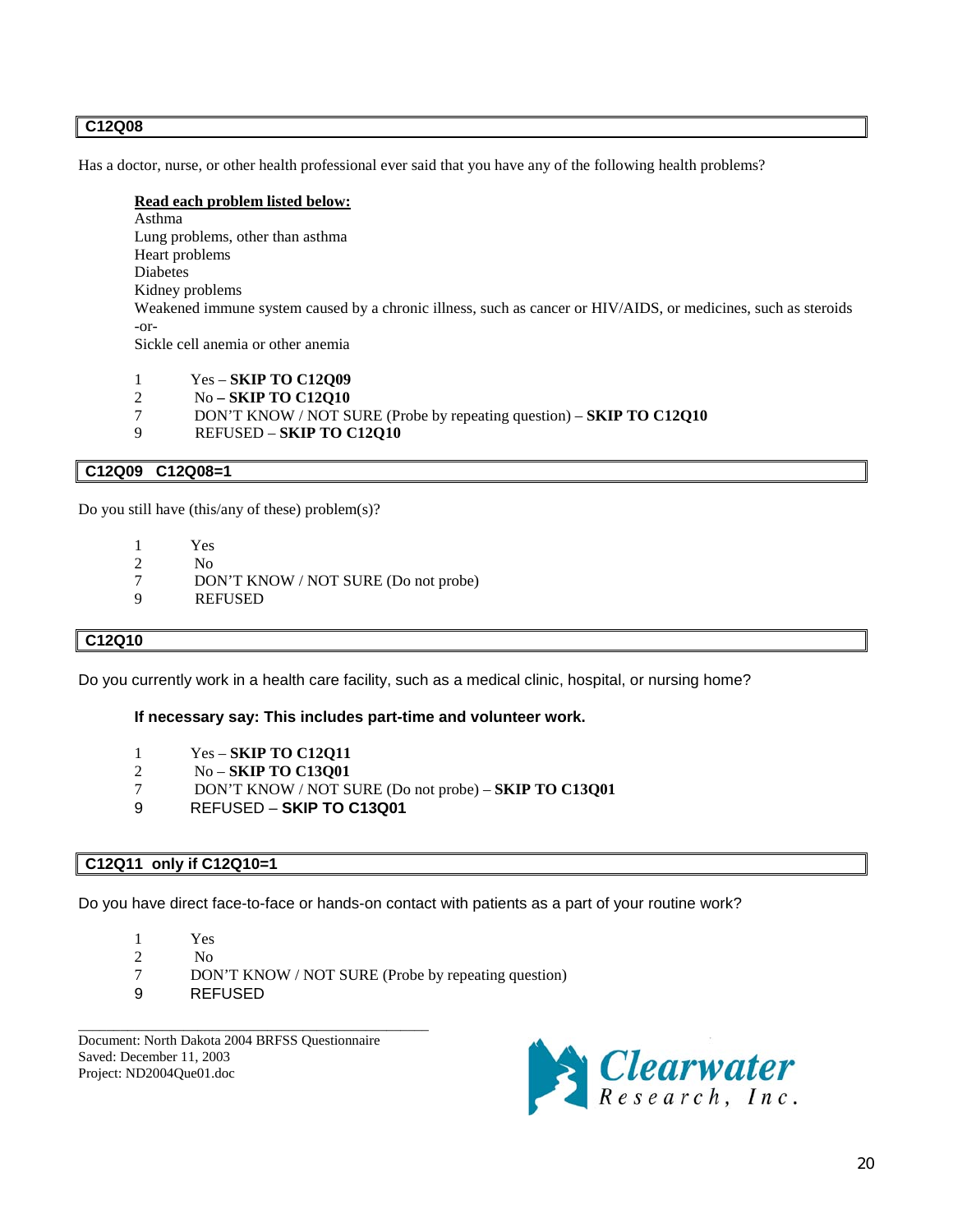### **C13Q01 AGE**

What is your age?

 $\frac{1}{\sqrt{2}}$  Code age in years

- 07. DON'T KNOW / NOT SURE
- 09. REFUSED

## **C13Q02 HISPANC**

Are you Hispanic or Latino?

- 1. Yes
- 2. No
- 7. DON'T KNOW / NOT SURE
- 9. REFUSED

# **C13Q03 MRACE**

Which one or more of the following would you say is your race? Would you say: White, Black or African American, Asian, Native Hawaiian or Other Pacific Islander, American Indian or Alaska Native, or Other?

#### **(Check all that apply)**

- 1. White
- 2. Black or African American
- 3. Asian
- 4. Native Hawaiian or Other Pacific Islander
- 5. American Indian , Alaska Native or
- 6. Other **[specify]\_\_\_\_\_\_\_\_\_\_\_\_\_\_**
- 8. NO ADDITIONAL CHOICES
- 7. DON'T KNOW / NOT SURE
- 9. REFUSED

Document: North Dakota 2004 BRFSS Questionnaire Saved: July 24, 2012 Project: ND2004Que01.doc

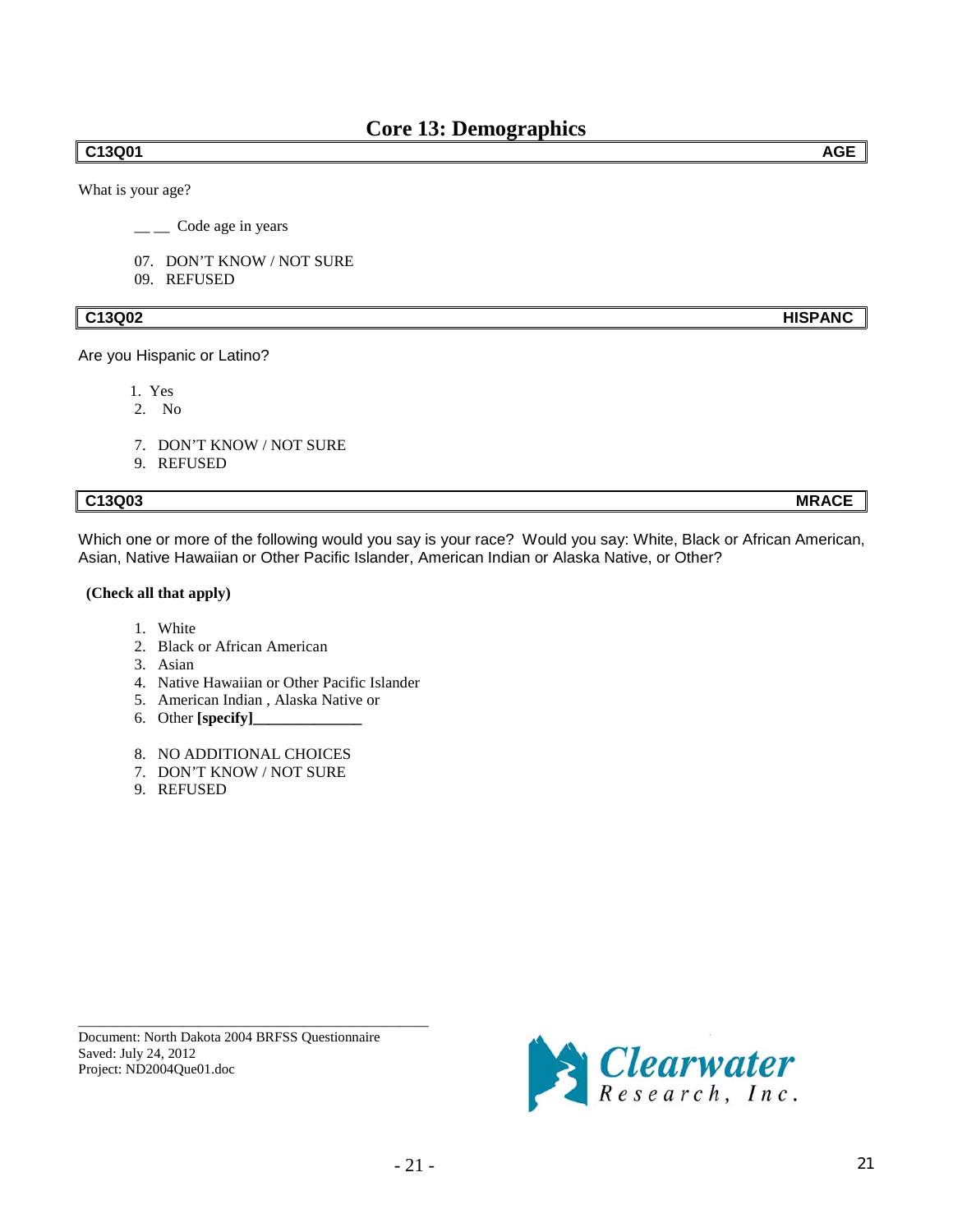# **C13Q04 – ONLY GET IF MORE THAN ONE RESPONSE FOR C13Q03 ORACE2**

Which one of these groups would you say best represents your race?

- 1. White
- 2. Black or African American
- 3. Asian
- 4. Native Hawaiian or Other Pacific Islander
- 5. American Indian, Alaska Native or
- 6. Other **[specify]\_**
- 7. DON'T KNOW / NOT SURE
- 9. REFUSED

# **C13Q05 MARITAL**

Are you married, divorced, widowed, separated, never married, or a member of an unmarried couple?

# **Please read:**

- 1. Married
- 2. Divorced
- 3. Widowed
- 4. Separated
- 5. Never married
- 6. A member of an unmarried couple
- 9. REFUSED

How many children less than 18 years of age live in your household?

Number of children

88. NONE

99. REFUSED

Document: North Dakota 2004 BRFSS Questionnaire Saved: December 11, 2003 Project: ND2004Que01.doc

\_\_\_\_\_\_\_\_\_\_\_\_\_\_\_\_\_\_\_\_\_\_\_\_\_\_\_\_\_\_\_\_\_\_\_\_\_\_\_\_\_\_\_\_\_\_\_\_\_\_



**C13Q06 CHILDREN**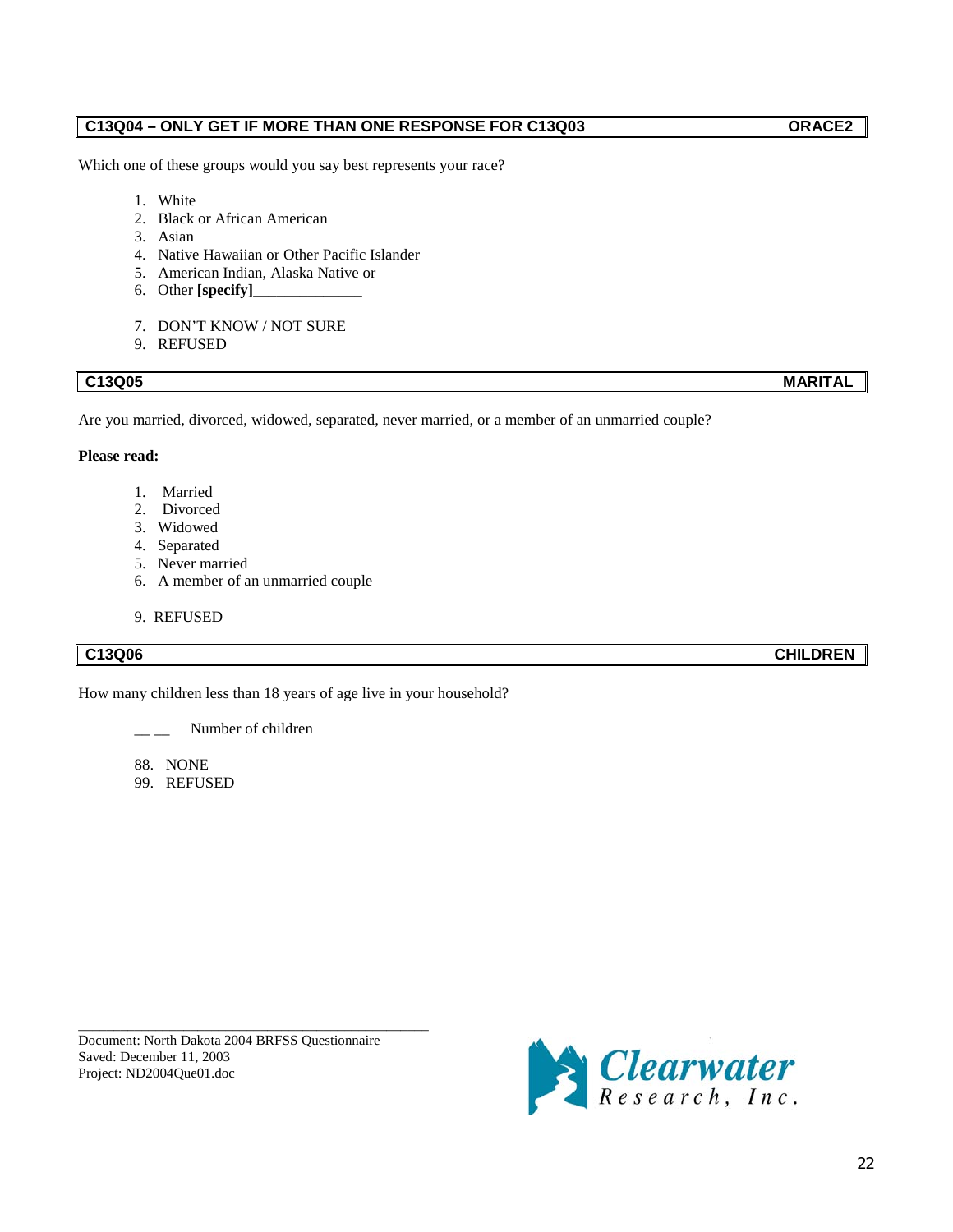### **C13Q07 EDUCA**

What is the highest grade or year of school you completed?

#### **Read only if necessary:**

- 1. Never attended school or only attended kindergarten
- 2. Grades 1 through 8 (Elementary)
- 3. Grades 9 through 11 (Some high school)
- 4. Grade 12 or GED (High school graduate)
- 5. College 1 year to 3 years (Some college or technical school)
- 6. College 4 years or more (College graduate)
- 9. REFUSED

Are you currently: employed for wages, self-employed, out of work for more than 1 year, out of work for less than 1 year, a homemaker, a student, retired, or unable to work?

- 1. Employed for wages
- 2. Self-employed
- 3. Out of work for more than 1 year
- 4. Out of work for less than 1 year
- 5. A Homemaker
- 6. A Student
- 7. Retired
- 8. Unable to work
- 9. REFUSED

#### **C13Q09 INCOME2**

Is your annual household income from all sources?

- 1. Less than \$10,000
- 2. Less than \$15,000 (\$10,000 to less than \$15,000)
- 3. Less than \$20,000 (\$15,000 to less than \$20,000)
- 4. Less than \$25,000 (\$20,000 to less than \$25,000)
- 5. Less than \$35,000 (\$25,000 to less than \$35,000)
- 6. Less than \$50,000 (\$35,000 to less than \$50,000)
- 7. Less than \$75,000 (\$50,000 to less than \$75,000)
- 8. \$75,000 or more

77. DON'T KNOW/NOT SURE

99. REFUSED

Document: North Dakota 2004 BRFSS Questionnaire Saved: July 24, 2012 Project: ND2004Que01.doc

\_\_\_\_\_\_\_\_\_\_\_\_\_\_\_\_\_\_\_\_\_\_\_\_\_\_\_\_\_\_\_\_\_\_\_\_\_\_\_\_\_\_\_\_\_\_\_\_\_\_



**C13Q08 EMPLOY**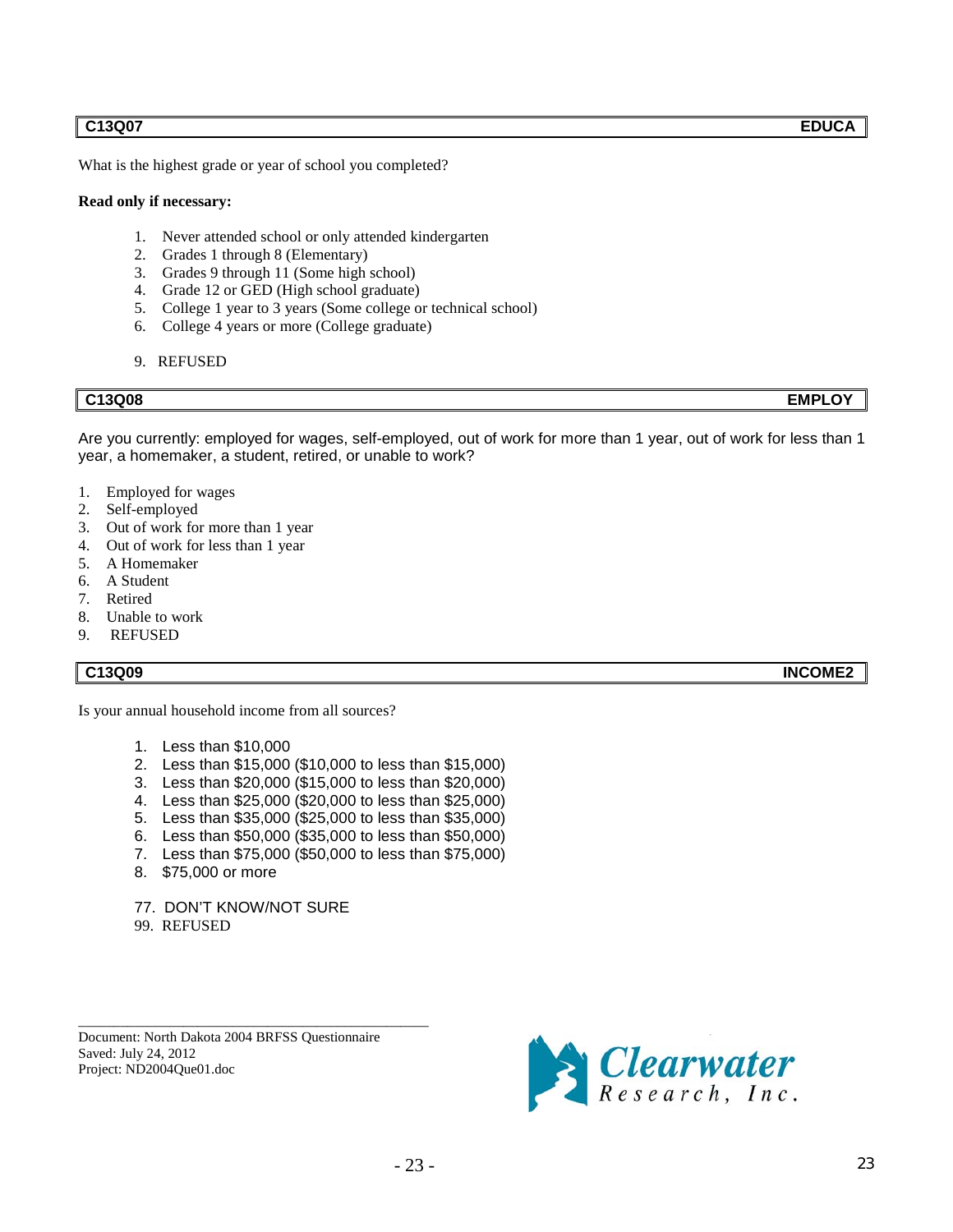About how much do you weigh without shoes?

#### **Round fractions up**

\_\_ \_\_ \_\_ Weight (*pounds)* 9\_\_ \_\_ \_\_ Weight (kilograms*)*

7777. DON'T KNOW / NOT SURE 9999. REFUSED

#### **C13Q11 HEIGHT2**

About how tall are you without shoes?

### **Round fractions down**

- $\frac{1}{2}$  Height ft/inches (Ex. 5 feet 9 inches = 509) 9 \_\_ \_\_ Height meters/centimeters
- 

7777. DON'T KNOW / NOT SURE 9999. REFUSED

What county do you live in?

| FIPS county code |  |
|------------------|--|
|------------------|--|

777. DON'T KNOW / NOT SURE

999. REFUSED

Do you have more than one telephone number in your household? Do not include cell phones or numbers that are only used by a computer or fax machine.

- 1. Yes
- 2. No **– SKIP TO C13Q15**
- 7. DON'T KNOW / NOT SURE **– SKIP TO C13Q15**
- 9. REFUSED **– SKIP TO C13Q15**

Document: North Dakota 2004 BRFSS Questionnaire Saved: December 11, 2003 Project: ND2004Que01.doc

\_\_\_\_\_\_\_\_\_\_\_\_\_\_\_\_\_\_\_\_\_\_\_\_\_\_\_\_\_\_\_\_\_\_\_\_\_\_\_\_\_\_\_\_\_\_\_\_\_\_



**C13Q12 CTYCODE**

**C13Q13 NUMHHOL2**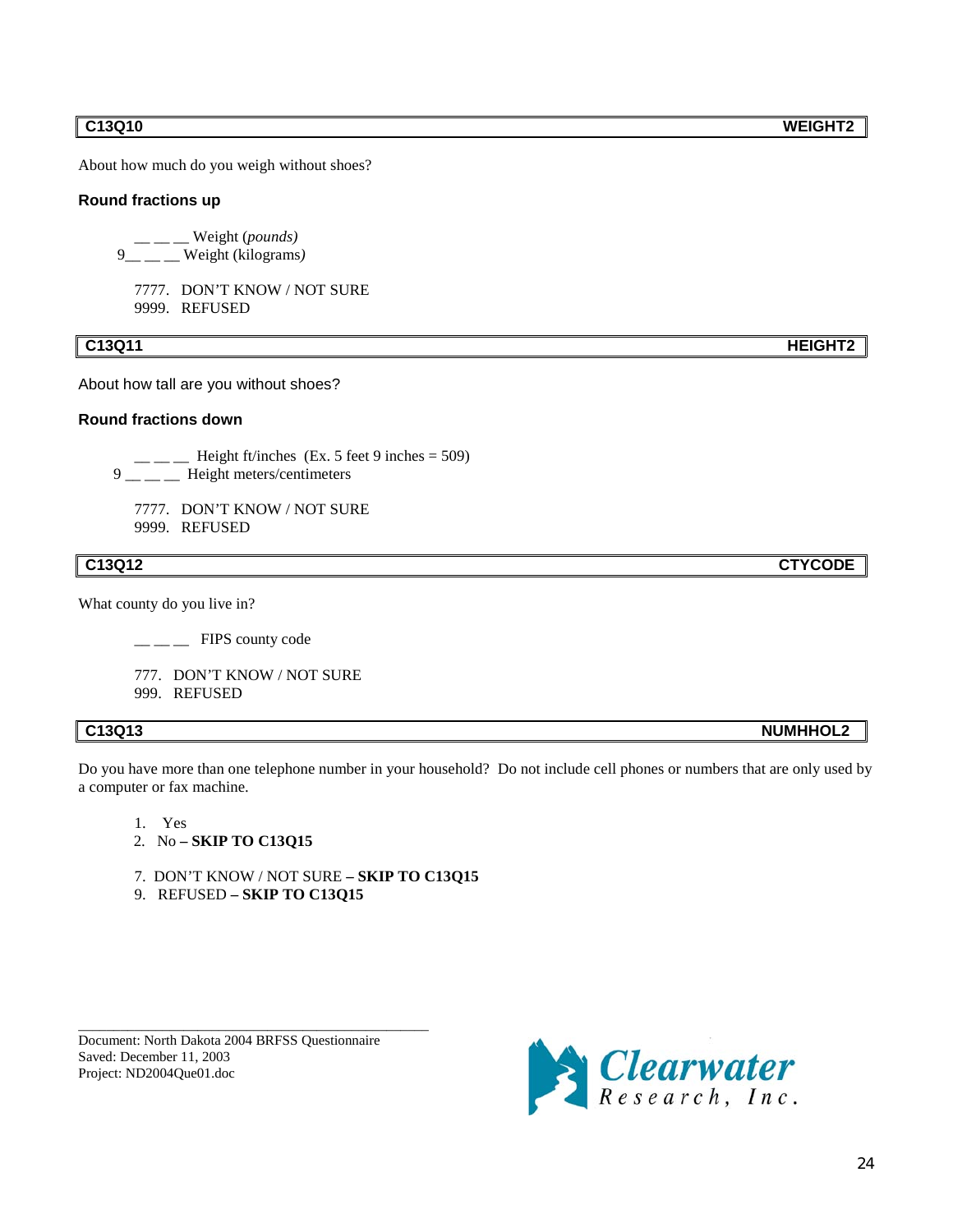# **C13Q14 – ONLY GET IF C13Q13=1** NUMPHON2

How many of these phone numbers are residential numbers?

- Residential telephone numbers [6=6 or more]
- 7. DON'T KNOW / NOT SURE
- 9. REFUSED

### **C13Q15 TELSERV**

During the past 12 months, has your household been without telephone service for 1 week or more?

#### **Note: Do not include interruptions of phone service due to weather or natural disasters.**

- 1. Yes
- 2. No
- 7. DON'T KNOW/ NOT SURE
- 9. REFUSED

# **C13Q16 SEX**

Indicate sex of respondent. Ask only if necessary.

- 1. Male **- SKIP TO C13Q18 INTRO**
- 2. Female

# **C13Q17 – ONLY GET IF C13Q16=2 AND C13Q01<45 PREGNANT**

To your knowledge, are you now pregnant?

- 1. Yes
- 2. No
- 7. DON'T KNOW/ NOT SURE
- 9. REFUSED

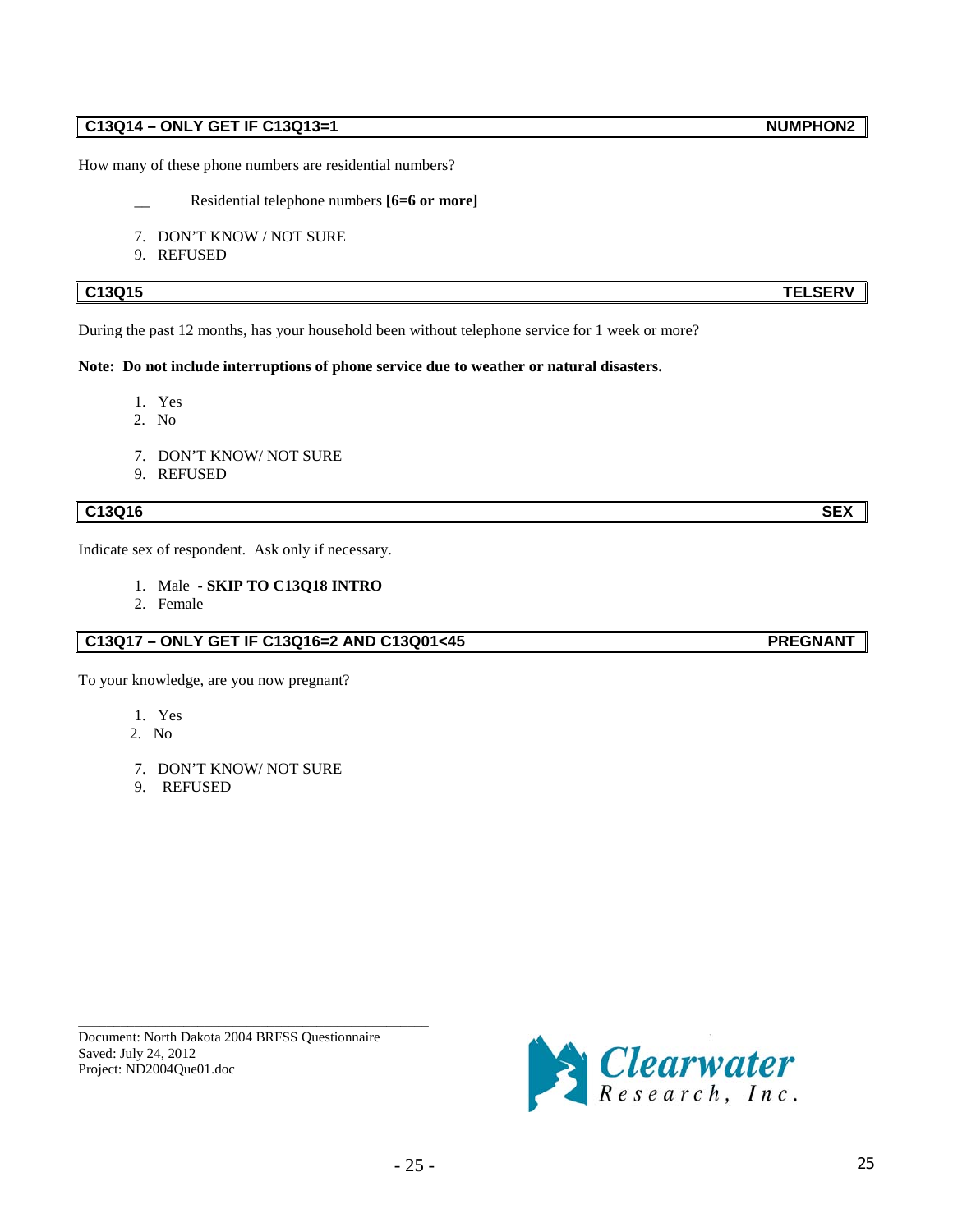## **C13Q18 INTRO – ONLY GET IF**

#### **If Core C13Q06 = 1**

Previously, you indicated there was one child age 17 or younger in your household. I would like to ask you some questions about that child.

#### **If Core C13Q06 is >1 and < 88**

Previously, you indicated there were [number] children age 17 or younger in your household. Think about those [number] children in order of their birth, from oldest to youngest. The oldest child is the first child and the youngest child is the [second/third/fourth, etc.] child.

### **CATI INSTRUCTION: RANDOMLY SELECT ONE OF THE CHILDREN.**

I have some additional questions about one specific child. The child I will be referring to is the **[Fill: random number from CATI]** child. All the questions about children will be about that child.

#### **Note C13Q18 : If there are two children with the same birth date, randomly select one.**

Is the child a boy or a girl?

- 1. Boy
- 2. Girl
- 9. REFUSED

### **C13Q19**

In what month and year was [**FILL: he/she**] born?

|         | Month / Year                                          |
|---------|-------------------------------------------------------|
| 77/7777 | DON'T KNOW/NOT SURE (Probe by repeating the question) |

9 9/ 9 9 9 9 REFUSED

Document: North Dakota 2004 BRFSS Questionnaire Saved: December 11, 2003 Project: ND2004Que01.doc

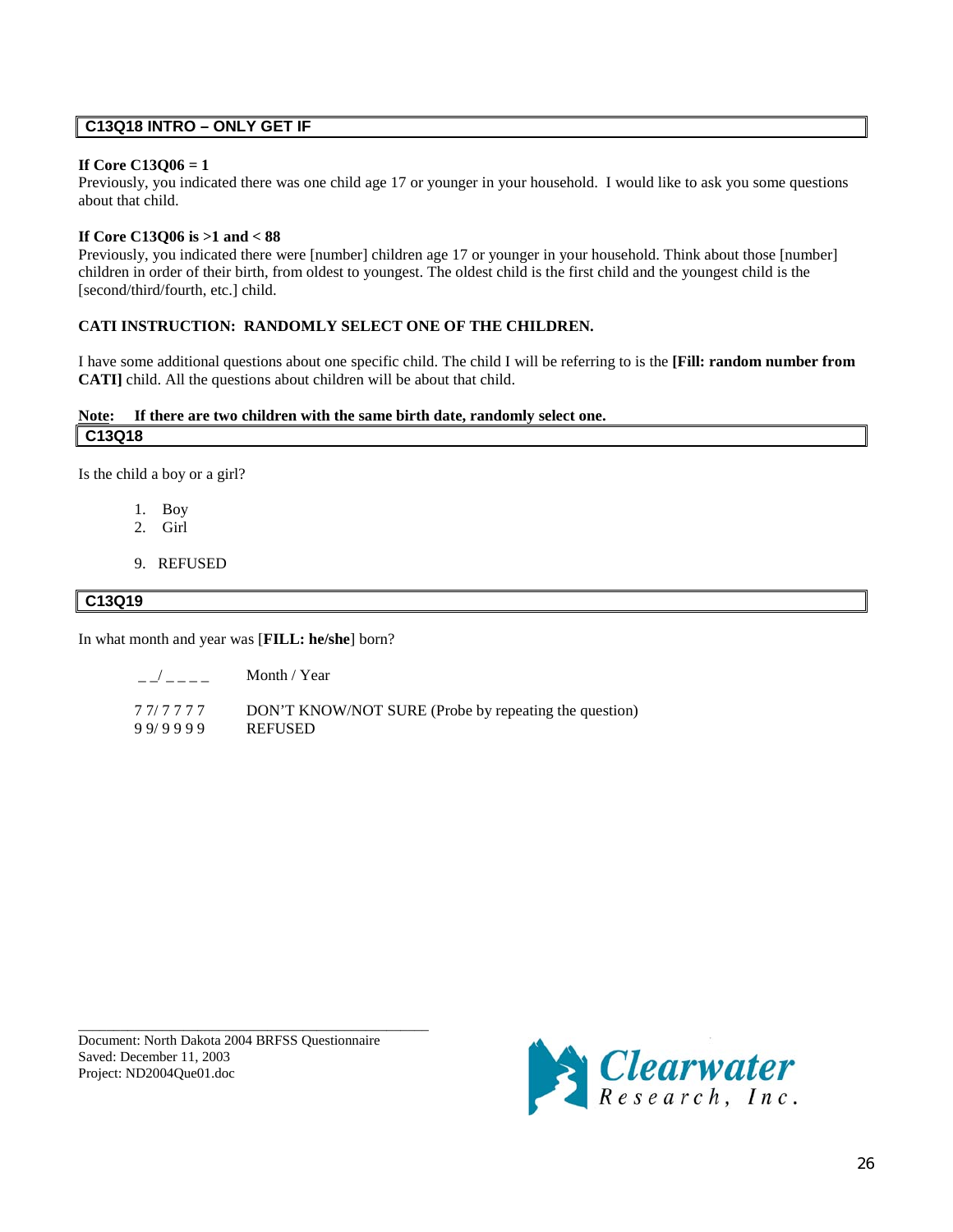### **C13Q20**

Has a doctor, nurse, or other health professional ever said that [**Fill: he/she**] has any of the following health problems?

#### **Read each problem listed below:**

Asthma Lung problems, other than asthma Heart problems Diabetes Kidney problems Weakened immune system caused by a chronic illness, such as cancer or HIV/AIDS, or medicines, such as steroids Must take aspirin every day -or-Sickle cell anemia or other anemia

- 1 Yes **SKIP TO C13Q21**
- 2 No **SKIP TO C13Q22**
- 7 DON'T KNOW/NOT SURE (Probe by repeating the question) **SKIP TO C13Q22**
- 9 REFUSED **SKIP TO C13Q22**

# **C13Q21 – ONLY GET IF C13Q20 = 1**

Does [**Fill: he/she**] still have (this/any of these) problem(s)?

- 1 Yes<br>2 No
- N<sub>o</sub>
- 7 DON'T KNOW/NOT SURE (Do not probe)
- 9 REFUSED

#### **C13Q22**

**If child is less than 6 months old, go to C14Q01, otherwise ask:** During the past 12 months, has [**Fill: he/she**] had a flu shot? A flu shot is a flu vaccine injected in a child's arm or thigh.

- 1 Yes
- 2 No<br>7 DO
- 7 DON'T KNOW/NOT SURE (Do not probe)<br>9 REFUSED
- **REFUSED**

Document: North Dakota 2004 BRFSS Questionnaire Saved: July 24, 2012 Project: ND2004Que01.doc

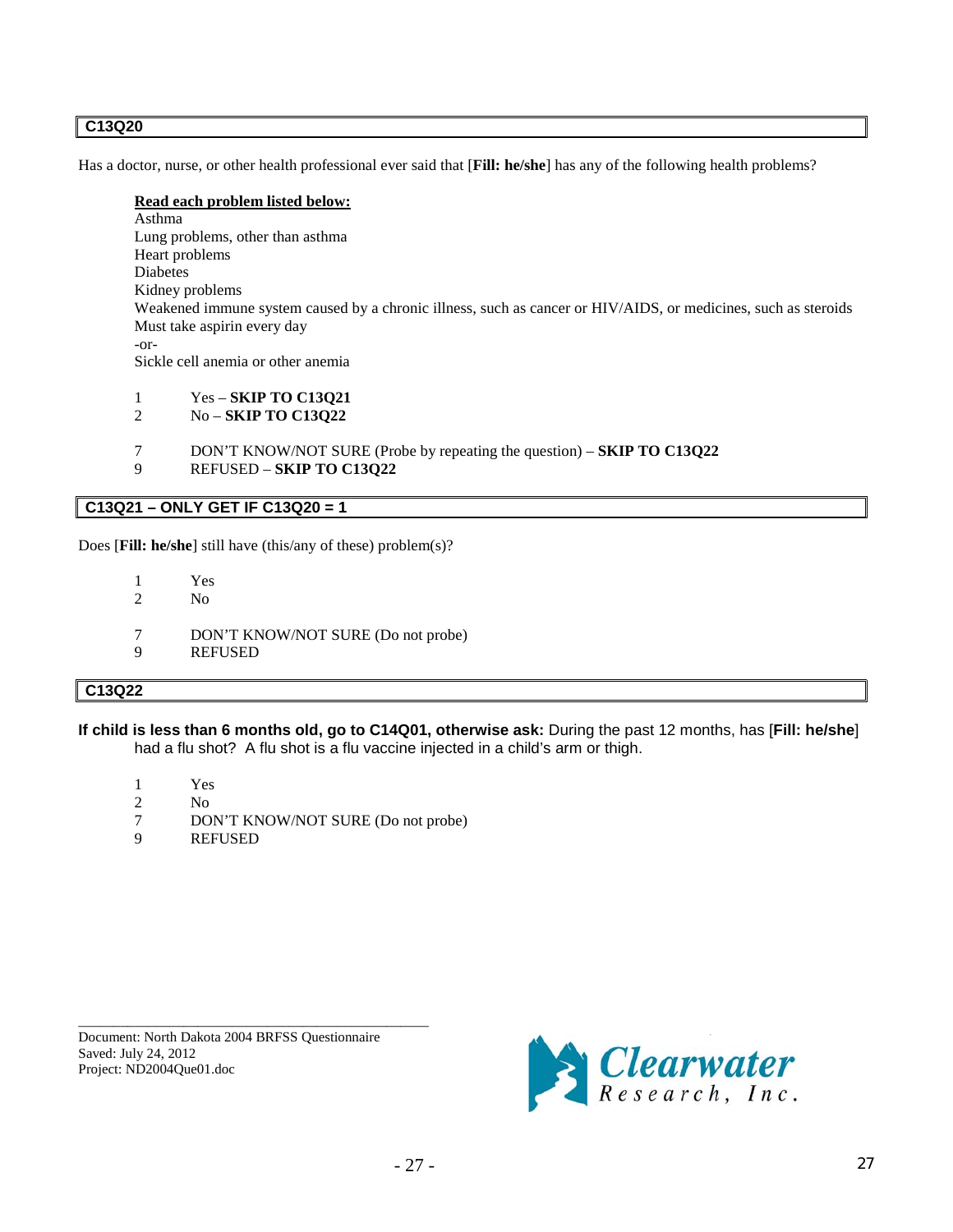## **C13Q23**

During the past 12 months, has [**Fill: he/she**] had a flu vaccine sprayed in the nose? The flu vaccine that is sprayed in the nose is FluMist<sup>™</sup>.

- 1 Yes **SKIP TO C13Q24**<br>2 No **IF C13O22 = 1 SKI**
- 2 No **IF C13Q22 = 1 SKIP TO C13Q24, ELSE SKIP TO C13Q25**
- 7 DON'T KNOW/NOT SURE
- 9 REFUSED

# **C13Q24 – ONLY GET IF C13Q22 = 1 OR C13Q23 = 1**

During what month and year did [**Fill: he/she**] receive the most recent flu vaccination?

**If "Yes" to both C13Q22 and Q13.23, also say: "The most recent flu vaccination may have been either the flu shot or the flu spray."**

\_ \_/ \_ \_ \_ \_ Month / Year – **IF C13Q24 < 09/2004 SKIP TO C13Q25, ELSE SKIP TO C13Q26**

77/7777 DON'T KNOW/NOT SURE (Probe: "Was it before or after September 2004?" Code approximately month and year)

#### 99/9999 REFUSED

**If C13Q24 is DK or RF, SKIP TO C13Q25**

\_\_\_\_\_\_\_\_\_\_\_\_\_\_\_\_\_\_\_\_\_\_\_\_\_\_\_\_\_\_\_\_\_\_\_\_\_\_\_\_\_\_\_\_\_\_\_\_\_\_ Document: North Dakota 2004 BRFSS Questionnaire Saved: December 11, 2003 Project: ND2004Que01.doc

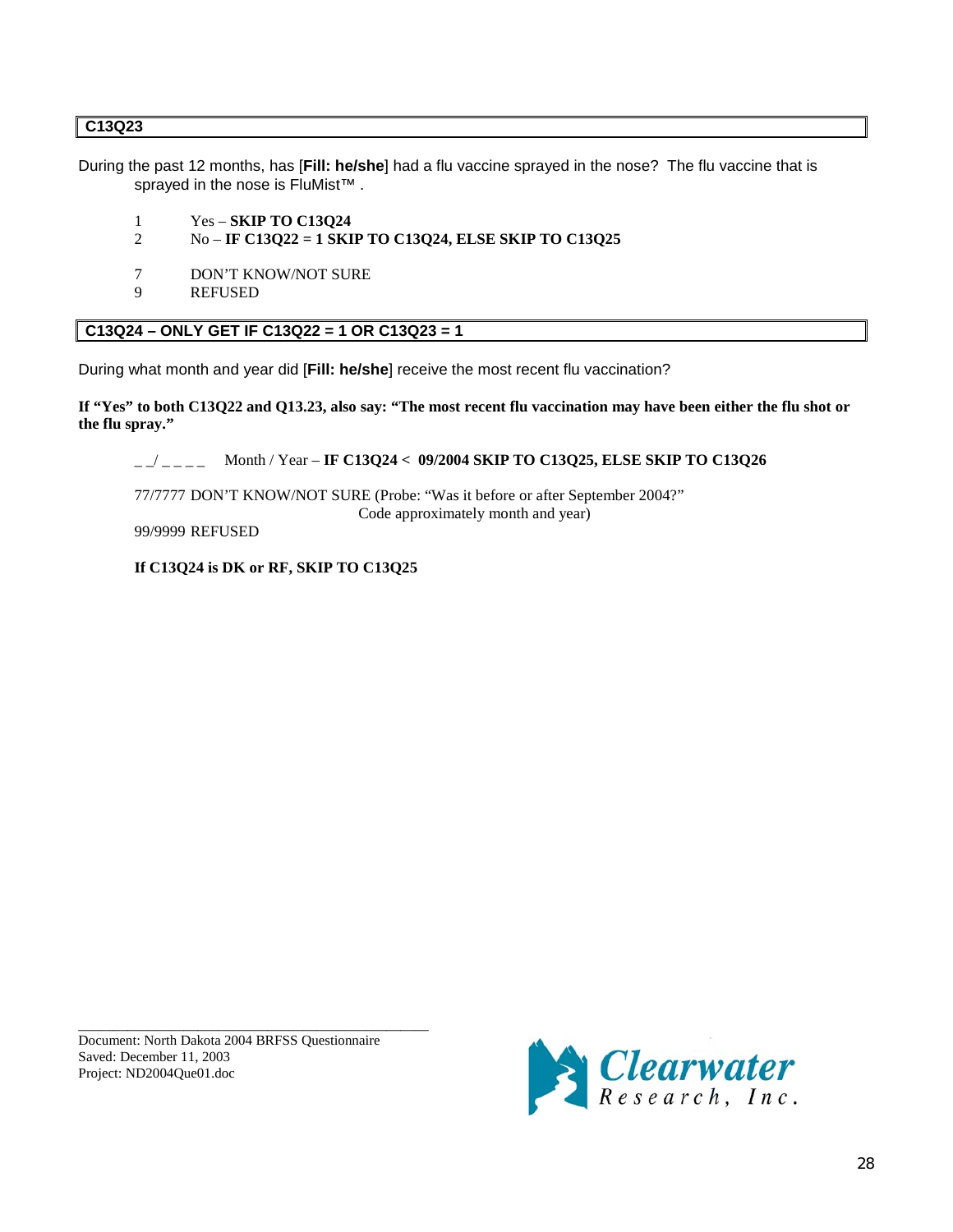# **C13Q25 ONLY GET IF C13Q24 < 09/2004 OR C13Q24 = 77/7777 OR 99/9999**

What is the **MAIN** reason [**Fill: he/she**] has not received a flu vaccination for this current flu season? **[Interviewer note: The current flu season = Sept. '04 – Mar. '05]**

### **Do not read answer choices below. Select category that best matches response.**

- 01 NEED: CHILD DOES NOT NEED IT<br>02 NEED: DOCTOR DID NOT RECOME
- 02 NEED: DOCTOR DID NOT RECOMMEND IT
- 03 NEED: DID NOT KNOW THAT CHILD SHOULD BE VACCINATED
- 04 NEED: FLU IS NOT THAT SERIOUS
- 05 NEED: CHILD HAD THE FLU ALREADY THIS FLU SEASON
- 06 CONCERN ABOUT VACCINE: SIDE EFFECTS/CAN CAUSE FLU
- 07 CONCERN ABOUT VACCINE: DOES NOT WORK
- 08 ACCESS: PLAN TO GET CHILD VACCINATED LATER THIS FLU SEASON
- 09 ACCESS: FLU VACCINATION COSTS TOO MUCH
- 10 ACCESS: INCONVENIENT TO GET VACCINATED<br>11 VACCINE SHORTAGE: SAVING VACCINE FOR PE
- 11 VACCINE SHORTAGE: SAVING VACCINE FOR PEOPLE WHO NEED IT MORE
- 12 VACCINE SHORTAGE: TRIED TO FIND VACCINE, BUT COULD NOT GET IT
- 13 VACCINE SHORTAGE: NOT ELIGIBLE TO RECEIVE VACCINE<br>14 SOME OTHER REASON
- SOME OTHER REASON
- 77 DON'T KNOW/NOT SURE (Probe: What was the main reason?)<br>99 REFUSED
- **REFUSED**

# **C13Q26— ONLY GET IF C13Q19 < 06/2003 OR (C13Q24 <09/2004 OR = 77/7777 OR 99/9999)**

- Did [**Fill: he/she**] get the flu vaccine during the 'last flu season,' in other words during the months of September 2003 through March 2004?
	- 1 Yes
	- 2 No
	- 7 DON'T KNOW/NOT SURE (Do not probe)
	- 9 REFUSED

Document: North Dakota 2004 BRFSS Questionnaire Saved: July 24, 2012 Project: ND2004Que01.doc

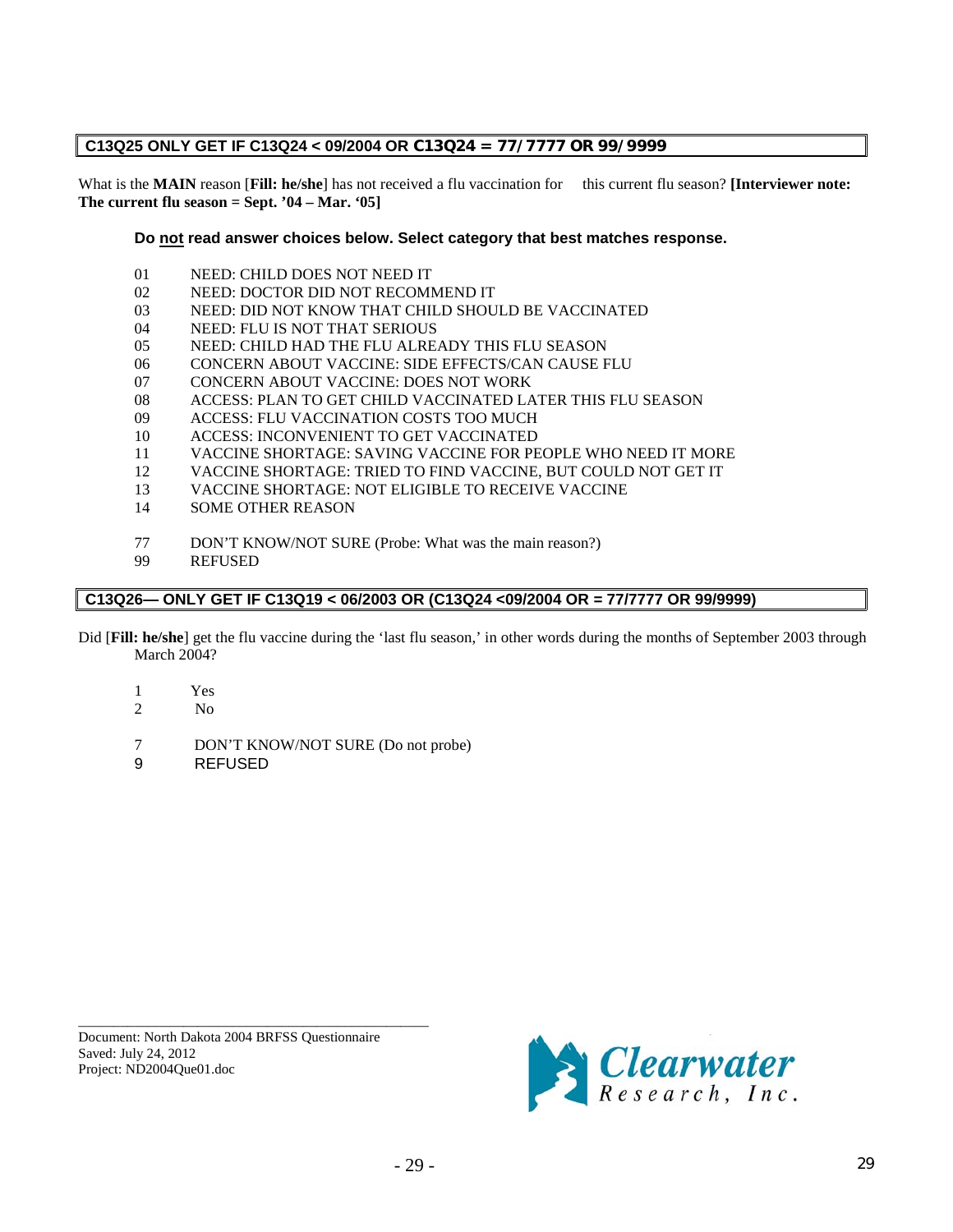# **Core 14: Veteran's Status**

### **C14Q01 VETERAN**

The next question relates to military service.

Have you ever served on active duty in the United States Armed Forces, either in the regular military or in a National Guard or military reserve unit?

- 1. Yes
- 2. No **SKIP TO C15Q01**
- 7. DON'T KNOW/ NOT SURE **SKIP TO C15Q01**
- 9. REFUSED **SKIP TO C15Q01**

## **C14Q02 – ONLY GET IF C14Q01=1 VETSTAT2**

Which of the following best describes your service in the United States military?

### **Please read:**

- 1. Currently on active duty **– SKIP TO C15Q01**
- 2. Currently in a National Guard or Reserve unit **– SKIP TO C15Q01**
- 3. Retired from military service
- 4. Medically discharged from military service
- 5. Discharged from military service
- 7. DON'T KNOW/ NOT SURE **SKIP TO C15Q01**
- 9. REFUSED **SKIP TO C15Q01**

## **C14Q03 – ONLY GET IF C14Q02>2 AND C14Q02<7 VACARE**

In the last 12 months have you received some or all of your health care from VA facilities?

## **If "yes" probe for "all" or "some" of the health care.**

- 1. Yes, all of my health care
- 2. Yes, some of my health care
- 3. No, no VA health care received
- 7. DON'T KNOW/ NOT SURE
- 9. REFUSED

\_\_\_\_\_\_\_\_\_\_\_\_\_\_\_\_\_\_\_\_\_\_\_\_\_\_\_\_\_\_\_\_\_\_\_\_\_\_\_\_\_\_\_\_\_\_\_\_\_\_ Document: North Dakota 2004 BRFSS Questionnaire Saved: December 11, 2003 Project: ND2004Que01.doc



(186)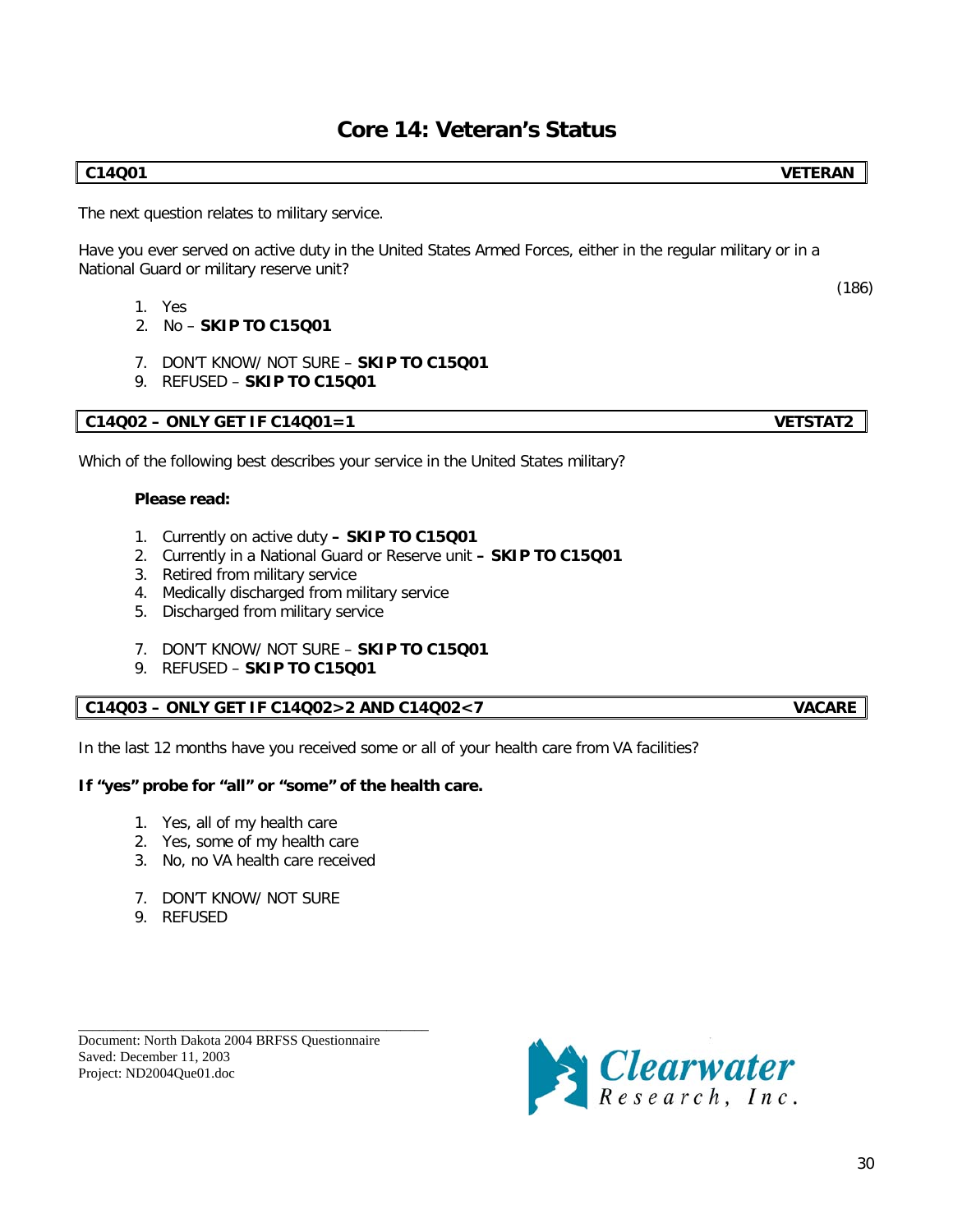# **Core 15: Women's Health**

# **C15Q01 – ONLY GET IF C13Q16=2 HADMAM**

A mammogram is an x-ray of each breast to look for breast cancer. Have you ever had a mammogram?

- 1. Yes
- 2. No **SKIP TO C15Q03**
- 7. DON'T KNOW/ NOT SURE **SKIP TO C15Q03**
- 9. REFUSED **SKIP TO C15Q03**

## **C15Q02 – ONLY GET IF C15Q01=1 HOWLONG**

How long has it been since you had your last mammogram?

#### **Read only if necessary**

- 1. Within the past year (anytime less than 12 months ago)
- 2. Within the past 2 years (1 year but less than 2 years ago)
- 3. Within the past 3 years (2 years but less than 3 years ago)
- 4. Within the past 5 years (3 years but less than 5 years ago)
- 5. 5 or more years ago
- 7. DON'T KNOW/ NOT SURE
- 9. REFUSED

## **C15Q03 – ONLY GET IF C13Q16=2 PROFEXAM**

A clinical breast exam is when a doctor, nurse or other health professional feels the breasts for lumps. Have you ever had a clinical breasts exam?

- 1. Yes
- 2. No **SKIP TO C15Q05**
- 7. DON'T KNOW/ NOT SURE **SKIP TO C15Q05**
- 9. REFUSED **SKIP TO C15Q05**

Document: North Dakota 2004 BRFSS Questionnaire Saved: July 24, 2012 Project: ND2004Que01.doc

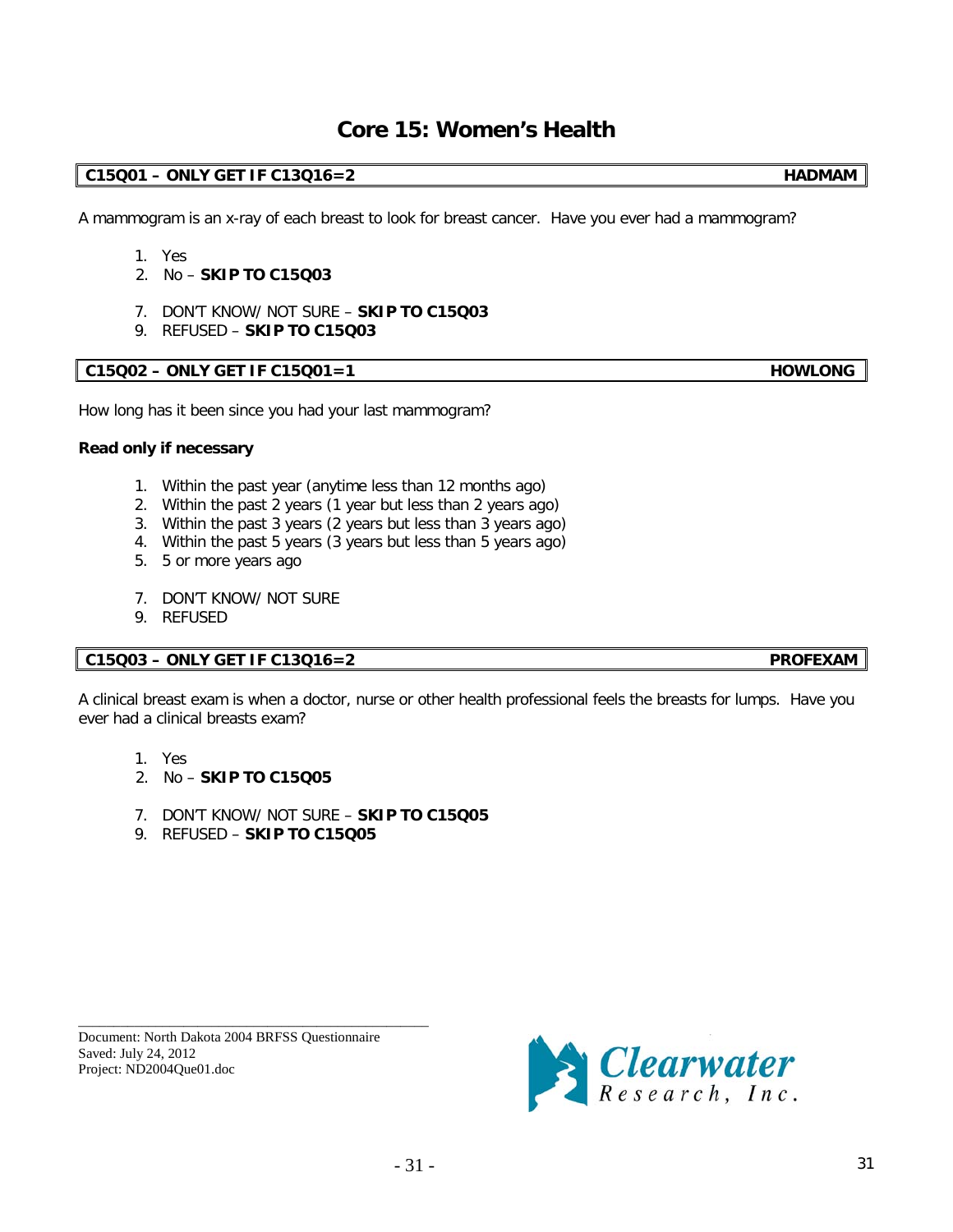32

# **C15Q04 – ONLY GET IF C15Q03=1 LENGEXAM**

How long has it been since your last breast exam?

### **Read only if necessary**

- 1. Within the past year (anytime less than 12 months ago)
- 2. Within the past 2 years (1 year but less than 2 years ago)
- 3. Within the past 3 years (2 years but less than 3 years ago)
- 4. Within the past 5 years (3 years but less than 5 years ago)
- 5. 5 or more years ago
- 7. DON'T KNOW/ NOT SURE
- 9. REFUSED

# **C15Q05 – ONLY GET IF C13Q16=2 HADPAP2**

A Pap test is a test for cancer of the cervix. Have you ever had a Pap test?

- 1. Yes
- 2. No **SKIP TO C15Q07**
- 7. DON'T KNOW/ NOT SURE **SKIP TO C15Q07**
- 9. REFUSED **SKIP TO C15Q07**

# **C15Q06 – ONLY GET IF C15Q05=1 LASTPAP2**

How long has it been since you had your last Pap smear?

## **Read only if necessary**

- 1. Within the past year (anytime less than 12 months ago)
- 2. Within the past 2 years (1 year but less than 2 years ago)
- 3. Within the past 3 years (2 years but less than 3 years ago)
- 4. Within the past 5 years (3 years but less than 5 years ago)
- 5. 5 or more years ago
- 7. DON'T KNOW/ NOT SURE
- 9. REFUSED



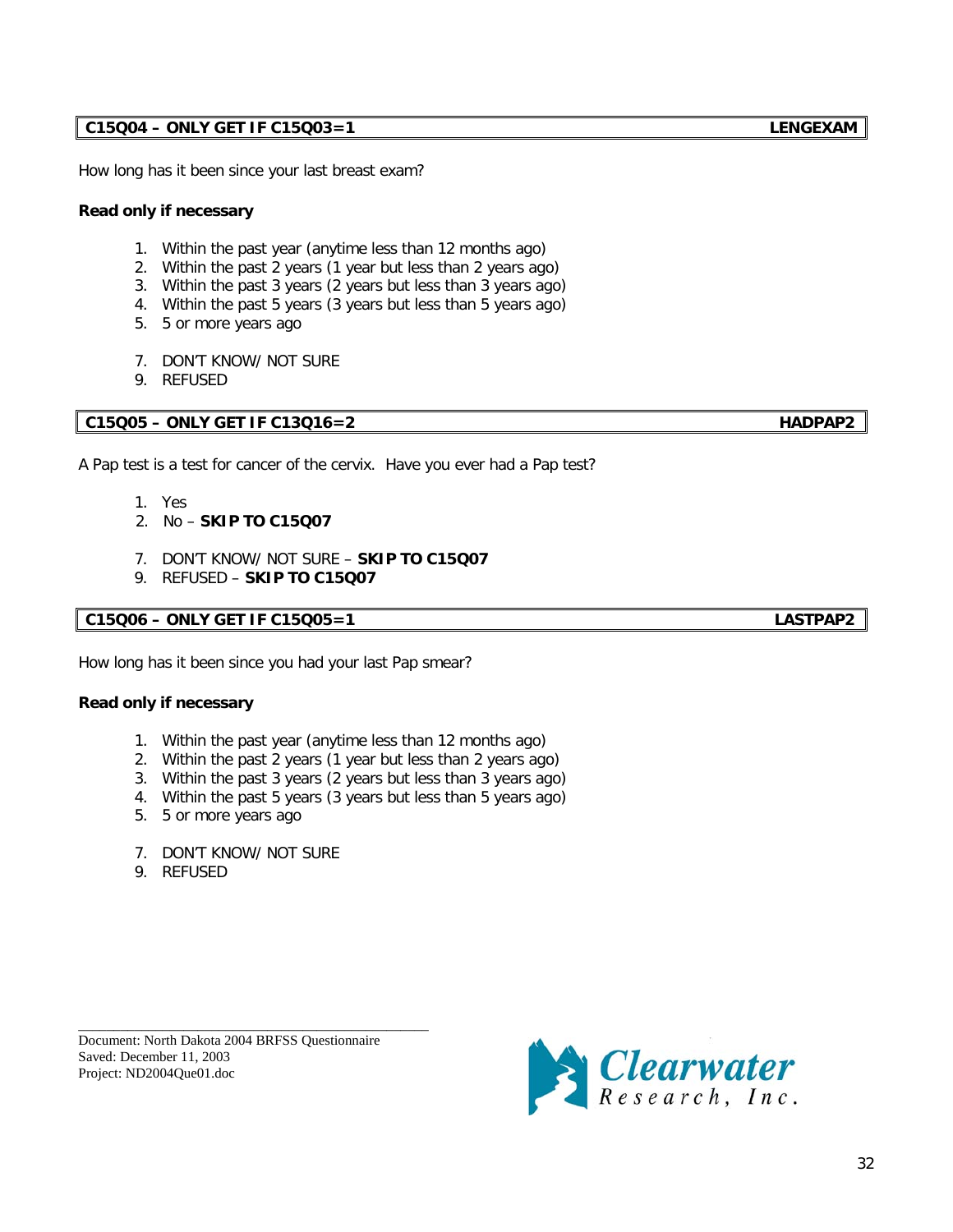# **C15Q07 – ONLY GET IF C13Q16=2 AND C13Q17<>1 HADHYST2**

Have you had a hysterectomy?

**If necessary: A hysterectomy is an operation to remove the uterus (womb).**

- 1. Yes
- 2. No
- 7. DON'T KNOW/ NOT SURE
- 9. REFUSED

Document: North Dakota 2004 BRFSS Questionnaire Saved: July 24, 2012 Project: ND2004Que01.doc

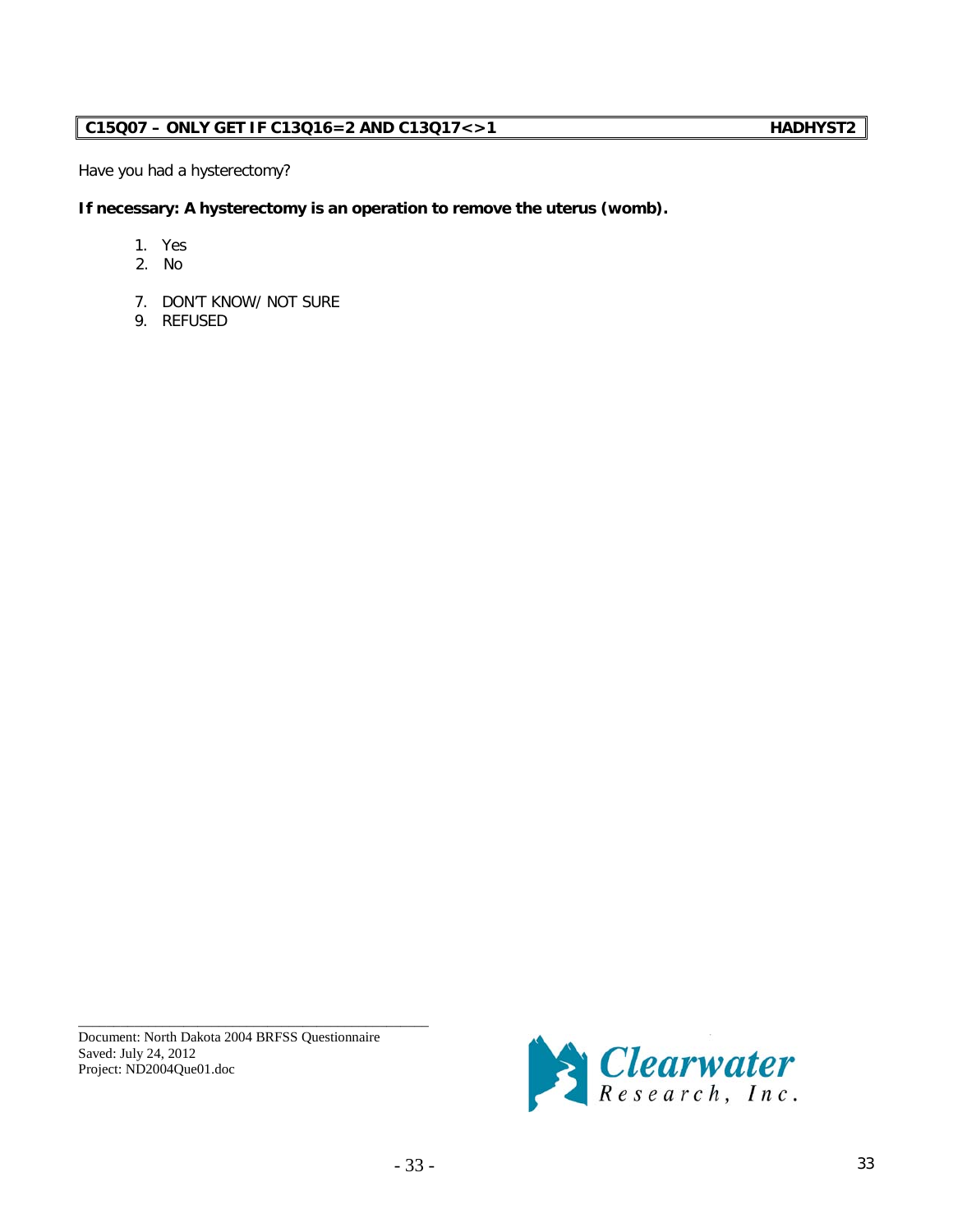# **Core 16: Prostate Cancer Screening**

# **C16Q01 – ONLY GET IF C13Q16=1 AND C13Q01>39 PSATEST**

A prostate-Specific Antigen test, also called a PSA test, is a blood test used to check men for prostate cancer. Have you ever had a PSA test?

- 1. Yes
- 2. No **SKIP TO C16Q03**
- 7. DON'T KNOW/ NOT SURE **SKIP TO C16Q03**
- 9. REFUSED **SKIP TO C16Q03**

## **C16Q02 – ONLY GET IF C16Q01=1 PSATIME**

How long has it been since you had your last PSA test?

### **Read only if necessary**

- 1. Within the past year (anytime less than 12 months ago)
- 2. Within the past 2 years (1 year but less than 2 years ago)
- 3. Within the past 3 years (2 years but less than 3 years ago)
- 4. Within the past 5 years (3 years but less than 5 years ago)
- 5. 5 or more years ago
- 7. DON'T KNOW/ NOT SURE
- 9. REFUSED

## **C16Q03 – ONLY GET IF C13Q16=1 AND C13Q01>39 DIGRECEX**

A digital rectal exam is an exam in which a doctor, nurse or other health professional places a gloved finger into the rectum to feel the size, shape, and hardness of the prostate gland. Have you ever had a digital rectal exam?

- 1. Yes
- 2. No **SKIP TO C16Q05**
- 7. DON'T KNOW/ NOT SURE **SKIP TO C16Q05**
- 9. REFUSED **SKIP TO C16Q05**



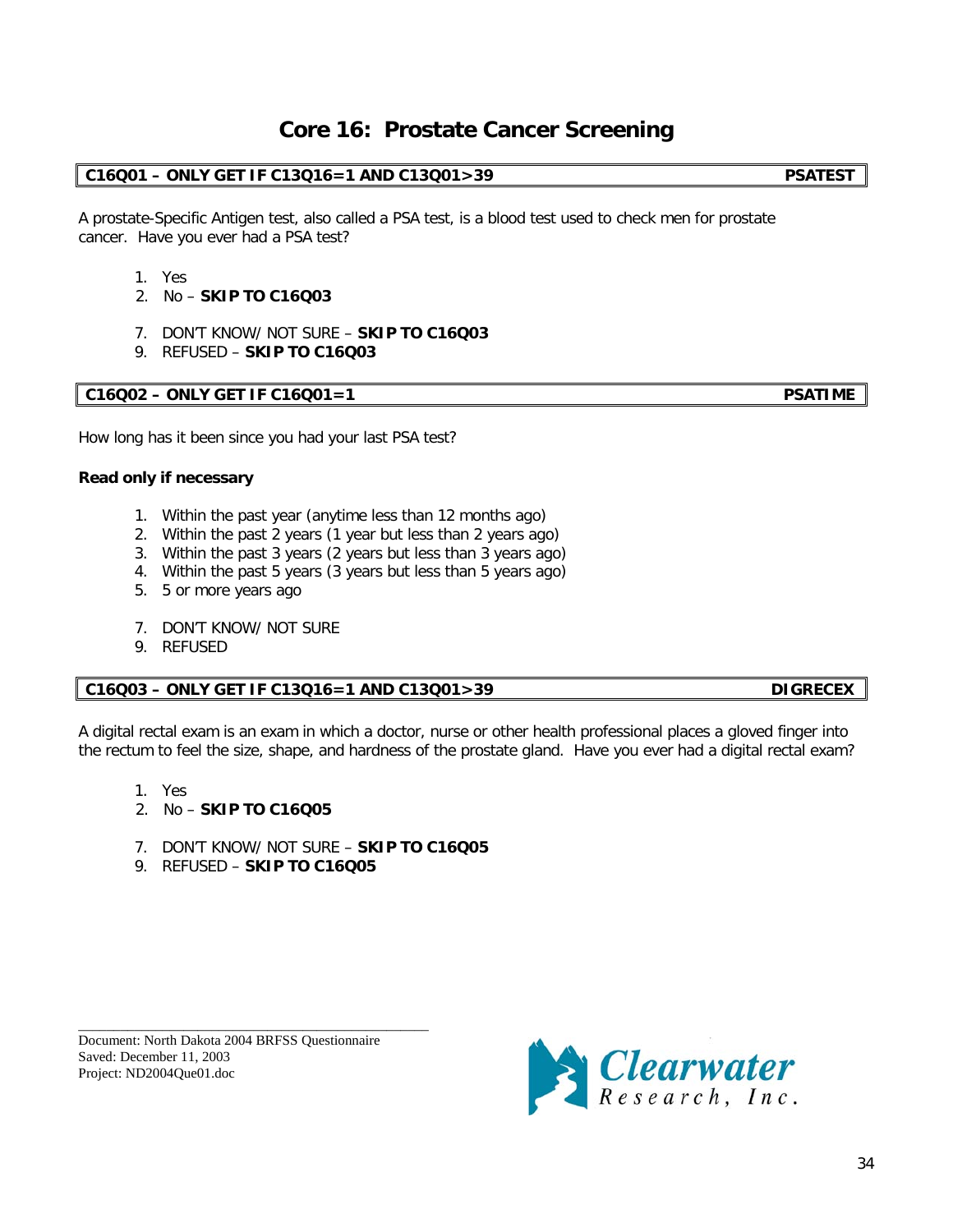How long has it been since your last digital rectal exam?

# **Read only if necessary**

- 1. Within the past year (anytime less than 12 months ago)
- 2. Within the past 2 years (1 year but less than 2 years ago)
- 3. Within the past 3 years (2 years but less than 3 years ago)
- 4. Within the past 5 years (3 years but less than 5 years ago)
- 5. 5 or more years ago
- 7. DON'T KNOW/ NOT SURE
- 9. REFUSED

# **C16Q05 – ONLY GET IF C13Q16=1 AND C13Q01>39 PROSTATE**

Have you ever been told by a doctor, nurse or other health professional that you had prostate cancer?

- 1. Yes
- 2. No
- 7. DON'T KNOW/ NOT SURE
- 9. REFUSED

# **Core 17: Colorectal Cancer Screening**

# **C17Q01 – ONLY GET IF C13Q01>49 BLDSTOOL**

A blood stool test is a test that may use a special kit at home to determine whether the stool contains blood. Have you ever had this test using a home kit?

- 1. Yes
- 2. No **SKIP TO C17Q03**
- 7. DON'T KNOW/ NOT SURE **SKIP TO C17Q03**
- 9. REFUSED **SKIP TO C17Q03**

\_\_\_\_\_\_\_\_\_\_\_\_\_\_\_\_\_\_\_\_\_\_\_\_\_\_\_\_\_\_\_\_\_\_\_\_\_\_\_\_\_\_\_\_\_\_\_\_\_\_ Document: North Dakota 2004 BRFSS Questionnaire Saved: July 24, 2012 Project: ND2004Que01.doc

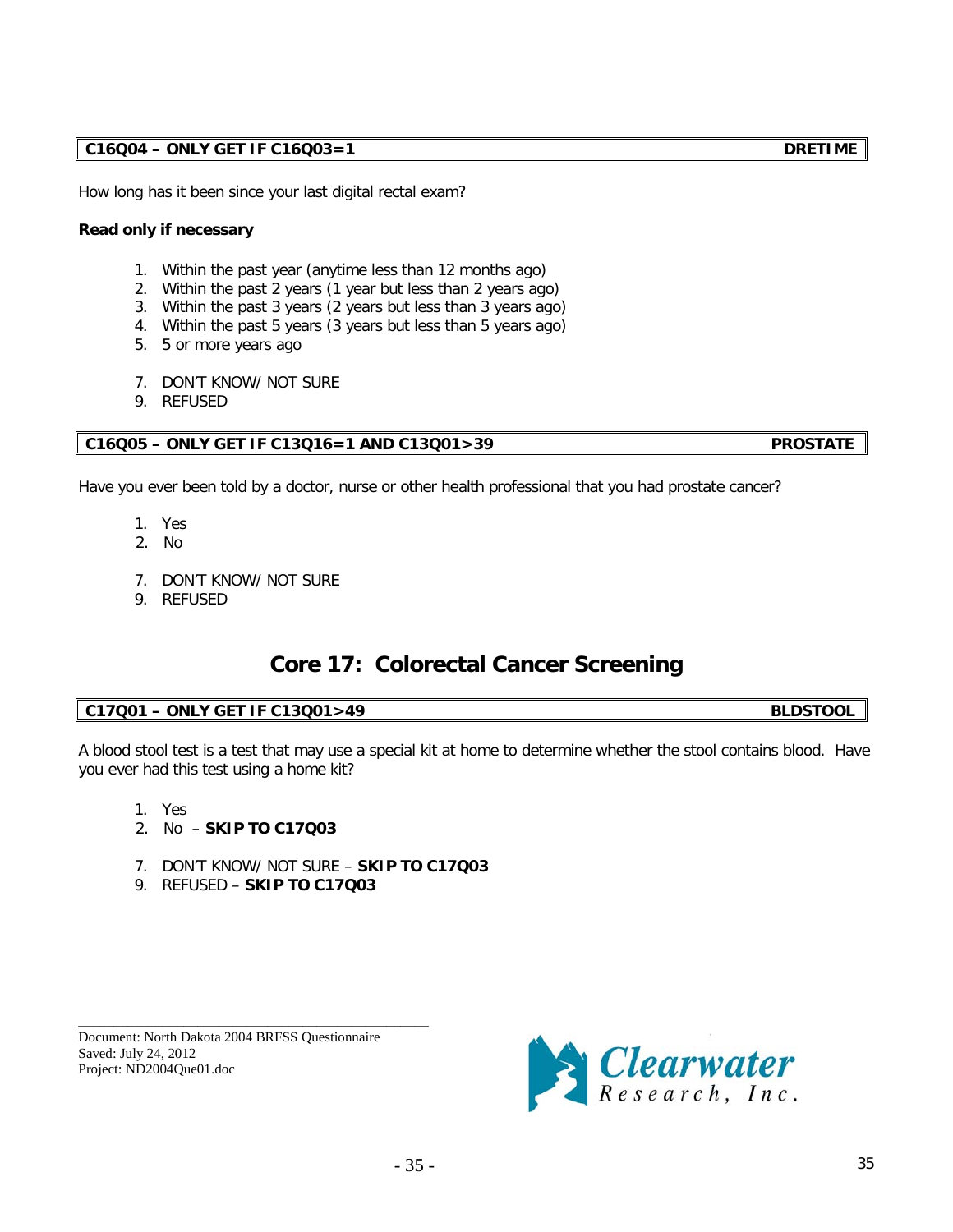# **C17Q02 – ONLY GET IF C17Q01=1 LSTBLDS2**

How long has it been since you had your last blood stool test using a home kit?

# **Read only if necessary**

- 1. Within the past year (anytime less than 12 months ago)
- 2. Within the past 2 years (1 year but less than 2 years ago)
- 3. Within the past 5 years (2 years but less than 5 years ago)
- 4. 5 or more years ago
- 7. DON'T KNOW/ NOT SURE
- 9. REFUSED

# **C17Q03 – ONLY GET IF C13Q01>49 HADSIGM3**

Sigmoidoscopy and colonoscopy are exams in which a tube is inserted in the rectum to view the colon for signs of cancer or other health problems. Have you ever had either of these exams?

- 1. Yes
- 2. No **SKIP TO C18Q01**
- 7. DON'T KNOW/ NOT SURE **SKIP TO C18Q01**
- 9. REFUSED **SKIP TO C18Q01**

# **C17Q04 – ONLY GET IF C17Q03=1 LASTSIG2**

How long has it been since you had your last sigmoidoscopy or colonoscopy?

## **Read only if necessary**

- 1. Within the past year (anytime less than 12 months ago)
- 2. Within the past 2 years (1 year but less than 2 years ago)
- 3. Within the past 5 years (2 years but less than 5 years ago)
- 4. Within the past 10 years (5 years but less than 10 years ago)
- 5. 10 or more years ago
- 7. DON'T KNOW/ NOT SURE
- 9. REFUSED

Document: North Dakota 2004 BRFSS Questionnaire Saved: December 11, 2003 Project: ND2004Que01.doc

\_\_\_\_\_\_\_\_\_\_\_\_\_\_\_\_\_\_\_\_\_\_\_\_\_\_\_\_\_\_\_\_\_\_\_\_\_\_\_\_\_\_\_\_\_\_\_\_\_\_



36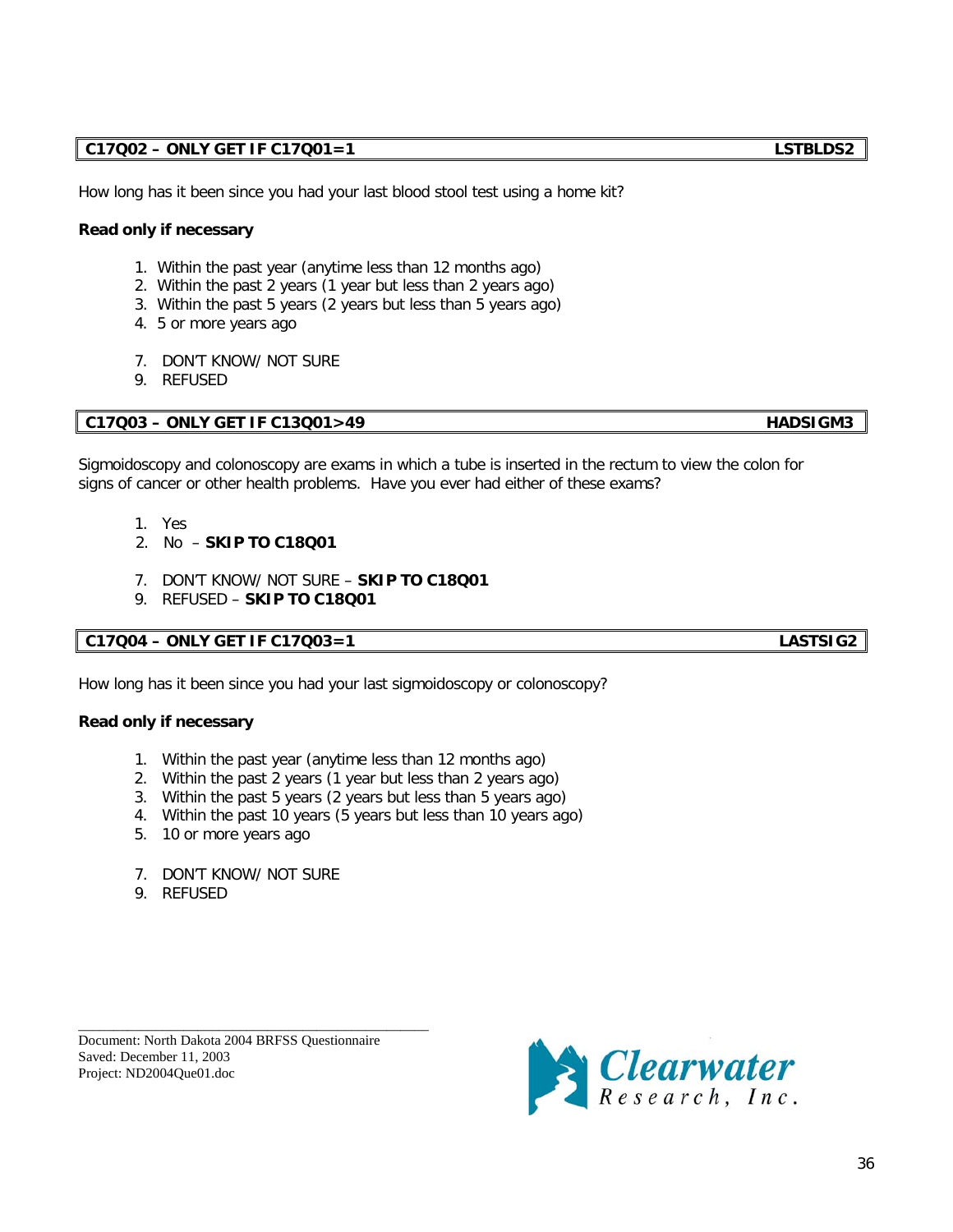# **Core 18: Family Planning**

# **C18Q01 – ONLY GET IF (C13Q01<45 AND C13Q16=2 AND C13Q17<>1 AND C15Q07<>1) OR (C14Q01<60 AND C13Q16=1)**

 **BIRTHCNT3**

The next set of questions asks you about your thoughts and experiences with family planning. Please remember that all of your answers will be kept confidential.

Some things people do to keep from getting pregnant include not having sex at certain times, using birth control methods such as the pill, implants, shots, condoms, diaphragm, foam, IUD, having their tubes tied, or having a vasectomy. Are you or your **[if female, insert husband/partner, if male, insert wife/partner]** doing anything now to keep **[if female, insert you], if male, insert her]** from getting pregnant?

# NOTE: If more than one partner, consider usual partner.

- 1. Yes
- 2. No **SKIP TO C18Q03**
- 3. No partner/not sexually active **SKIP TO C19Q01**
- 4. Same sex partner **SKIP TO C19Q01**
- 7. DON'T KNOW/ NOT SURE **SKIP TO C19Q01**
- 9. REFUSED **SKIP TO C19Q01**

Document: North Dakota 2004 BRFSS Questionnaire Saved: July 24, 2012 Project: ND2004Que01.doc

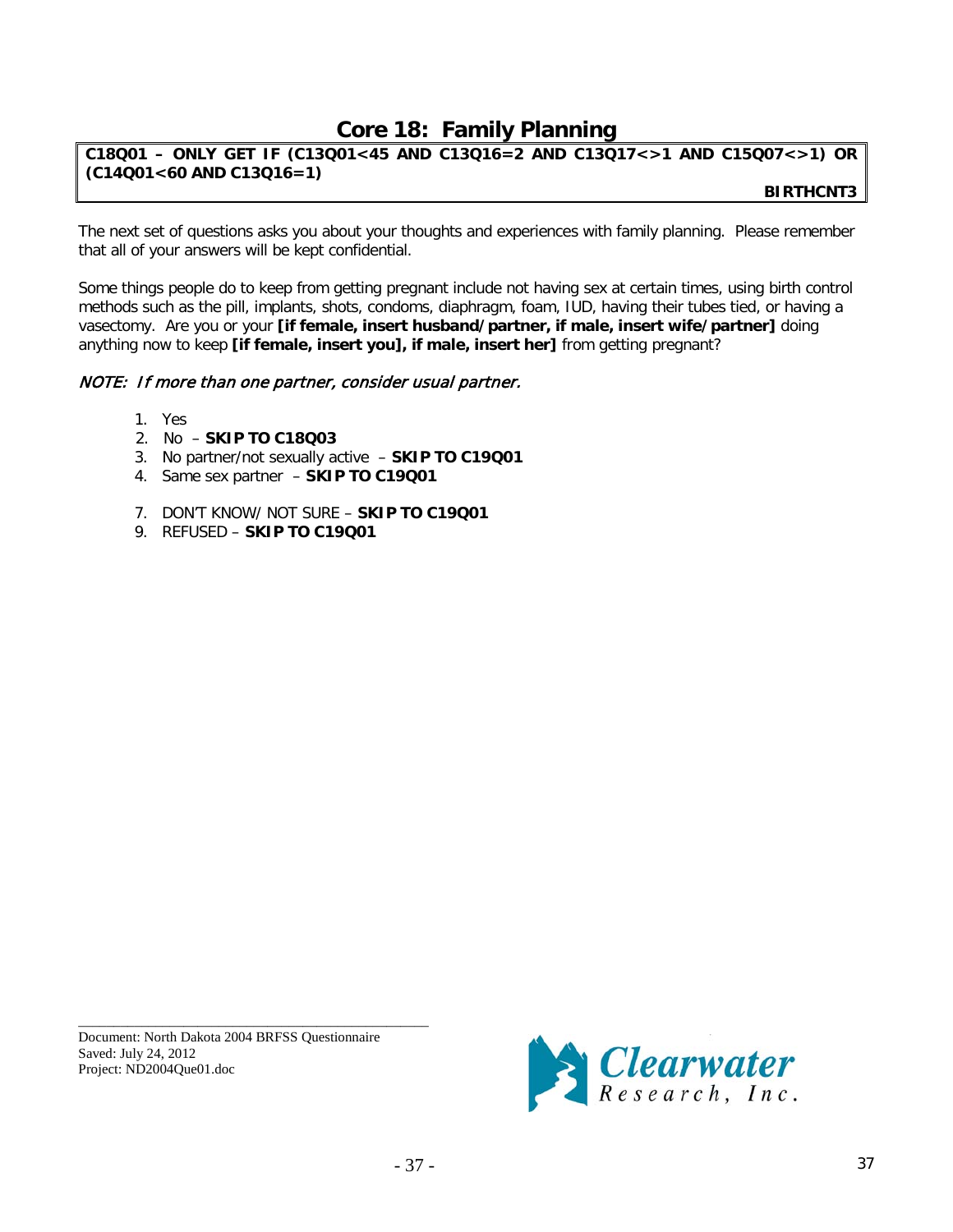# **C18Q02 – ONLY GET IF C18Q01=1 TYPCNTR3**

What are you or your **[if female, insert husband/partner, if male, insert wife/partner]** doing now to keep **[if female, insert you, if male, insert her]** from getting pregnant?

## **Read only if necessary**

- 01. Tubes tied **SKIP TO C19Q01**
- 02. Hysterectomy (female sterilization) **SKIP TO C19Q01**
- 03. Vasectomy ( male sterilization) **SKIP TO C19Q01**
- 04. Pill, all kinds (Seasonale, etc.) **SKIP TO C18Q04**
- 05. Condoms (male or female) **SKIP TO C18Q04**
- 06. Contraceptive implants (Jadelle or Implants) **SKIP TO C18Q04**
- 07. Shots (Depo-Provera– **SKIP TO C18Q04**
- 08. 08. Shots (Lunelle) **SKIP TO C18Q04**
- 09. Contraceptive Patch **SKIP TO C18Q04**
- 10. Diaphragm, cervical ring, or cap (Nuvaring or others) **SKIP TO C18Q04**
- 11. IUD (including Mirena) **SKIP TO C18Q04**
- 12. Emergency contraception (EC) **SKIP TO C18Q04**
- 13. Withdrawal **SKIP TO C18Q04**
- 14. Not having sex at certain times (rhythm) **SKIP TO C18Q04**
- 15. Other method (foam, jelly, cream, etc.) **SKIP TO C18Q04**
- 77. DON'T KNOW/ NOT SURE **SKIP TO C18Q04**
- 99. REFUSED **SKIP TO C18Q04**

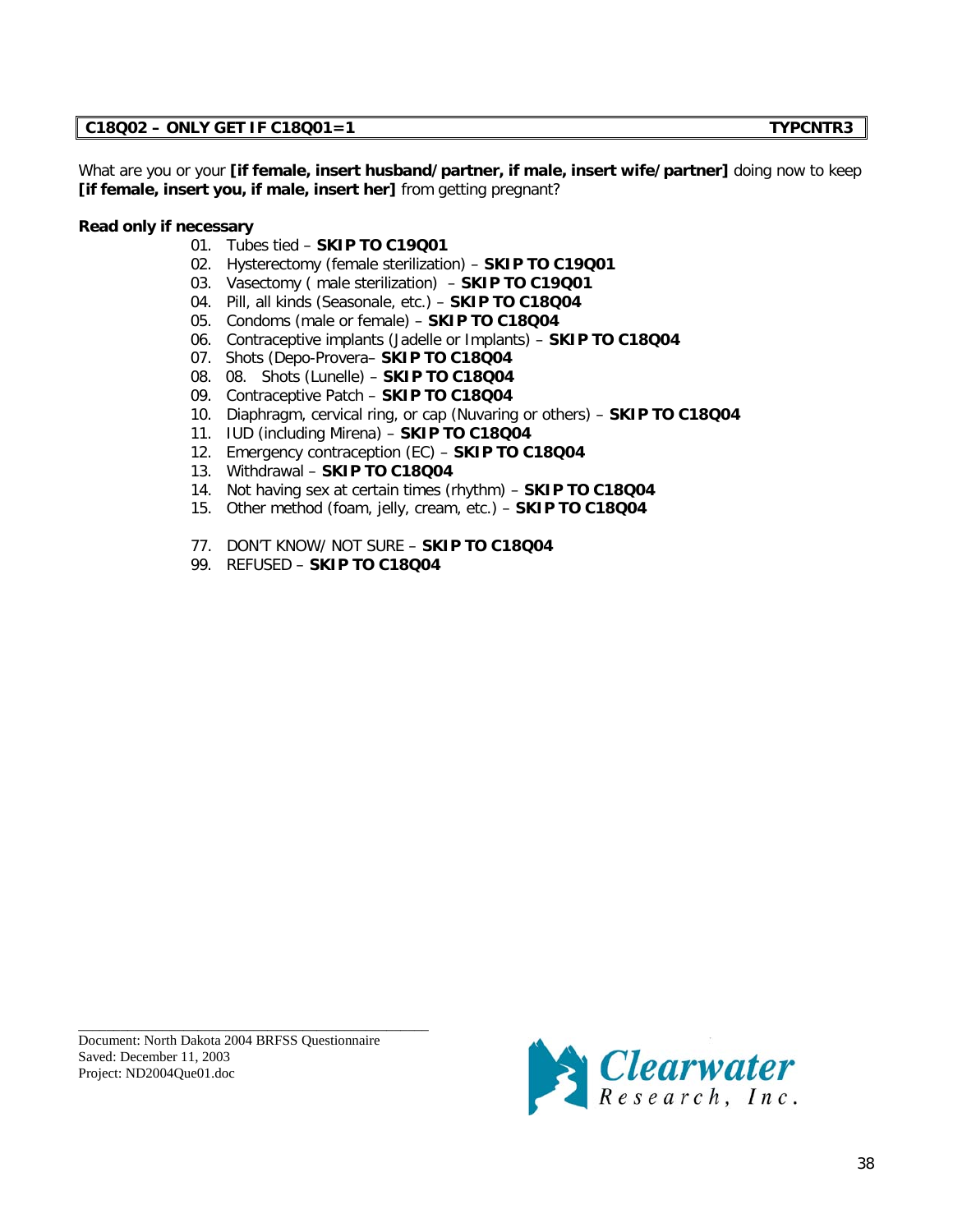## **C18Q03 – ONLY GET IF C18Q01=2 NOBCUSE2**

What is the main reason for not doing anything to keep **[if female, insert "you," if male, insert "your wife/partner"]** from getting pregnant?

#### **Read only if necessary**

- 01. Didn't think was going to have sex/no regular partner
- 02. You want a pregnancy
- 03. You or your partner don't want to use birth control
- 04. You or your partner don't like birth control/fear side effects
- 05. You can't pay for birth control
- 06. Lapse in use of a method
- 07. Don't think you or your partner can get pregnant
- 08. You or your partner had tubes tied (sterilization) **SKIP TO C19Q01**
- 09. You or your partner had a vasectomy (sterilization) **SKIP TO C19Q01**
- 10. You or your partner had a hysterectomy **SKIP TO C19Q01**
- 11. You or your partner are too old
- 12. You or your partner are currently breast-feeding
- 13. You or your partner just had a baby/postpartum
- 14. Other reason
- 15. Don't care if get pregnant
- 16. Partner is pregnant now **SKIP TO C19Q01**
- 77. DON'T KNOW/ NOT SURE
- 99. REFUSED

#### **C18Q04 – ONLY GET IF C18Q02>3 OR (C18Q03<>8,9,10, OR 16) FPCHLDFT**

How do you feel about having a child now or sometime in the future? Would you say:

- 1. You don't want to have one **SKIP TO C19Q01**
- 2. You do want to have one **SKIP TO C18Q05**
- 3. You're not sure if you do or don't **SKIP TO C19Q01**
- 7. DON'T KNOW/ NOT SURE **SKIP TO C19Q01**
- 9. REFUSED **SKIP TO C19Q01**

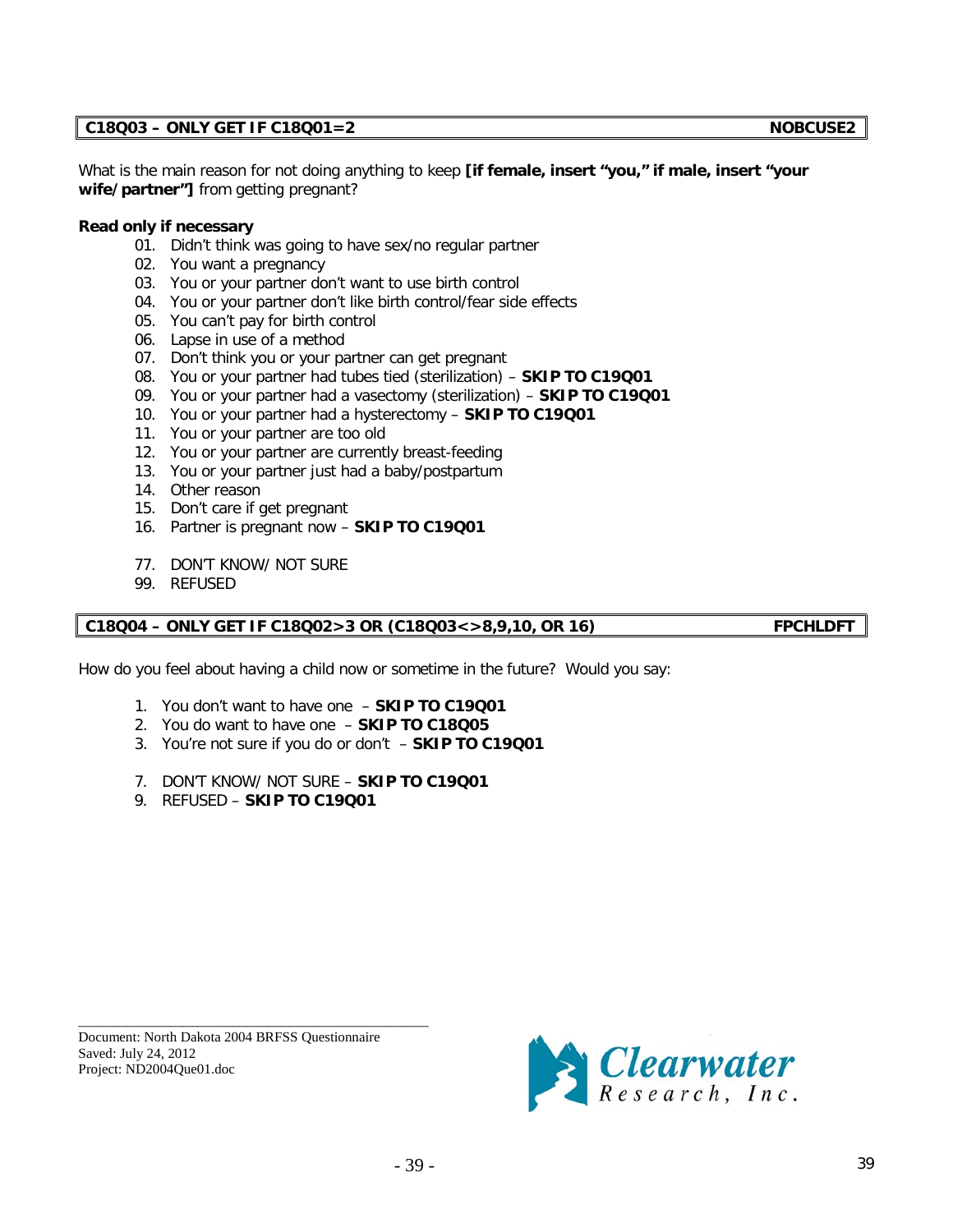How soon would you want to have a child? Would you say…

- 1. Less than 12 months from now
- 2. Between 12 months to less than two years from now
- 3. Between two years to less than 5 years from now, or
- 4. 5 or more years from now
- 7. DON'T KNOW/ NOT SURE
- 9. REFUSED

# **Core 19: Disability**

**C19Q01 QLACTLM2**

The following questions are about health problems or impairments you may have.

Are you limited in any way in any activities because of physical, mental, or emotional problems?

- 1. Yes
- 2. No
- 7. DON'T KNOW/ NOT SURE
- 9. REFUSED

# **C19Q02 USEEQUIP**

Do you now have any health problem that requires you to use special equipment, such as a cane, a wheelchair, a special bed, or a special telephone? Include occasional use or use in certain circumstances.

- 1. Yes
- 2. No
- 7. DON'T KNOW/ NOT SURE
- 9. REFUSED

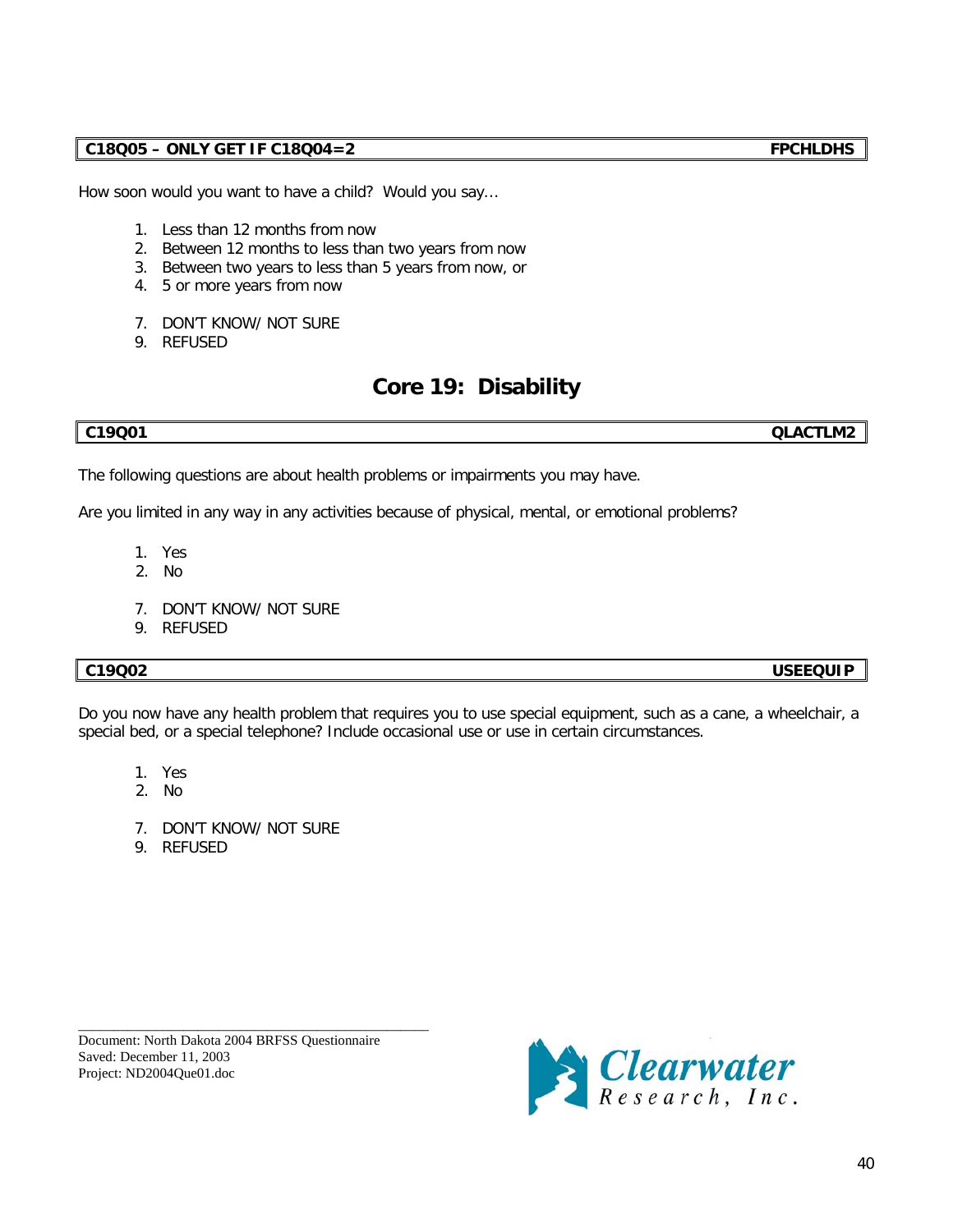# **Core 20: HIV/AIDS**

# **C20Q01 – ONLY GET IF C13Q01<65 HIVTFIB**

The next few questions are about the national health problem of HIV, the virus that causes AIDS. Please remember that your answers are strictly confidential and that you don't have to answer every question if you don't want to. Although we will ask you about testing, we will not ask you about the results of any test you may have had.

I'm going to read two statements about HIV. After I read each one, please tell me whether you think it is true or false, or if you don't know.

A pregnant woman with HIV can get treatment to help reduce the chances that she will pass the virus on to her baby.

- 1. True
- 2. False
- 7. DON'T KNOW/ NOT SURE
- 9. REFUSED

# **C20Q02 – ONLY GET IF C13Q01<65 HIVTFIB**

There are medical treatments available that are intended to help a person who is infected with HIV to live longer.

- 1. True
- 2. False
- 7. DON'T KNOW/ NOT SURE
- 9. REFUSED

# **C20Q03 – ONLY GET IF C13Q01<65 HIVTST4**

Have you ever been tested for HIV? Do not count tests you many have had as part of a blood donation.

# **(Include saliva tests)**

- 1. Yes
- 2. No **SKIP TO C20Q10**
- 7. DON'T KNOW/ NOT SURE **SKIP TO C20Q10**
- 9. REFUSED **SKIP TO C20Q10**

\_\_\_\_\_\_\_\_\_\_\_\_\_\_\_\_\_\_\_\_\_\_\_\_\_\_\_\_\_\_\_\_\_\_\_\_\_\_\_\_\_\_\_\_\_\_\_\_\_\_

Document: North Dakota 2004 BRFSS Questionnaire Saved: July 24, 2012 Project: ND2004Que01.doc

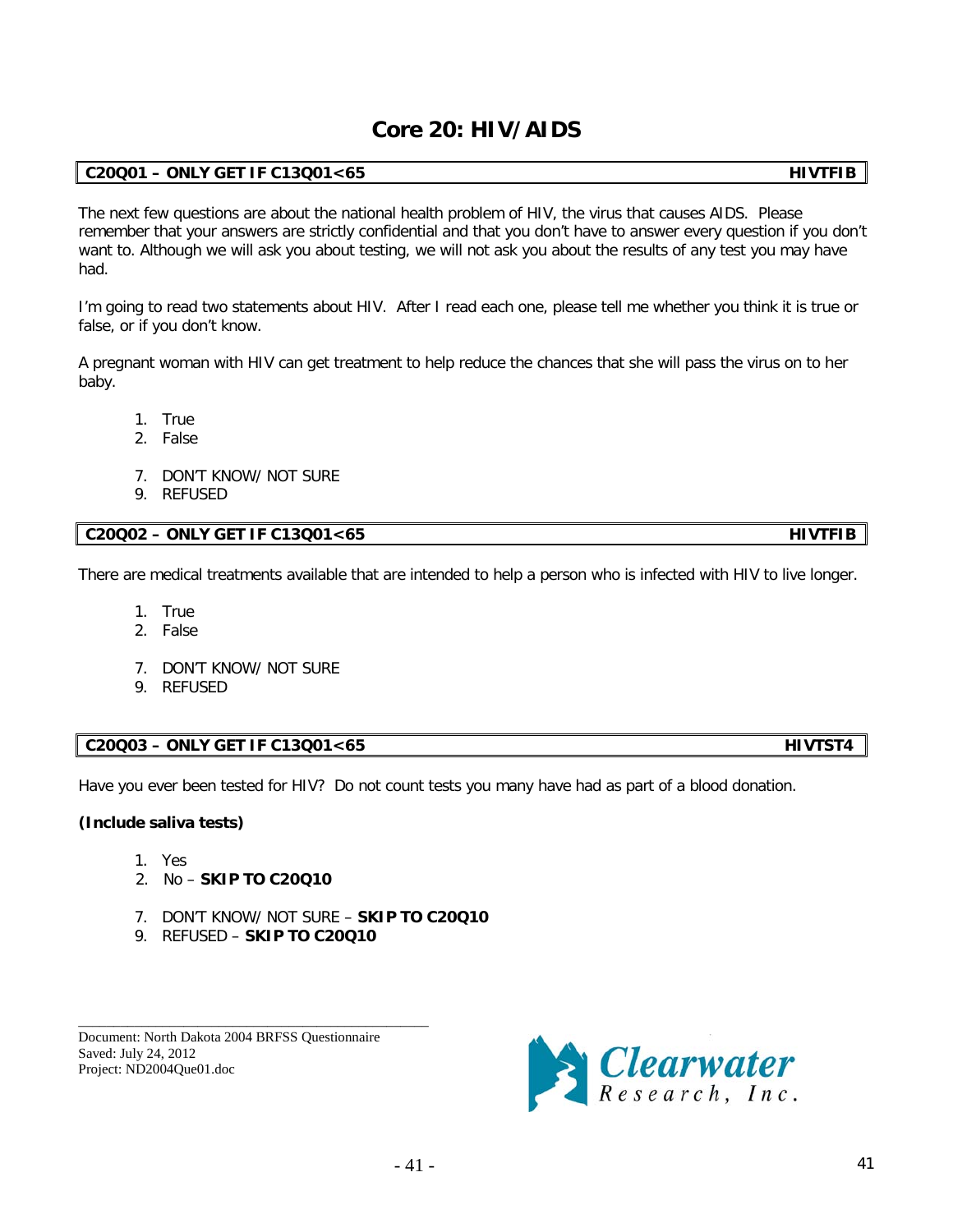### **C20Q04 – ONLY GET C20Q03=1 HIVTSTNM**

In the past 12 months, how many times have you been tested for HIV, including times you did not get your results?

 $\overline{\phantom{a}}$   $\overline{\phantom{a}}$   $\overline{\phantom{a}}$   $\overline{\phantom{a}}$   $\overline{\phantom{a}}$   $\overline{\phantom{a}}$   $\overline{\phantom{a}}$   $\overline{\phantom{a}}$   $\overline{\phantom{a}}$   $\overline{\phantom{a}}$   $\overline{\phantom{a}}$   $\overline{\phantom{a}}$   $\overline{\phantom{a}}$   $\overline{\phantom{a}}$   $\overline{\phantom{a}}$   $\overline{\phantom{a}}$   $\overline{\phantom{a}}$   $\overline{\phantom{a}}$   $\overline{\$ 

- 88. None
- 77. Don't know / Not sure
- 99. Refused

# **C20Q05 – ONLY GET C20Q03=1 HIVTSTD2**

Not including blood donations, in what month and year was your last HIV test?

#### **(Include saliva tests)**

**NOTE: If response is before January 1985, code "Don't know".**

**\_\_ \_\_ /\_\_ \_\_ \_\_ \_\_** Code month and year

77 7777.DON'T KNOW / NOT SURE 99 9999. REFUSED

## **C20Q06 – ONLY GET C20Q03=1 RSNTST4**

I am going to read you a list of reasons why some people have been tested for HIV. Not including blood donations, which of these would you say was the MAIN reason for your last HIV test?

### **Please read:**

- **\_\_ \_\_** Reason code
- 01. It was required
- 02. Someone suggested you should be tested
- 03. You thought you may have gotten HIV through sex or drug use
- 04. You just wanted to find out whether you had HIV
- 05. You were worried that you could give HIV to someone
- 06. **IF FEMALE**: You were pregnant
- 07. It was done as a part of a routine medical check-up
- 08. Or you were tested for some other reason
- 77. DON'T KNOW / NOT SURE

\_\_\_\_\_\_\_\_\_\_\_\_\_\_\_\_\_\_\_\_\_\_\_\_\_\_\_\_\_\_\_\_\_\_\_\_\_\_\_\_\_\_\_\_\_\_\_\_\_\_

99. REFUSED

Document: North Dakota 2004 BRFSS Questionnaire Saved: December 11, 2003 Project: ND2004Que01.doc

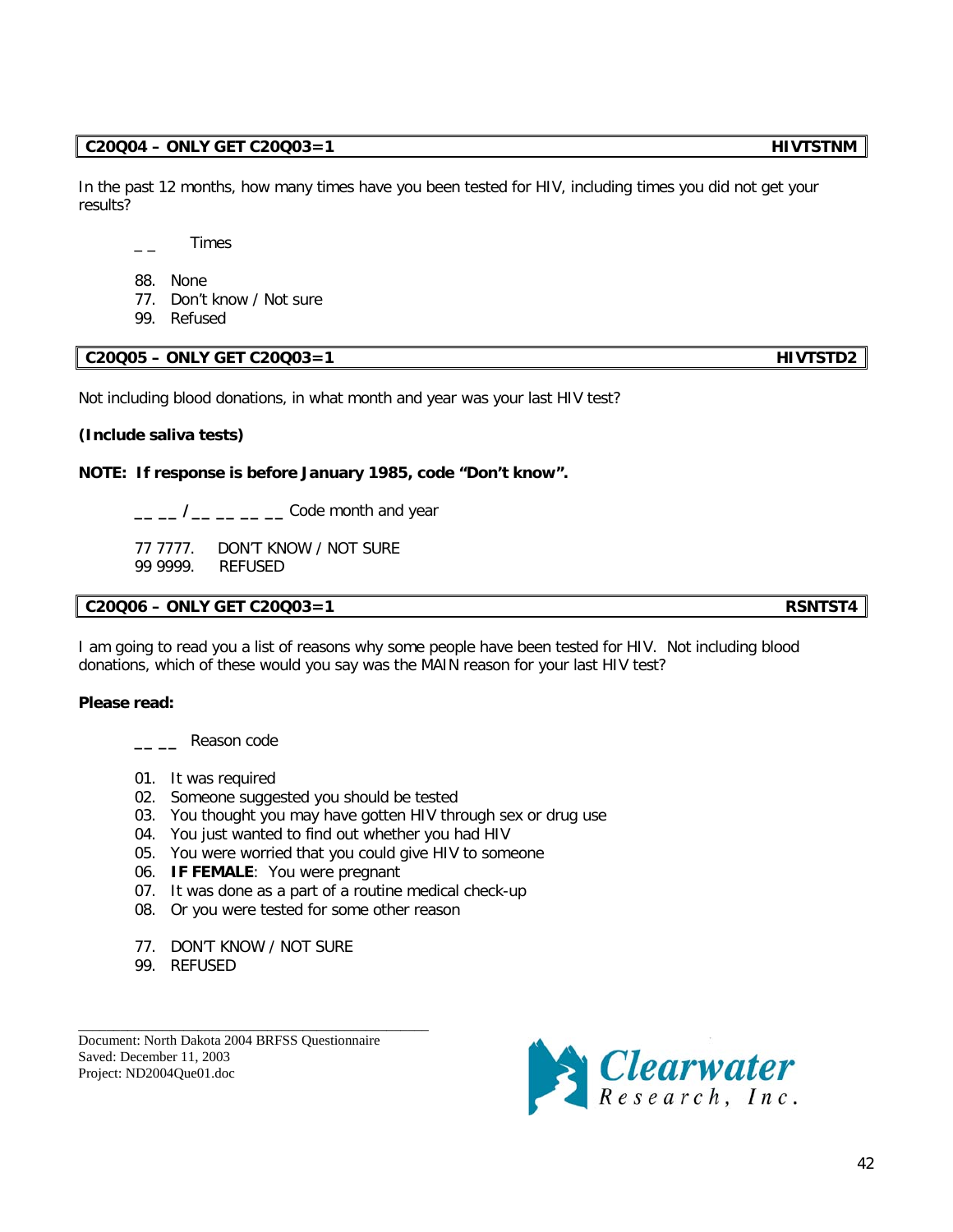### **C20Q07 – ONLY GET C20Q03=1 WHRTST6**

Where did you have your last HIV test at, a private doctor or HMO, at a counseling and testing site, at a hospital, at a clinic, in a jail or prison, at a drug treatment facility, at home, or somewhere else?

#### Facility code

- 01. Private doctor or HMO **SKIP TO C20Q09**
- 02. Counseling and testing site **SKIP TO C20Q09**
- 03. Hospital **SKIP TO C20Q09**
- 04. Clinic
- 05. Jail or prison **SKIP TO C20Q09**
- 06. Drug treatment facility **SKIP TO C20Q09**
- 07. Home **SKIP TO C20Q09**
- 08. Somewhere else **SKIP TO C20Q09**
- 77. DON'T KNOW / NOT SURE **SKIP TO C20Q09**
- 99. REFUSED **SKIP TO C20Q09**

#### **C20Q08 – ONLY GET C20Q07=04 HIVTSTCL**

What type of clinic did you go to for your last HIV test?

#### **Read if necessary**

- 1. Family planning clinic
- 2. STD clinic
- 3. Prenatal clinic
- 4. Public health clinic
- 5. Community health clinic
- 6. Hospital clinic
- 8. Other
- 7. DON'T KNOW / NOT SURE
- 9. REFUSED

## **C20Q09 – ONLY GET C20Q03=1 HIVTSTBY**

Was this test done by a nurse or other health worker, or with a home testing kit?

- 1. Nurse or health worker
- 2. A home testing kit
- 7. Don't know / Not sure
- 9. Refused

Document: North Dakota 2004 BRFSS Questionnaire Saved: July 24, 2012 Project: ND2004Que01.doc

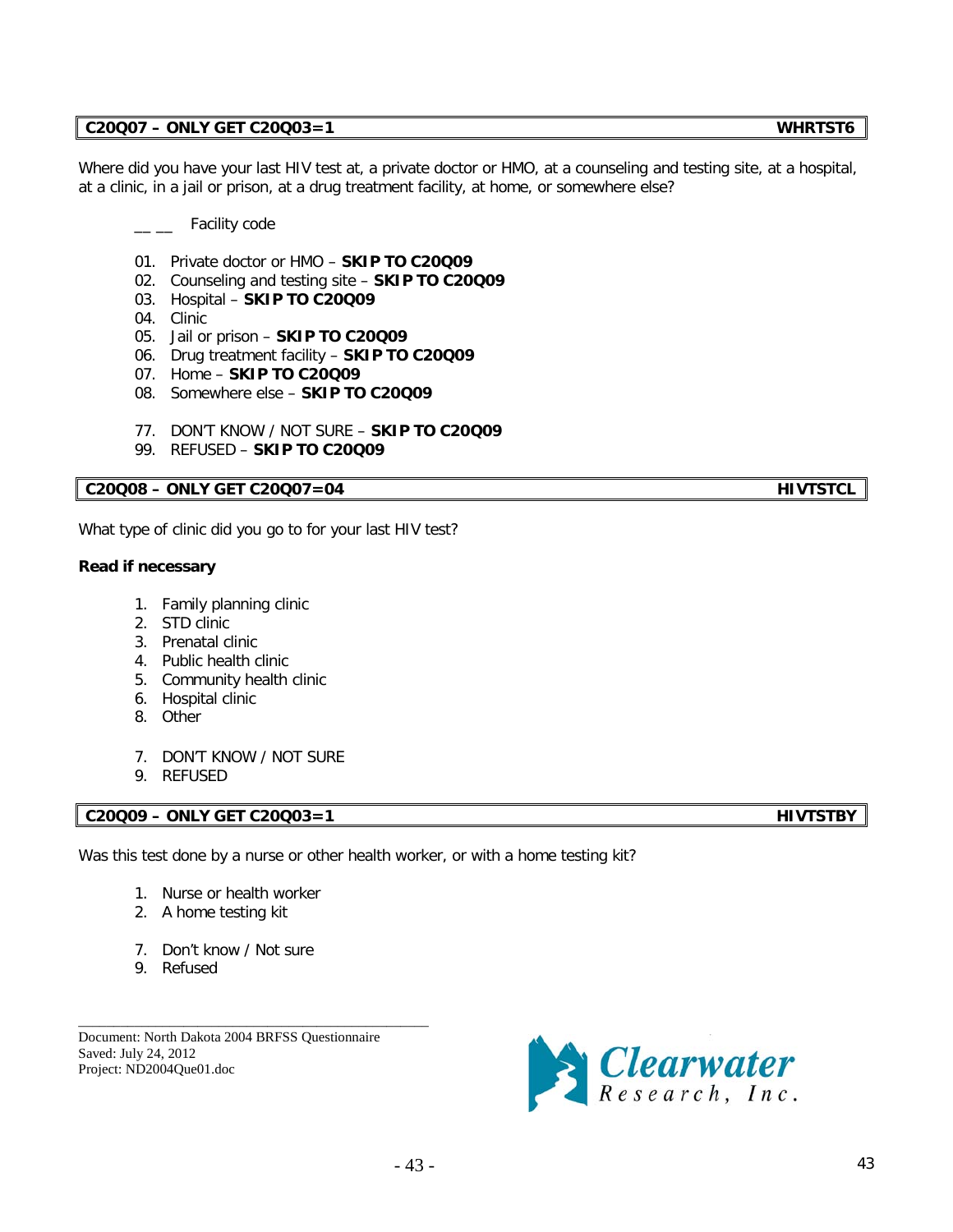# **C20Q10 – ONLY GET C13Q01<65 HIVRISK2**

I'm going to read you a list. When I'm done, please tell me if any of the situations apply to you. You don't need to tell me which one.

You have used intravenous drugs in the past year You have been treated for a sexually transmitted or venereal disease in the past year You have given or received money or drugs in exchange for sex in the past year You had anal sex without a condom in the past year

Do any of these situations apply to you?

- 1. Yes
- 2. No
- 7. DON'T KNOW/ NOT SURE
- 9. REFUSED

## **C20Q11 – ONLY GET C14Q01<65 PCSAIDS2**

The next question is about sexually transmitted diseases other than HIV, such as syphilis, gonorrhea, chlamydia, or genital herpes.

In the past 12 months has a doctor, nurse or other health professional talked to you about preventing sexually transmitted diseases through condom use?

- 1. Yes
- 2. No
- 7. DON'T KNOW/ NOT SURE
- 9. REFUSED

Document: North Dakota 2004 BRFSS Questionnaire Saved: December 11, 2003 Project: ND2004Que01.doc



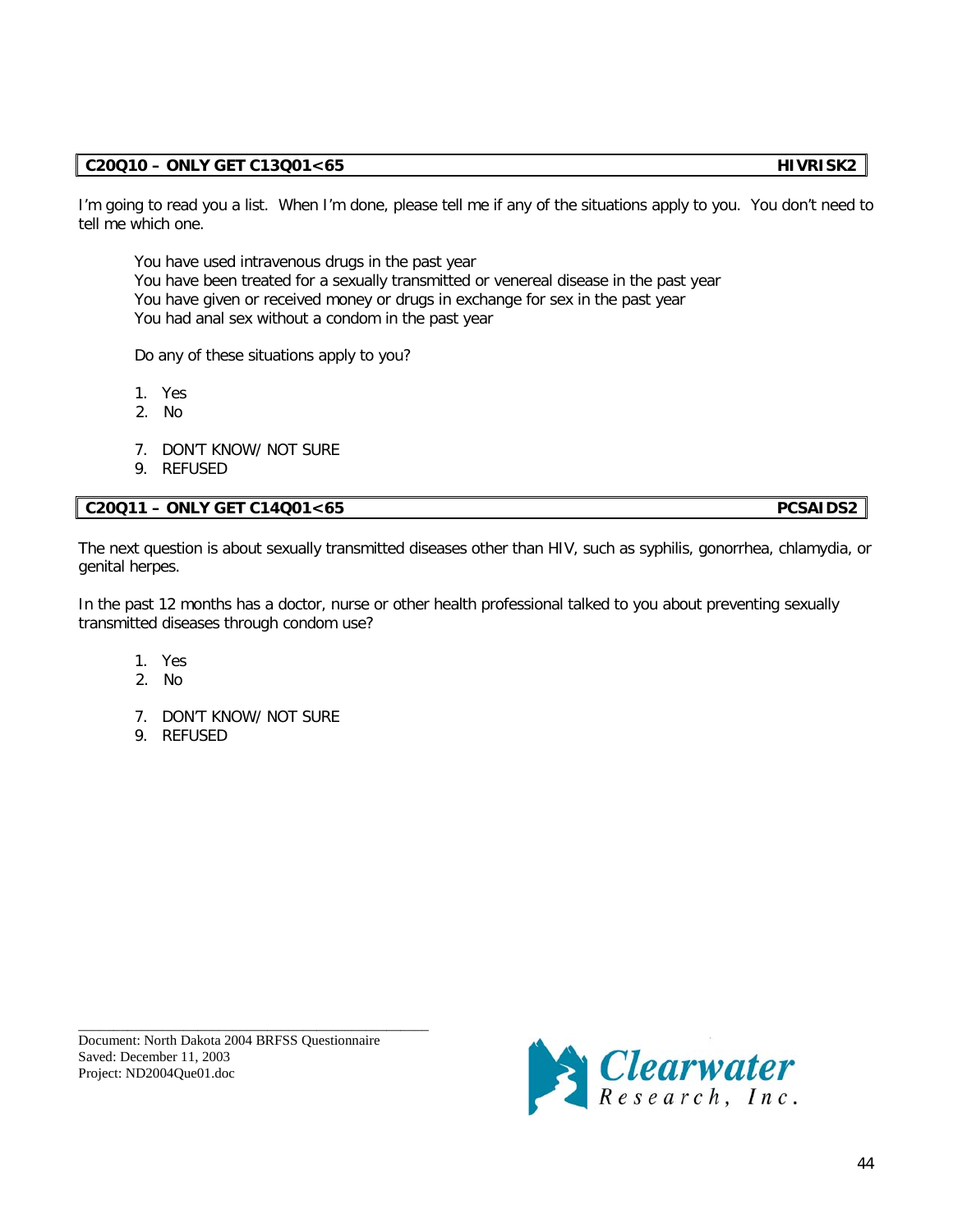# **Core 21: Firearms**

**C21Q01 FIREARM4**

The next questions are about firearms. We are asking these in a health survey because of our interest in firearmrelated injuries. Please include weapons such as pistols, shotguns, and rifles; but not BB guns, starter pistols, or guns that cannot fire. Include those kept in a garage, outdoor storage area, or motor vehicle.

Are any firearms kept in or around your home?

- 1. Yes
- 2. No **– SKIP TO M08Q01**
- 7. DON'T KNOW/ NOT SURE **– SKIP TO M08Q01**
- 9. REFUSED **– SKIP TO M08Q01**

# **C21Q02 – ONLY GET IF C21Q01=1 GUNLOAD**

Are any of these firearms now loaded?

- 1. Yes
- 2. No **– SKIP TO M08Q01**
- 7. DON'T KNOW/ NOT SURE **– SKIP TO M08Q01**
- 9. REFUSED **– SKIP TO M08Q01**

## **C21Q03 – ONLY GET IF C21Q02=1 LOADULK2**

Are any of these loaded firearms also unlocked? By unlocked, we mean you do not need a key or combination to get the gun or to fire it. We don't count a safety as a lock.

- 1. Yes
- 2. No
- 7. DON'T KNOW/ NOT SURE
- 9. REFUSED

\_\_\_\_\_\_\_\_\_\_\_\_\_\_\_\_\_\_\_\_\_\_\_\_\_\_\_\_\_\_\_\_\_\_\_\_\_\_\_\_\_\_\_\_\_\_\_\_\_\_ Document: North Dakota 2004 BRFSS Questionnaire Saved: July 24, 2012 Project: ND2004Que01.doc

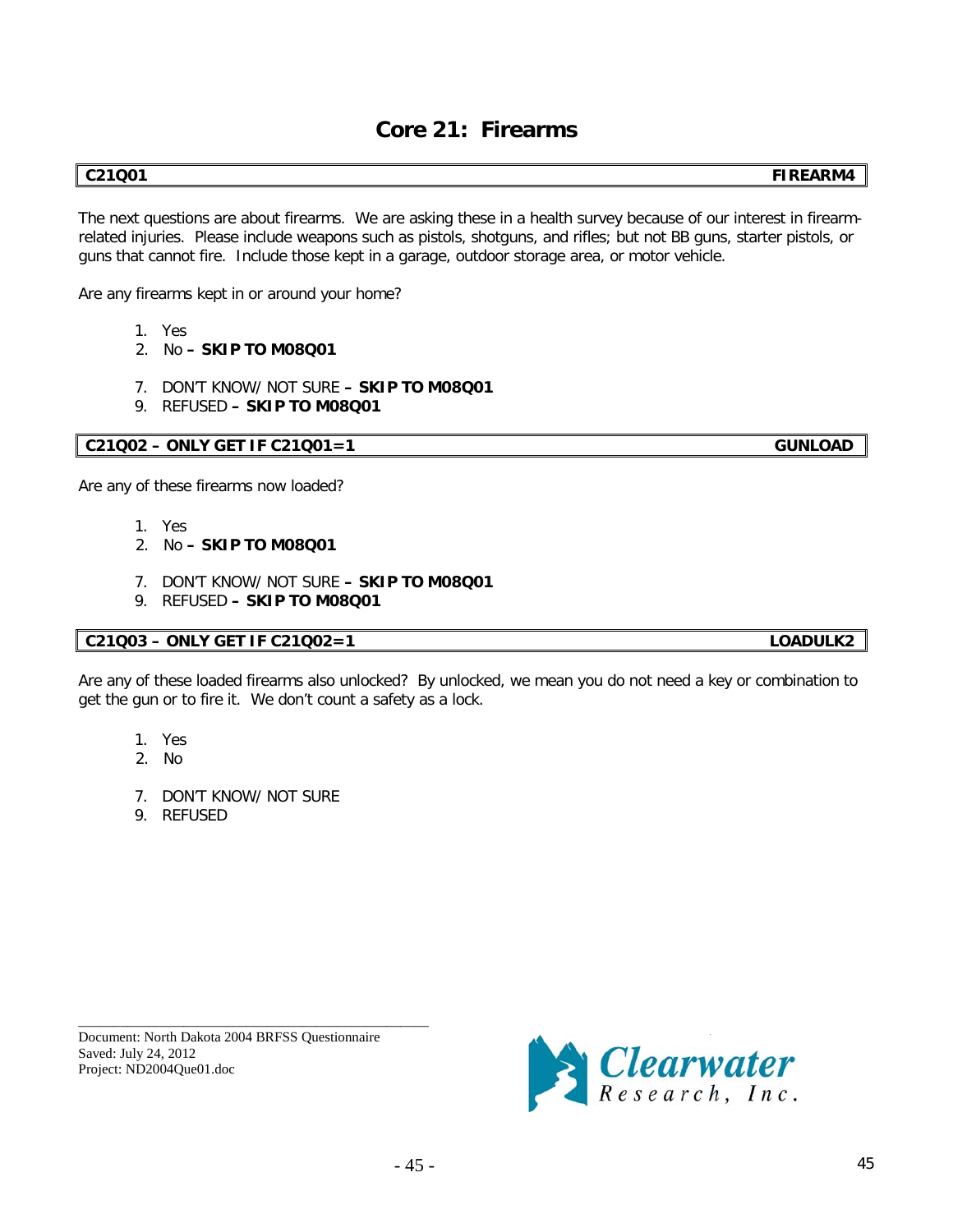# **Module 13: Folic Acid**

Finally, I have just a few questions left about some other health topics. **M13Q01 VITAMINS**

Do you currently take any vitamin pills or supplements? Include liquid supplements.

- 1. Yes
- 2. No **– SKIP TO M13Q05**
- 7. NOT SURE **– SKIP TO M13Q05**
- 9. REFUSED **– SKIP TO M13Q05**

### **M13Q02– ONLY GET M13Q01=1 MULTIVIT**

Are any of these a multivitamin?

- 1. Yes **– SKIP TO M13Q04**
- 2. No
- 7. NOT SURE
- 9. REFUSED

# **M13Q03 - ONLY GET IF M13Q02>1 FOLICACD**

Do any of the vitamin pills or supplements you take contain folic acid?

- 1. Yes
- 2. No **– SKIP TO M13Q05**
- 7. NOT SURE **– SKIP TO M13Q05**
- 9. REFUSED **– SKIP TO M13Q05**

#### **M13Q04 - ONLY GET IF M13Q02=1 OR M13Q03=1 TAKEVIT**

How often do you take this vitamin pill or supplement?

- $1 -$ times per day
- $2 -$ times per week
- 3 \_ \_ times per month

777. DON'T KNOW/ NOT SURE 999. REFUSED

\_\_\_\_\_\_\_\_\_\_\_\_\_\_\_\_\_\_\_\_\_\_\_\_\_\_\_\_\_\_\_\_\_\_\_\_\_\_\_\_\_\_\_\_\_\_\_\_\_\_ Document: North Dakota 2004 BRFSS Questionnaire Saved: December 11, 2003 Project: ND2004Que01.doc



46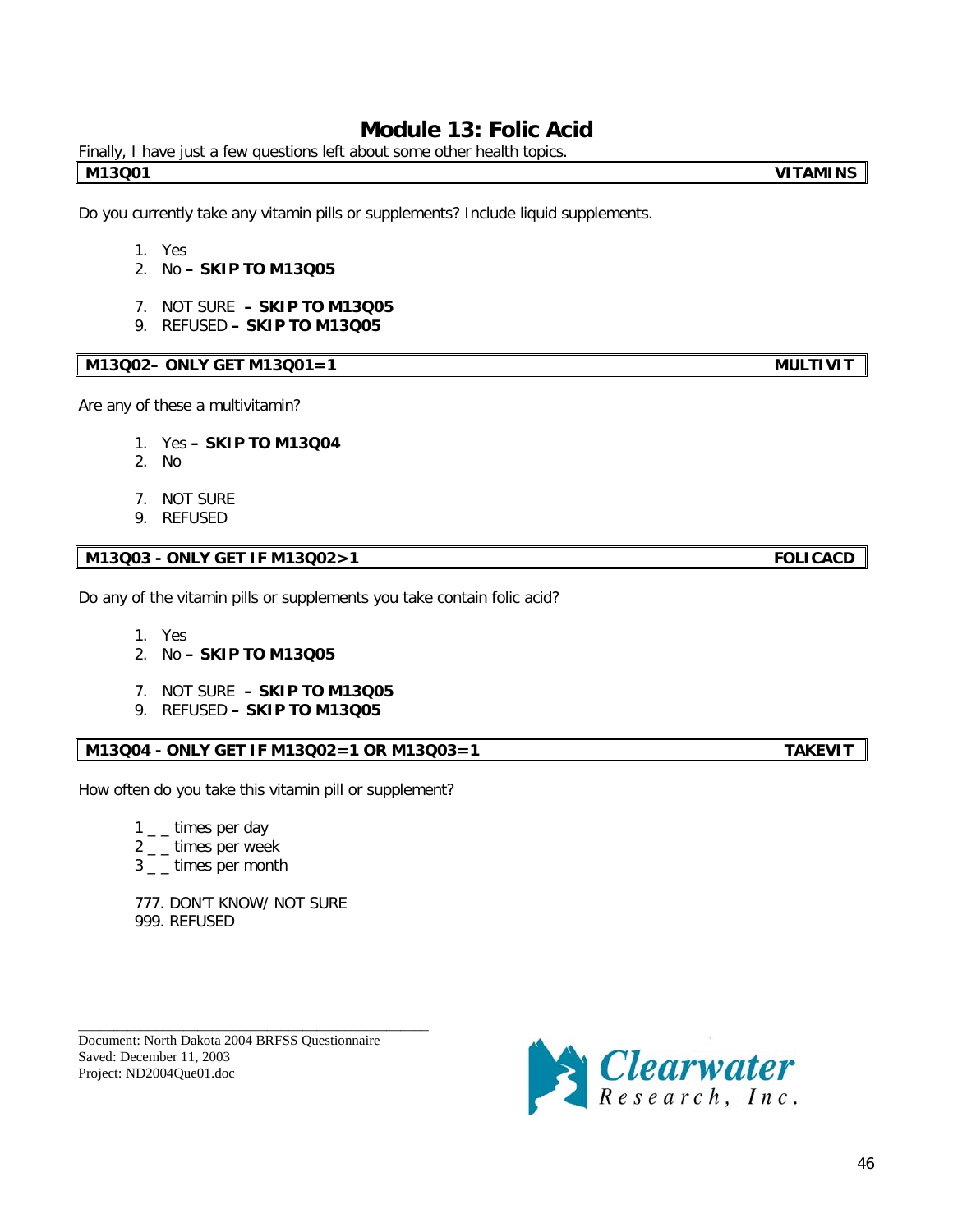# **M13Q05 – ONLY GET IF C13Q01<45 RECOMMEN**

Some health experts recomment that women take 400 micrograms of the B vitamin folic acid, for which one of the following reasons? Is it…

- 1. To make strong bones
- 2. To prevent birth defects
- 3. To prevent high blood pressure, or
- 4. Some other reason
- 7. DON'T KNOW/ NOT SURE
- 9. REFUSED

# **Module 15: Smoking Cessation**

# **M15Q01 – ONLY GET IF C07Q02=3 SCLASTSMK**

Previously you said you have smoked cigarettes:

About how long has it been since you last smoked cigarettes?

### **Read only if necessary**

- 01. Within the past month (anytime less than 1 month ago)
- 02. Within the past 3 months (1 month but less than 3 months ago)
- 03. Within the past 6 months (3 months but less than 6 months ago)
- 04. Within the past year (6 months but less than 1 year ago)
- 05. Within the past 5 years (1 year but less than 5 years ago) **– SKIP TO M16Q01**
- 06. Within the past 10 years (5 years but less than 10 years ago) **– SKIP TO M16Q01**
- 07. 10 or more years ago **– SKIP TO M16Q01**
- 77. DON'T KNOW / NOT SURE **– SKIP TO M16Q01**
- 99. REFUSED **– SKIP TO M16Q01**

## **M15Q02 – ONLY GET IF C07Q02<3 OR M15Q01<05 SCGETCAR**

The next questions are about interactions you might have had with a doctor, nurse, or other health professional.

In the last 12 months, how many times have you seen a doctor, nurse or other health professional to get any kind of care for yourself?

- \_\_ \_\_ Number of times **(0-76)**
- 88. None **- SKIP TO M16Q01**

\_\_\_\_\_\_\_\_\_\_\_\_\_\_\_\_\_\_\_\_\_\_\_\_\_\_\_\_\_\_\_\_\_\_\_\_\_\_\_\_\_\_\_\_\_\_\_\_\_\_

- 77. DON'T KNOW/NOT SURE
- 99. REFUSED

Document: North Dakota 2004 BRFSS Questionnaire Saved: July 24, 2012 Project: ND2004Que01.doc

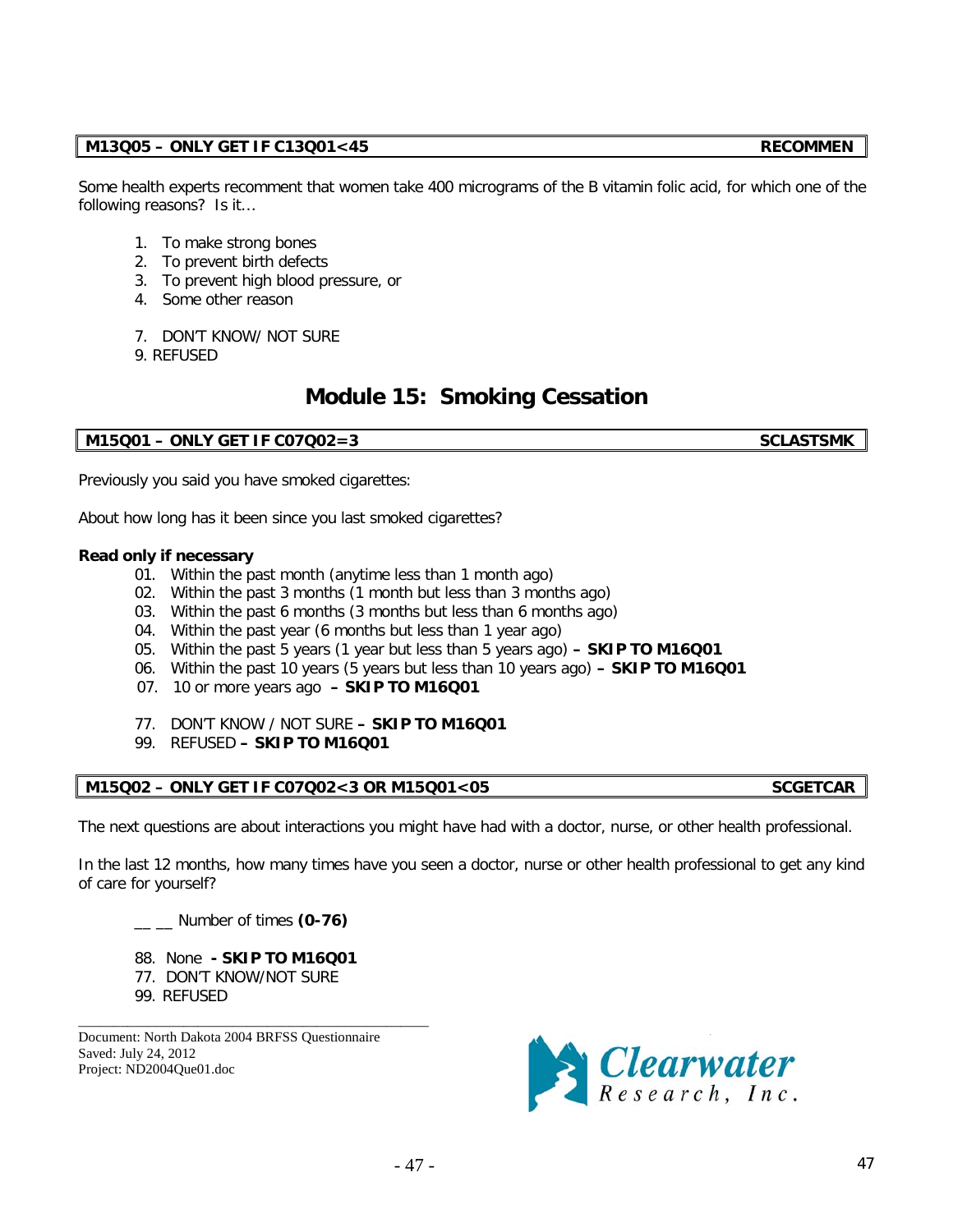# **M15Q03 – ONLY GET IF (C07Q02<3 OR M15Q01<05) AND M15Q02<>88 SCQITSMK**

In the last 12 months, on how many visits were you advised to quit smoking by a doctor or other health provider?

\_\_ \_\_ Number of visits **(0-76)**

88. None

77. DON'T KNOW/NOT SURE

99. REFUSED

# **M15Q04 – ONLY GET IF (C07Q02<3 OR M15Q01<05) AND M15Q02<>88 SCDSCMED**

On how many visits did your doctor, nurse or other health professional recommend or discuss medication to assist you with quitting smoking, such as nicotine gum, patch, nasal spray, inhaler, lozenge, or prescription medication such as Wellbutrin/Zyban/Bupropion? **(Pronunciation: Well BYOU trin/ZEYE ban/byou PRO pee on)**

\_\_ \_\_ Number of visits **(0-76)**

88. None

77. DON'T KNOW/NOT SURE

99. REFUSED

### **M15Q05 – ONLY GET IF (C07Q02<3 OR M15Q01<05) AND M15Q02<>88 SCDSCMTH**

On how many visits did your doctor or health provider recommend or discuss methods and strategies other than medication to assist you with quitting smoking?

\_\_ \_\_ Number of visits **(0-76)**

88. None 77. DON'T KNOW/NOT SURE 99. REFUSED

\_\_\_\_\_\_\_\_\_\_\_\_\_\_\_\_\_\_\_\_\_\_\_\_\_\_\_\_\_\_\_\_\_\_\_\_\_\_\_\_\_\_\_\_\_\_\_\_\_\_ Document: North Dakota 2004 BRFSS Questionnaire Saved: December 11, 2003 Project: ND2004Que01.doc

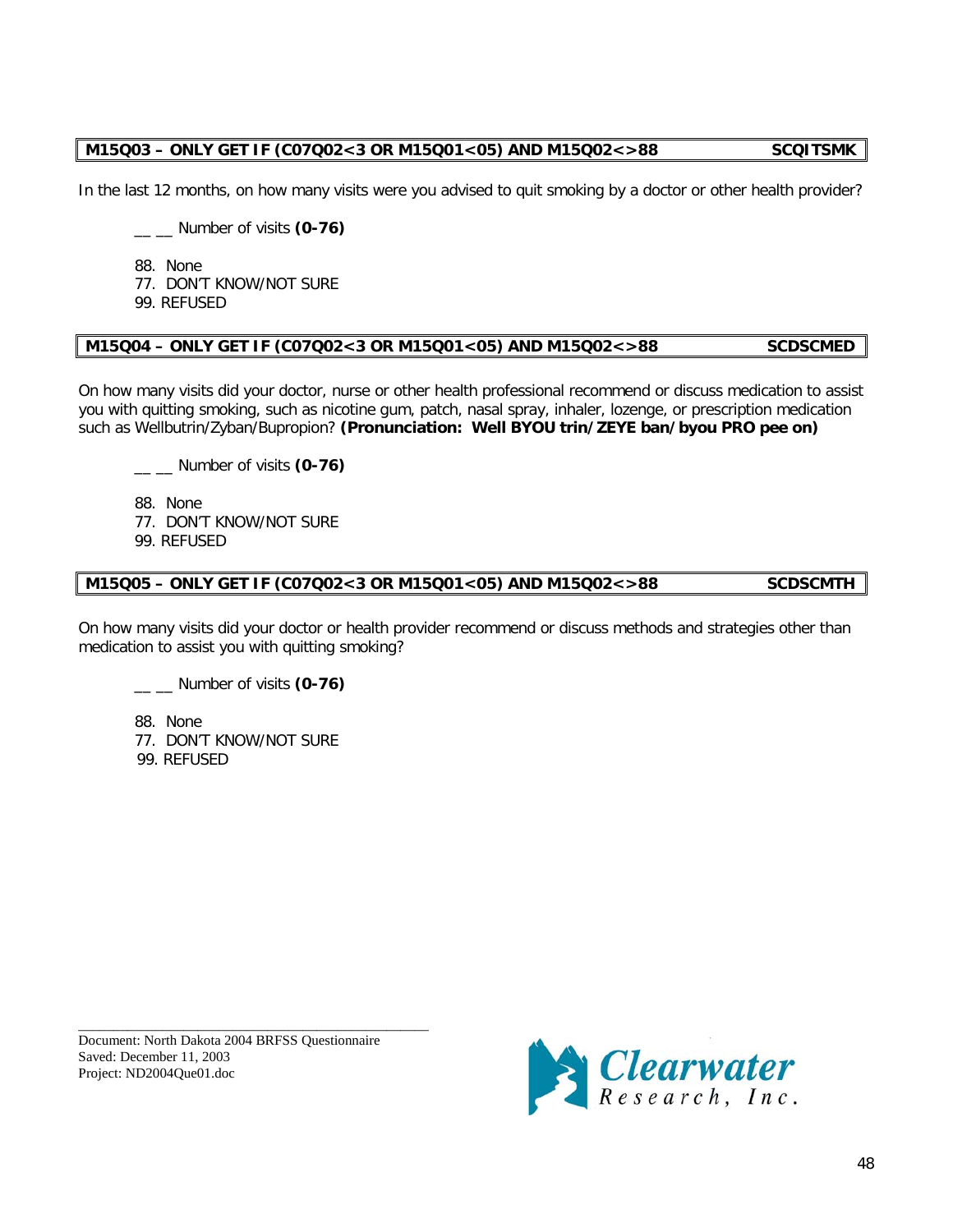# **Module 16: Secondhand Smoke Policy**

**M16Q01 HOUSESMK**

Which statement best describes the rules about smoking inside your home?

#### **Please read:**

- 1. Smoking is not allowed anywhere inside your home
- 2. Smoking is allowed in some places or at some times
- 3. Smoking is allowed anywhere inside the home or
- 4. There are no rules about smoking inside the home
- 7. DON'T KNOW / NOT SURE
- 9. REFUSED

## **M16Q02- ONLY GET IF C13Q08<3 INDOORS**

While working at your job, are you indoors most of the time?

- 1. Yes
- 2. No **SKIP TO M19Q01**
- 7. DON'T KNOW / NOT SURE **– SKIP TO M19Q01**
- 9. REFUSED **– SKIP TO M19Q01**

## **M16Q03- ONLY GET IF M16Q02 = 1 SMKPUBLC**

Which of the following best describes your place of work's official smoking policy for indoor public or common areas, such as lobbies, rest rooms, and lunch rooms?

**For workers who visit clients, "place of work" means their base location. For self-employed persons who work at home, the official smoking policy means the home smoking policy.**

Would you say…

- 1. Not allowed in any public areas
- 2. Allowed in some public areas
- 3. Allowed in all public areas
- 4. No official policy
- 7. DON'T KNOW / NOT SURE
- 9. REFUSED

Document: North Dakota 2004 BRFSS Questionnaire Saved: July 24, 2012 Project: ND2004Que01.doc

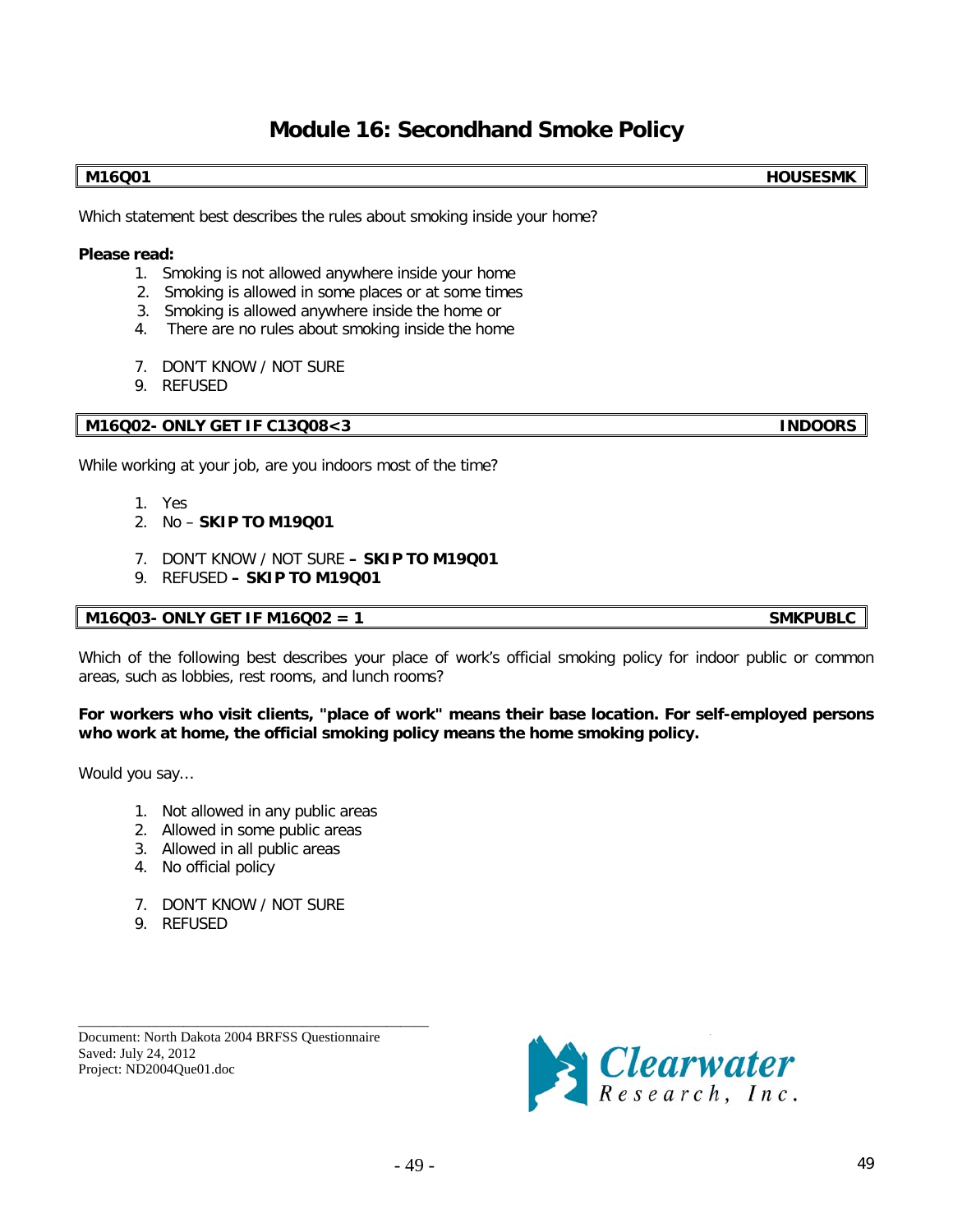# **M16Q04- ONLY GET IF M16Q02 = 1 SMKWORK**

Which of the following best describes your place of work's official smoking policy for work areas?

Would you say…

- 1. Not allowed in any work areas
- 2. Allowed in some work areas
- 3. Allowed in all work areas or
- 4. No official policy
- 7. DON'T KNOW / NOT SURE
- 9. REFUSED

# **Module 19: Binge Drinking**

# **M19Q01 – ONLY GET IF C08Q03<77 DRNKBEER**

The next questions are about the most recent occasion when you had 5 or more alcoholic beverages. One alcoholic beverage is equal to a 12-ounce beer, a 4-ounce glass of wine, or a drink with 1 shot of liquor.

**NOTE: "Occasion means, 'in a row' or 'within a few hours'."**

### **NOTE: If the respondent asks about how to count an over-sized drink (e.g., a 40-ounce bottle of malt liquor), then repeat: "One alcoholic beverage is equal to a 12-ounce beer, a 4-ounce glass of wine, or a drink with 1 shot of liquor".**

During the most recent occasion when you had 5 or more alcoholic beverages, about how many beers, including malt liquor, did you drink?

\_\_ \_\_ Number **(Round up)**

88. NONE

- 77. DON'T KNOW / NOT SURE
- 99. REFUSED

\_\_\_\_\_\_\_\_\_\_\_\_\_\_\_\_\_\_\_\_\_\_\_\_\_\_\_\_\_\_\_\_\_\_\_\_\_\_\_\_\_\_\_\_\_\_\_\_\_\_ Document: North Dakota 2004 BRFSS Questionnaire Saved: December 11, 2003 Project: ND2004Que01.doc

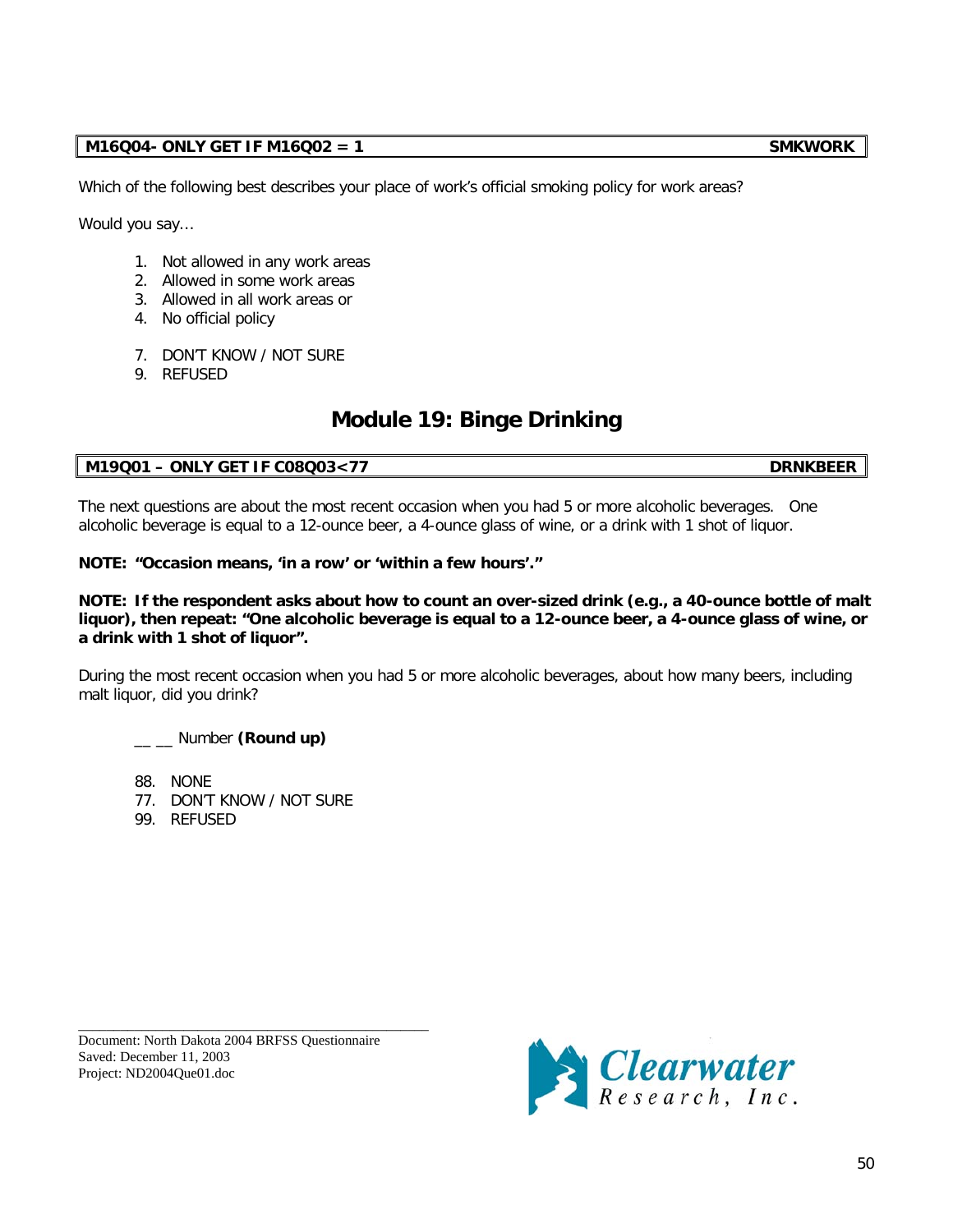$-51$  - 51 - 51

# **M19Q02 – ONLY GET IF C08Q03<77 DRNKWINE**

During the same occasion, about **how many glasses of wine**, including wine coolers, hard lemonade, or hard cider, did you drink?

**NOTE: Flavored malt beverages other than hard lemonade or hard cider (e.g., Smirnoff Ice and Zima, etc.) should be counted as wine.**

\_\_ \_\_ Number **(Round up)**

- 88. NONE
- 77. DON'T KNOW / NOT SURE
- 99. REFUSED

**M19Q03 – ONLY GET IF C08Q03<77 DRNKLIQR**

During the same occasion, about **how many drinks of liquor**, including cocktails, did you have?

\_\_ \_\_ Number **(Round up)**

- 88. NONE
- 77. DON'T KNOW / NOT SURE
- 99. REFUSED

**M19Q04 – ONLY GET IF C08Q03<77 DRNKLOC**

During this most recent occasion, **where were you** when you did **most** of your drinking?

## **Please read:**

- 1. At your home, for example, your house, apartment, condominium, or dorm room
- 2. At another person's home
- 3. At a restaurant or banquet hall
- 4. At a bar or club
- 5. At a public place, such as at a park, concert, or sporting event
- 6. Other
- 7. DON'T KNOW/ NOT SURE
- 9. REFUSED

Document: North Dakota 2004 BRFSS Questionnaire Saved: July 24, 2012 Project: ND2004Que01.doc

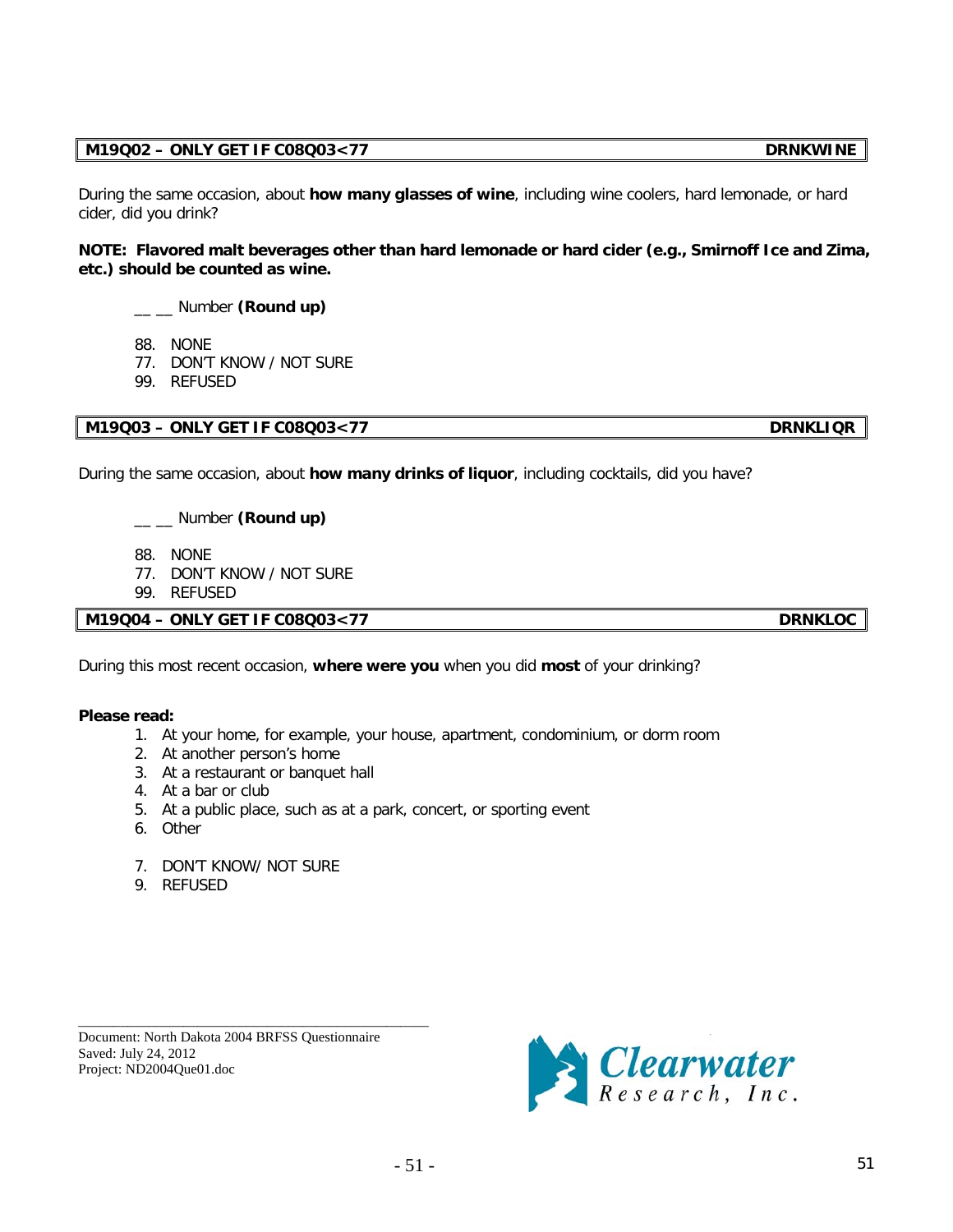# **M19Q05 – ONLY GET IF C08Q03<77 BUYALCH**

During this most recent occasion, how did you get most of the alcohol?

- 1. Someone else bought it for me or gave it to me
- 2. I bought it at a store, such as a liquor store, convenience store, or grocery store
- 3. I bought it at a restaurant, bar or public place
- 4. Other
- 7. DON'T KNOW/ NOT SURE
- 9. REFUSED

# **M19Q06 – ONLY GET IF C08Q03<77 BINGEDRV**

Did you drive a motor vehicle, such as a car, truck, or motorcycle during or within a couple of hours after this occasion?

- 1. Yes
- 2. No
- 7. DON'T KNOW/ NOT SURE
- 9. REFUSED

# **State Added 1: Tobacco Source**

# **ND01Q01 – ONLY GET IF C07Q02<3 GETCIG**

During the past 30 days how did you usually get your own cigarettes? Would you say…

- 11. I did not smoke cigarettes during the past 30 days.
- 12. I bought them in a store such as a convenience store, supermarket, discount store, or gas station.
- 13. I bought them from a vending machine.
- 14. I bought them over the internet.
- 15. I bought them at an Indian reservation.
- 16. I bought them in another state, or
- 17. I got them some other way
- 77. DON'T KNOW/ NOT SURE
- 99. REFUSED

Document: North Dakota 2004 BRFSS Questionnaire Saved: December 11, 2003 Project: ND2004Que01.doc

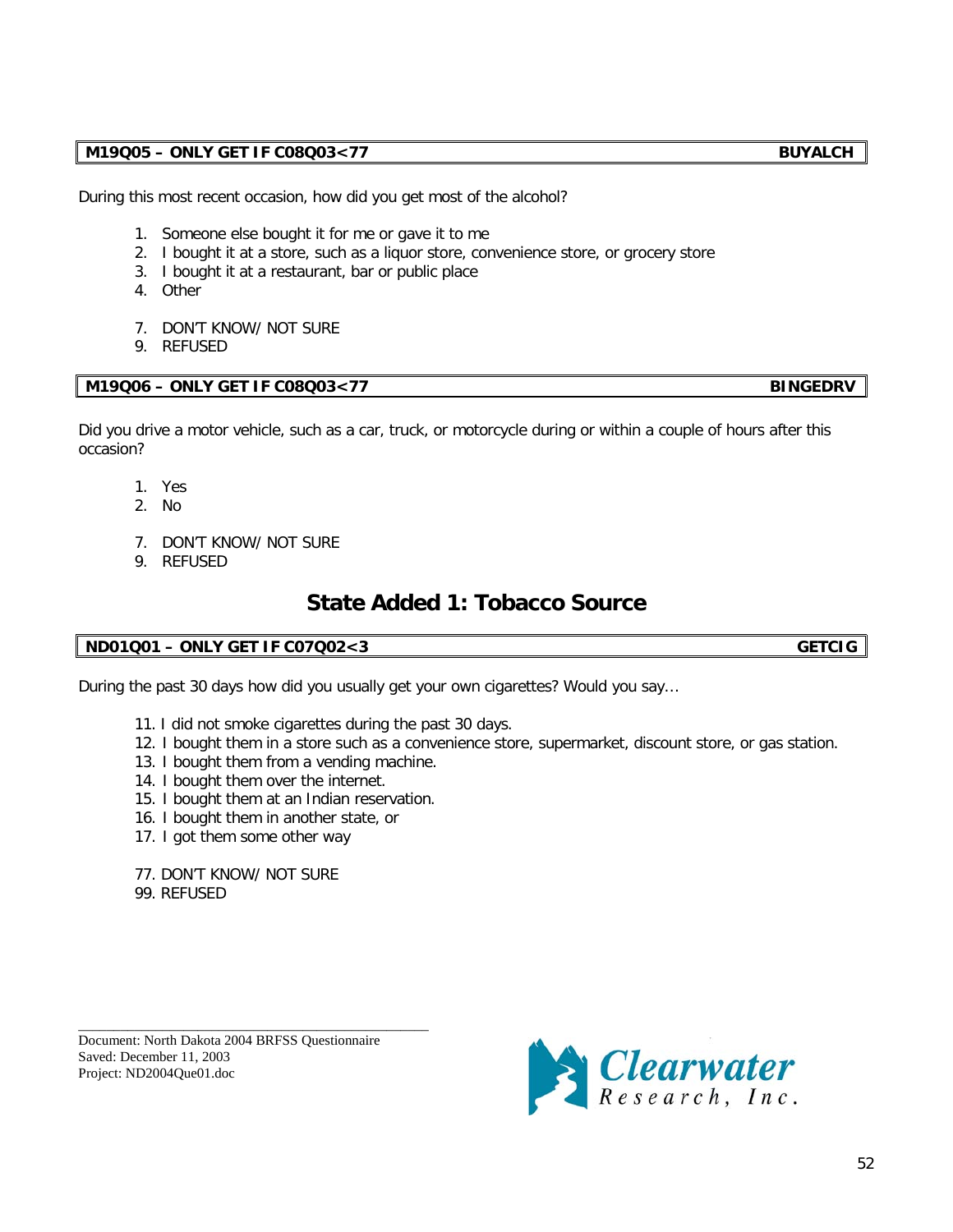# **State Added 2: Childhood Asthma**

[random selection questions eliminated and child selected in Core Section 13 used for this modul]

# **ND02Q01 – ONLY GET IF C13Q06<77 EVCASTH**

Earlier you said there were **[fill in number of children from C07Q02]** age 17 or younger living in your household. Has a doctor or other health professional ever told you that the **[randomly selected child in household]** has asthma?

- 1. Yes
- 2. No **SKIP TO ND03Q01**
- 7. DON'T KNOW/ NOT SURE **SKIP TO ND03Q01**
- 9. REFUSED **SKIP TO ND03Q01**

Does the **[randomly selected child in household]** still have asthma?

- 1. Yes
- 2. No **SKIP TO ND03Q01**
- 7. DON'T KNOW/ NOT SURE **SKIP TO ND03Q01**
- 9. REFUSED **SKIP TO ND03Q01**

# **ND02Q03 – ONLY GET IF ND02Q02=1 CHILDAGE**

What is the age of **[selected child]?**

- $_{--}$  Age in years
- 99. REFUSED

**ND02Q03A – ONLY GET IF ND02Q02=1 STEROID** 

Is this child male or female?

- 1. Male
- 2. Female
- 9. Refused

\_\_\_\_\_\_\_\_\_\_\_\_\_\_\_\_\_\_\_\_\_\_\_\_\_\_\_\_\_\_\_\_\_\_\_\_\_\_\_\_\_\_\_\_\_\_\_\_\_\_ Document: North Dakota 2004 BRFSS Questionnaire Saved: July 24, 2012 Project: ND2004Que01.doc



**ND02Q02 – ONLY GET IF ND02Q01=1 NOWCASTH**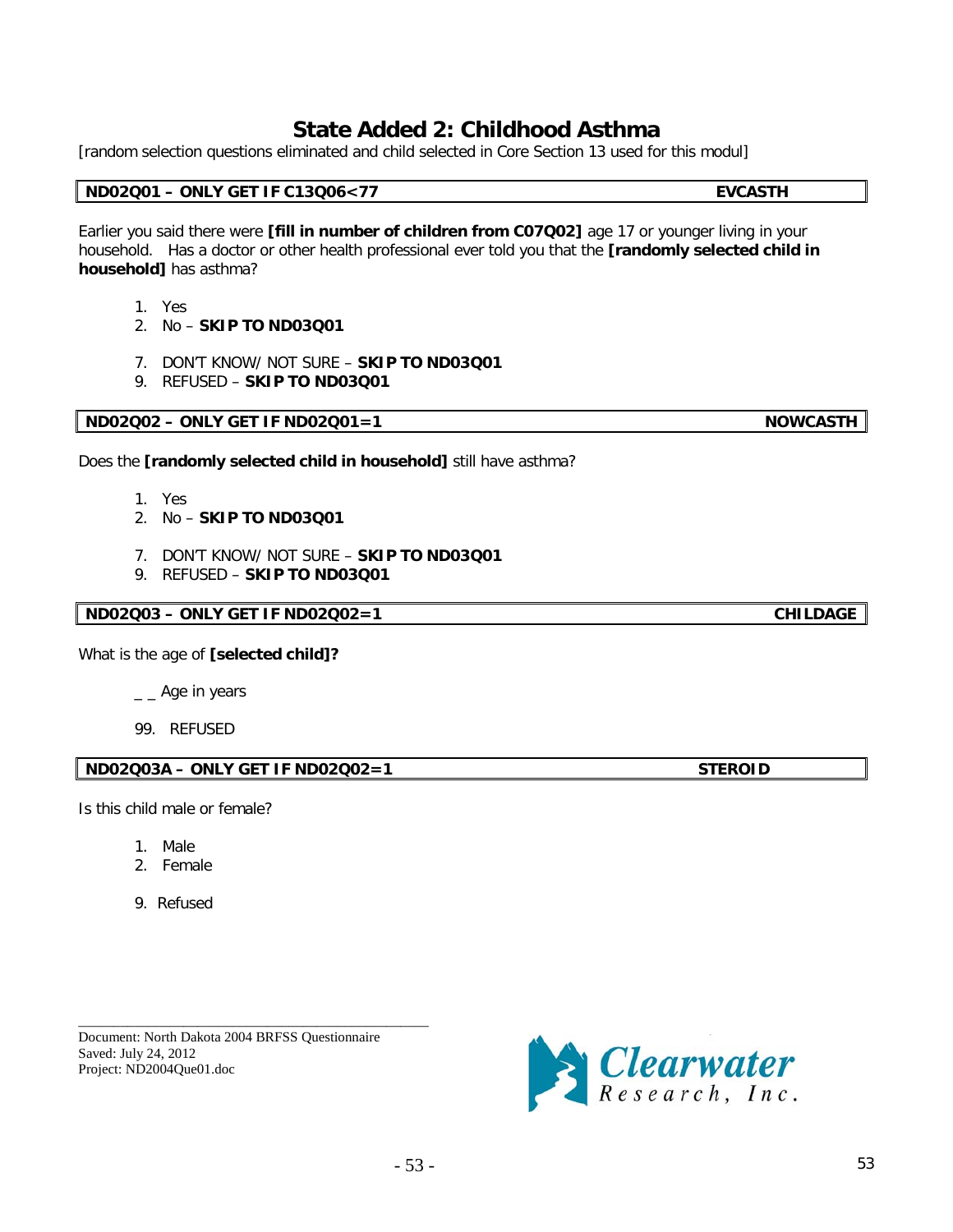## **ND02Q04 – ONLY GET IF ND02Q02=1 PREVMED**

During the past 12 months, did the **[selected child]** take Prednisone or another steroid such as a pill, capsule, or injection to help control his or her asthma?

- 1. Yes
- 2. No
- 7. DON'T KNOW/ NOT SURE
- 9. REFUSED

# **ND02Q05 – ONLY GET IF ND02Q02=1** ASTHSYMP

Does the **[selected child]** currently take the preventative kind of asthma medication used everyday to protect his/her lungs and keep him/her from having an attack? Include both pills and inhalers. This is different from inhalers used for quick relief.

- 1. Yes
- 2. No
- 7. DON'T KNOW/ NOT SURE
- 9. REFUSED

# **ND02Q06 – ONLY GET IF ND02Q02=1 DIFSLEEP**

Symptoms of asthma include cough, wheezing, shortness of breath, chest tightness, and phlegm production when you don't have a cold or respiratory infection. During the past 30 days, how often did the **[selected child]** have any symptoms of asthma? Would you say two days a week or less, three to six days a week, daily but not all the time, continually, or none?

- 1. Two days a week or less
- 2. Three to six days a week
- 3. Daily but not all the time
- 4. Continually
- 7. DON'T KNOW/ NOT SURE
- 8. None
- 9. REFUSED

Document: North Dakota 2004 BRFSS Questionnaire Saved: December 11, 2003 Project: ND2004Que01.doc

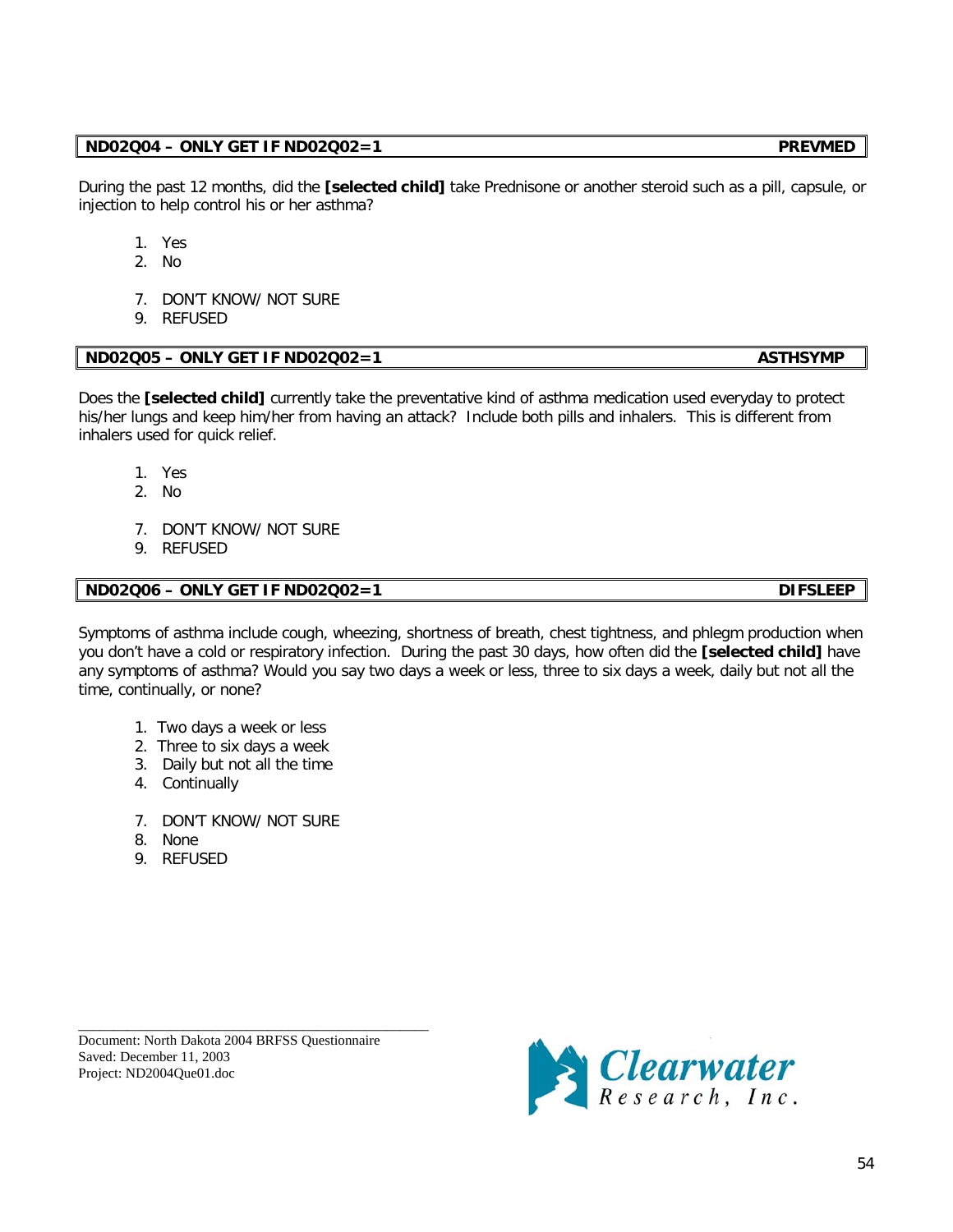During the past 30 days, how many days did symptoms of asthma make it difficult for the **[selected child]** to stay asleep? Would you say two nights a month or less, three or four nights a month, more than one night per week, every night or almost every night, or none?

- 1. Two nights a month or less
- 2. Three or four nights a month
- 3. More than one night per week
- 4. Every night or almost every night
- 7. DON'T KNOW/ NOT SURE
- 8. None
- 9. REFUSED

### **ND02Q08 – ONLY GET IF ND02Q02=1 MISSCH**

During the past 30 days, how many days of **[daycare or preschool/school/school or work]** miss because of his/her asthma?

\_\_ Days missed

- 66. HOME SCHOOLED
- 77. DON'T KNOW/NOT SURE
- 88. CHILD DID NOT GO TO (DAYCARE/PRESCHOOL/SCHOOL/WORK) DURING THE PAST 30 DAYS 99. REFUSED

#### **ND02Q09 – ONLY GET IF ND02Q02=1 DIFACTV**

During the past 30 days, how many days was **[selected child]** unable to do his/her usual activities because of asthma symptoms?

\_\_ Number of days

77. DON'T KNOW/NOT SURE 99. REFUSED

Document: North Dakota 2004 BRFSS Questionnaire Saved: July 24, 2012 Project: ND2004Que01.doc

\_\_\_\_\_\_\_\_\_\_\_\_\_\_\_\_\_\_\_\_\_\_\_\_\_\_\_\_\_\_\_\_\_\_\_\_\_\_\_\_\_\_\_\_\_\_\_\_\_\_



**ND02Q07 – ONLY GET IF ND02Q02=1 DIFSLEEP**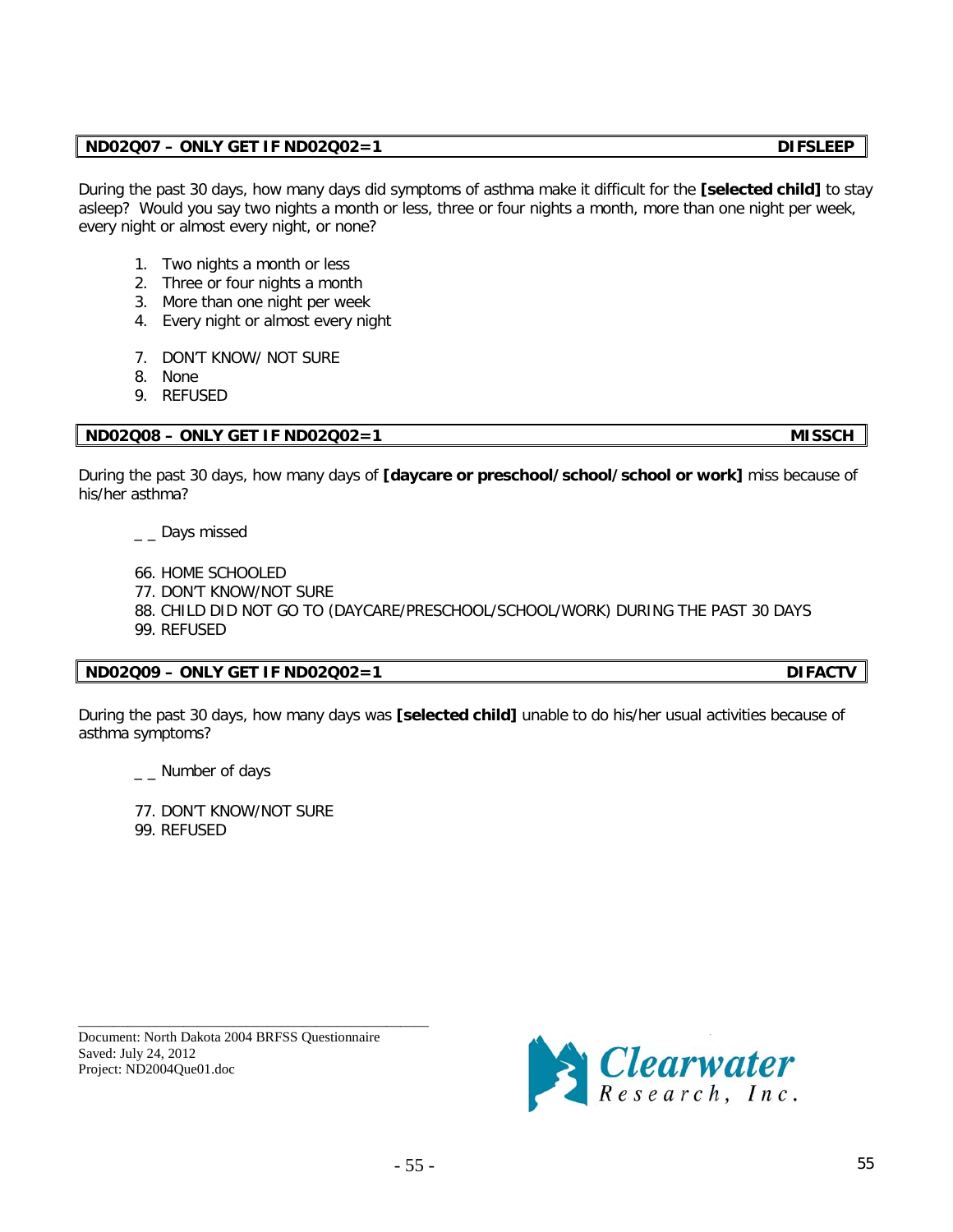# **ND02Q10 – ONLY GET IF ND02Q02=1** ANIMAL

Is there a bird, cat, dog or other pet with fur that spends some or all the time in the house?

- 1. Yes
- 2. No
- 7. DON'T KNOW/ NOT SURE
- 9. REFUSED

# **ND02Q11 – ONLY GET IF ND02Q02=1 INSMOKE**

Does anyone, including household members or guests, smoke inside the home?

- 1. Yes
- 2. No
- 7. DON'T KNOW/ NOT SURE
- 9. REFUSED

# **ND02Q12 – ONLY GET IF ND02Q02=1** HEAT

What type of home heating do you use?

- 1. Burn coal
- 2. Burn wood
- 3. Burn natural gas or bottled gas
- 4. Burn oil
- 5. Electricity
- 6. Other **[Specify]**
- 7. DON'T KNOW/ NOT SURE
- 9. REFUSED

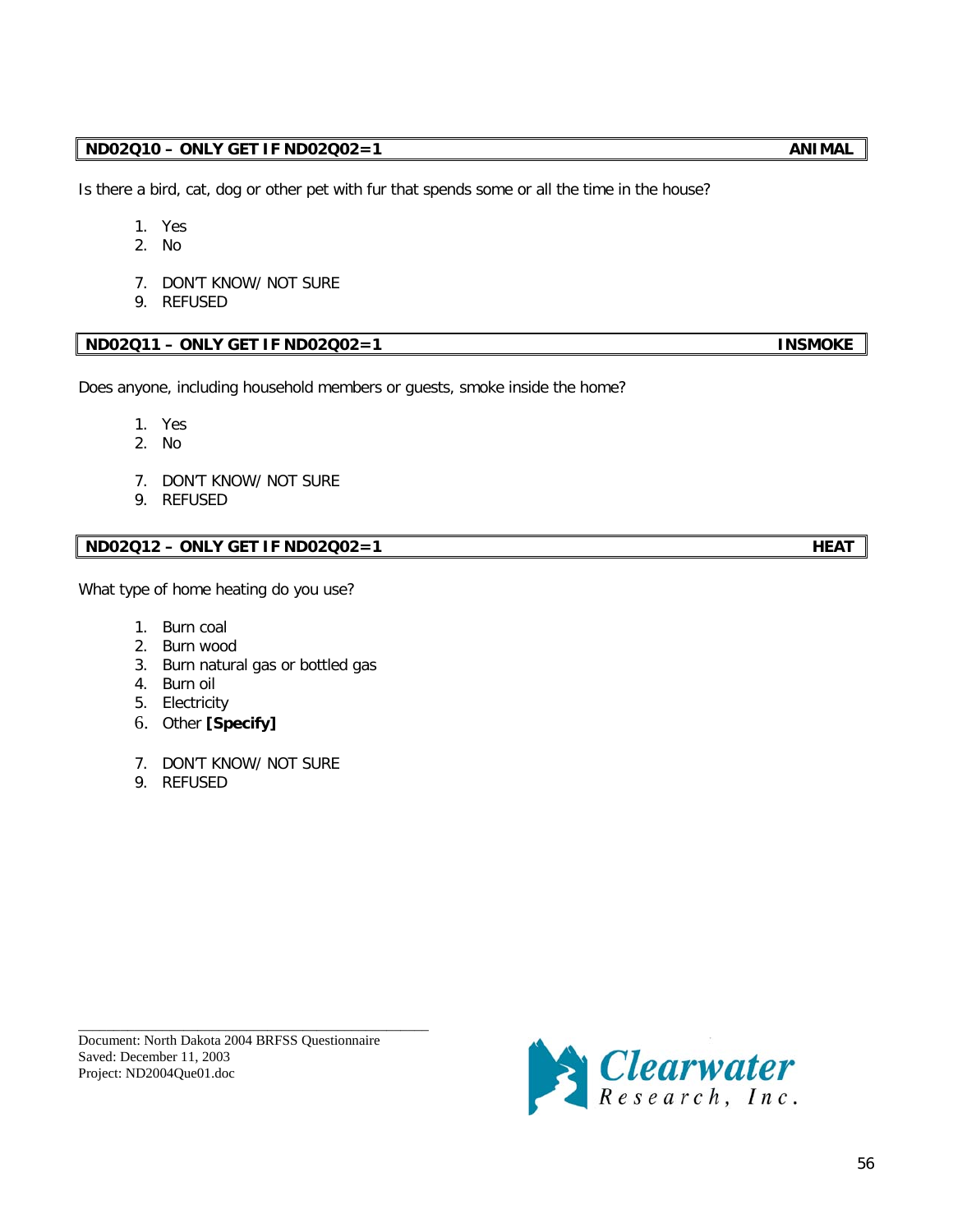# **ND02Q13 FIREPLAC**

During the cold months, about how often do you light a fire in the fireplace to burn wood or other solid fuel? Do not include gas fireplaces only. Would you say less than once per month, more than once per month but not every week, more than once per week but not every day, daily or never?

- 1. Less than once per month
- 2. More than once per month but not every week
- 3. More than once per week but not every day
- 4. Daily
- 5. Never or no fireplace
- 7. DON'T KNOW/ NOT SURE
- 9. REFUSED

# **State Added 3: Additional Demographic Information**

### **ND03Q01 – ONLY GET IF C13Q08<3 OR C13Q08=9 TYPEWORK**

Which of the following most accurately describes the type of work or business you currently work in most often? Would you say…

- 10. State government employee
- 11. Other government employee
- 12. Farmer or rancher
- 13. Other farm or ranch worker
- 14. Manufacturing
- 15. Health Care
- 16. Food or drink server (waiter, waitress, bartender)
- 18. Wholesale or retail sales
- 19. Financial sales
- 18. Other
- 77. DON'T KNOW/ NOT SURE
- 99. REFUSED

Document: North Dakota 2004 BRFSS Questionnaire Saved: July 24, 2012 Project: ND2004Que01.doc

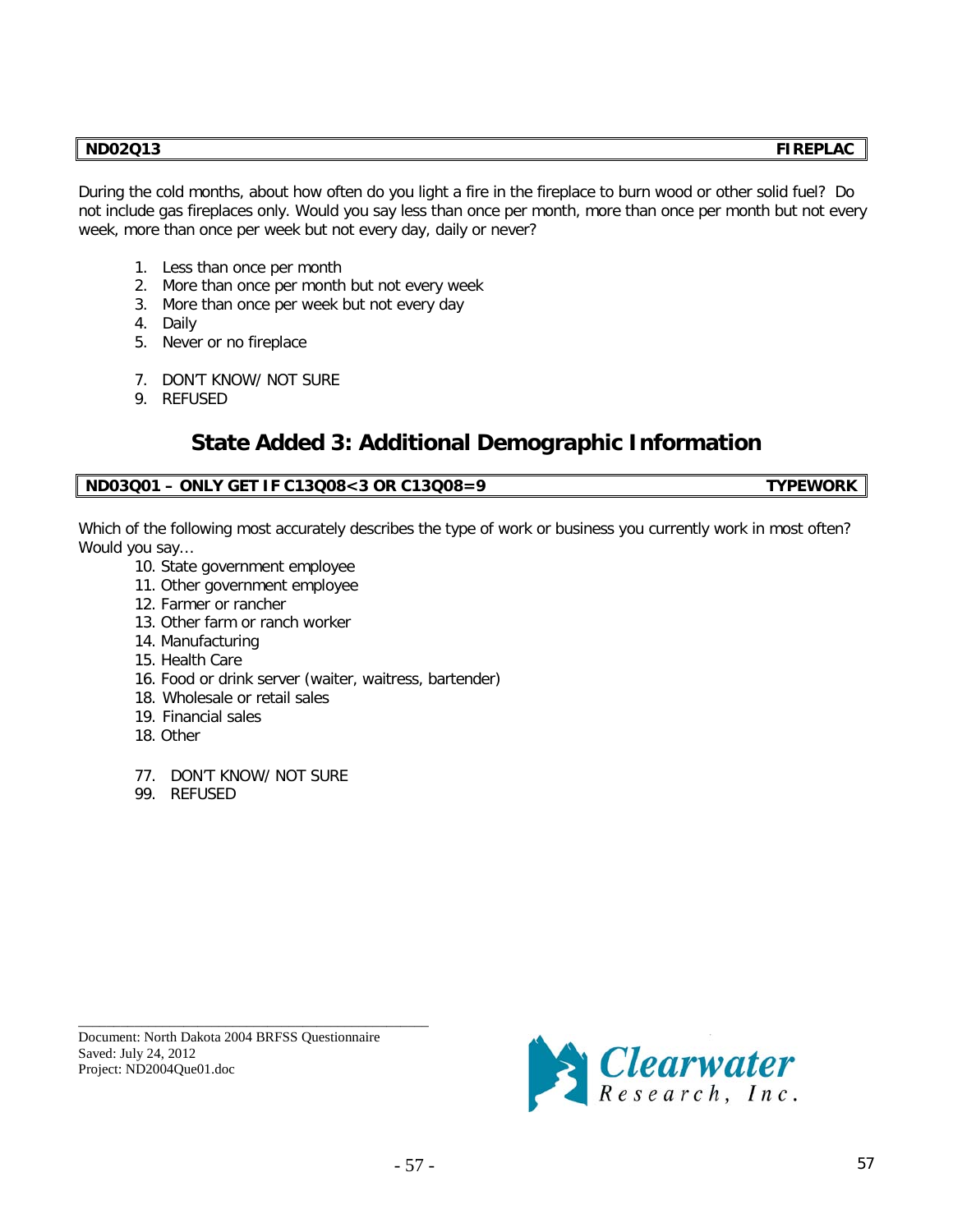# **ND03Q02 – ONLY GET IF C013Q08<3 OR C13Q08=9 MISSWORK**

Excluding vacation days or other planned days off, during the past 12 months, how many days did you miss work due to physical or mental illness?

 $\sqrt{a}$  \_  $\sqrt{a}$  Number of days

777. DON'T KNOW/ NOT SURE

888. NONE

999. REFUSED

# **Module 2: Sexual Behavior**

# **M02Q01 – ONLY GET IF C13Q01<50 SEXINTMN**

These next few questions are about your personal behavior, and I want to remind you that your answers are confidential.

During the past 12 months, with how many people have you had sexual intercourse?

Number of people **[76=76 OR MORE]** 

- 77. DON'T KNOW/ NOT SURE
- 88. NONE **SKIP TO ND04Q01**
- 99. REFUSED

**M02Q02 – ONLY GET IF M02Q01<>88 AND C13Q01<50 SEXCONDM**

Was a condom used the last time you had sexual intercourse?

- 1. Yes
- 2. No –**SKIP TO M02Q04**
- 7. DON'T KNOW/ NOT SURE –**SKIP TO M02Q04**
- 9. REFUSED –**SKIP TO M02Q04**

Document: North Dakota 2004 BRFSS Questionnaire Saved: December 11, 2003 Project: ND2004Que01.doc

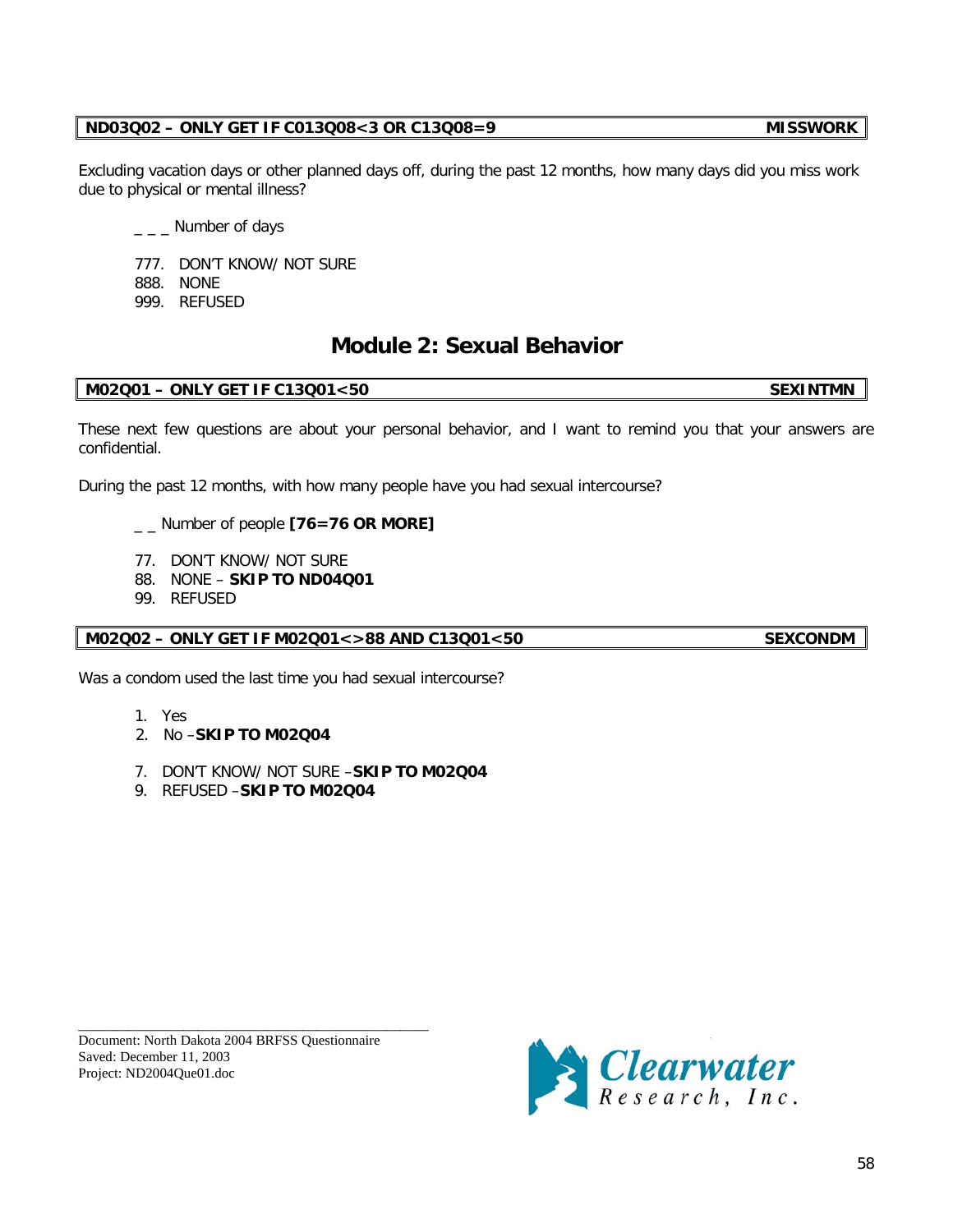# - 59 - 59

How many new sex partners did you have during the past 12 months?

# **Note: A new sex partner is someone the respondent had sex with for the first time in the past 12 months.**

\_ \_ Number of people **[76=76 OR MORE]**

77. DON'T KNOW/ NOT SURE

\_\_\_\_\_\_\_\_\_\_\_\_\_\_\_\_\_\_\_\_\_\_\_\_\_\_\_\_\_\_\_\_\_\_\_\_\_\_\_\_\_\_\_\_\_\_\_\_\_\_ Document: North Dakota 2004 BRFSS Questionnaire

88. NONE

Saved: July 24, 2012 Project: ND2004Que01.doc

99. REFUSED

syphilis, gonorrhea, and AIDS, for both of these reasons, or for some other reason? 1. To prevent pregnancy

- 2. To prevent diseases such as syphilis, gonorrhea, and AIDS
- 3. For both of these reasons
- 4. Some other reason
- 7. DON'T KNOW/ NOT SURE
- 9. REFUSED

# **M02Q04 – ONLY GET IF C13Q01<50 AND M02Q01<>88 CONEFF2**

Some people use condoms to keep from getting infected with HIV through sexual activity. How effective do you think a properly used condom is for this purpose? Would you say…

The last time you had sexual intercourse, was the condom used to prevent pregnancy, to prevent diseases like

- 1. Very effective
- 2. Somewhat effective, or
- 3. Not at all effective
- 4. DON'T KNOW HOW EFFECTIVE
- 5. DON'T KNOW METHOD
- 9. REFUSED